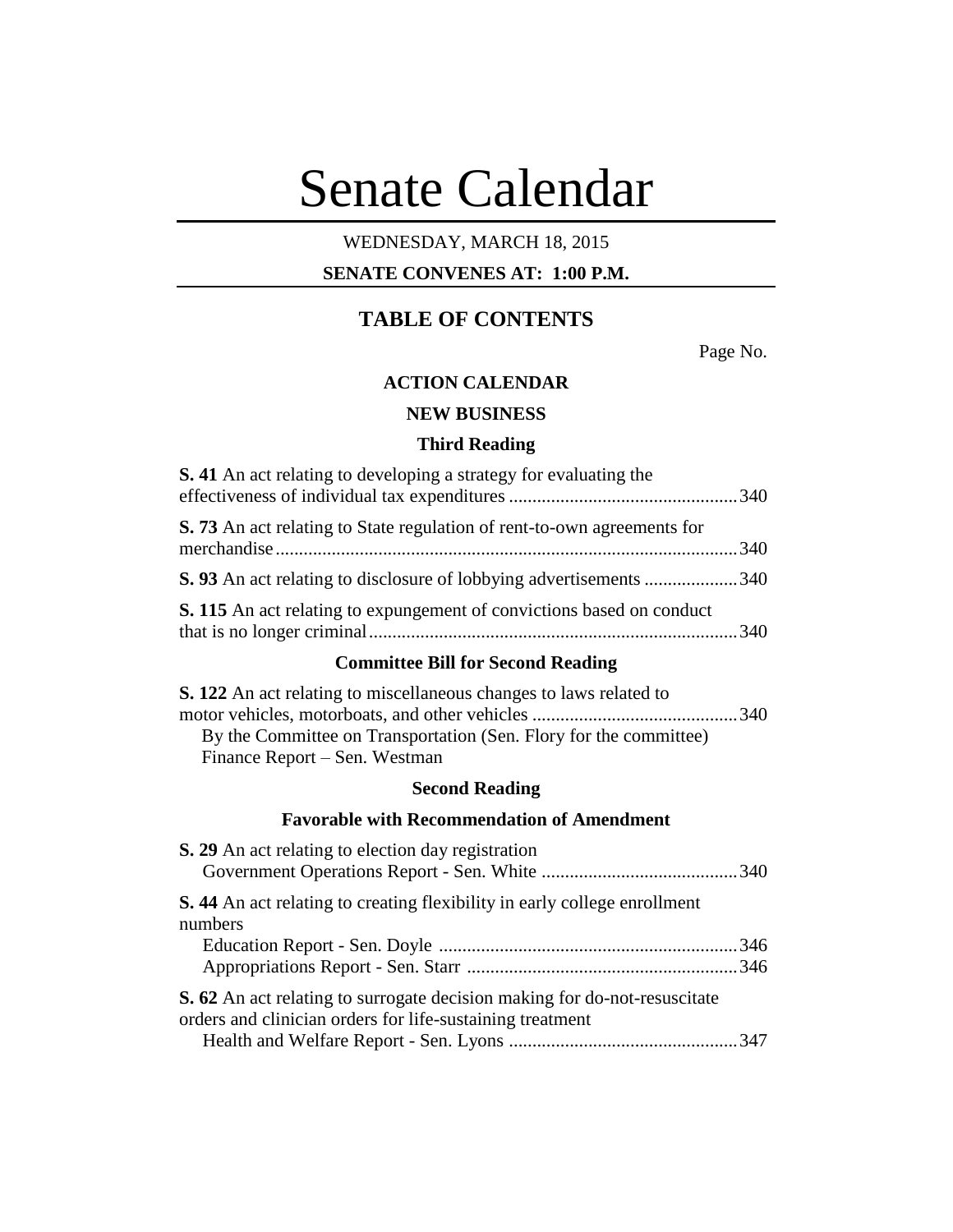| S. 66 An act relating to persons who are deaf or hard of hearing                                                                   |  |  |  |
|------------------------------------------------------------------------------------------------------------------------------------|--|--|--|
|                                                                                                                                    |  |  |  |
|                                                                                                                                    |  |  |  |
| <b>S. 133</b> An act relating to an employee's use of benefits<br>Econ. Dev., Housing and General Affairs Report - Sen. Baruth 364 |  |  |  |
| <b>NOTICE CALENDAR</b>                                                                                                             |  |  |  |

# **Committee Bills for Second Reading**

|                                                   | <b>S. 137</b> An act relating to penalties for selling and dispensing marijuana364<br>By the Committee on Judiciary |  |  |  |  |
|---------------------------------------------------|---------------------------------------------------------------------------------------------------------------------|--|--|--|--|
|                                                   | By the Committee on Judiciary                                                                                       |  |  |  |  |
|                                                   | <b>Second Reading</b>                                                                                               |  |  |  |  |
| <b>Favorable with Recommendation of Amendment</b> |                                                                                                                     |  |  |  |  |
|                                                   | S. 20 An act relating to establishing and regulating licensed dental practitioners                                  |  |  |  |  |

| S. 58 An act relating to requiring that the Defender General receive the same |  |
|-------------------------------------------------------------------------------|--|
| early retirement benefit as a State's Attorney                                |  |
|                                                                               |  |
|                                                                               |  |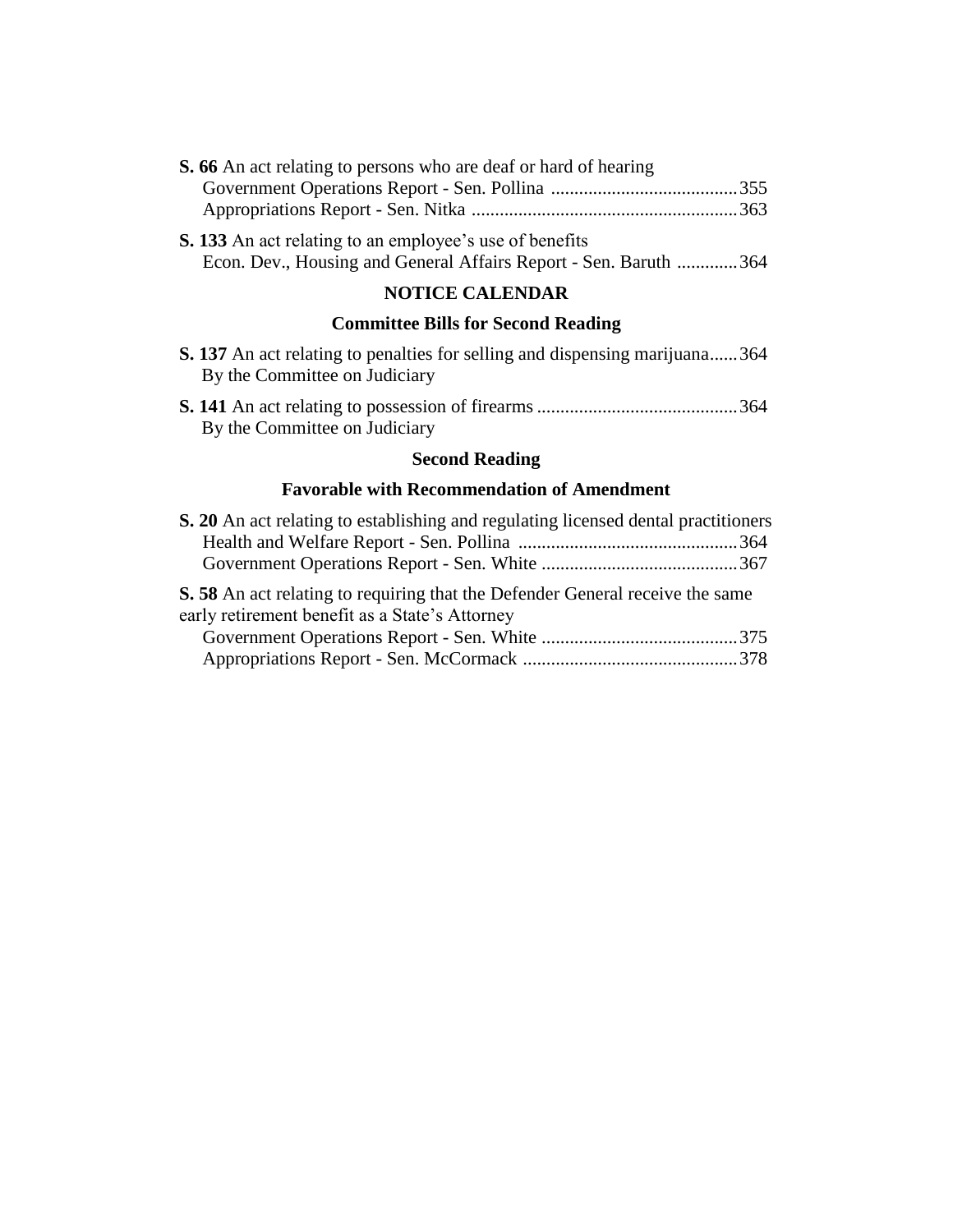#### **ORDERS OF THE DAY**

#### **ACTION CALENDAR**

#### **NEW BUSINESS**

#### **Third Reading**

# **S. 41.**

An act relating to developing a strategy for evaluating the effectiveness of individual tax expenditures.

# **S. 73.**

An act relating to State regulation of rent-to-own agreements for merchandise.

#### **S. 93.**

An act relating to disclosure of lobbying advertisements.

#### **S. 115.**

An act relating to expungement of convictions based on conduct that is no longer criminal.

#### **Committee Bill for Second Reading**

#### **S. 122.**

An act relating to miscellaneous changes to laws related to motor vehicles, motorboats, and other vehicles.

#### **By the Committee on Finance. (Senator Flory for the committee.)**

**Reported favorably by Senator Westman for the Committee on Finance.**

(Committee vote: 4-1-2)

#### **Second Reading**

#### **Favorable with Recommendation of Amendment**

### **S. 29.**

An act relating to election day registration.

#### **Reported favorably with recommendation of amendment by Senator White for the Committee on Government Operations.**

The Committee recommends that the bill be amended by striking out all after the enacting clause and inserting in lieu thereof the following: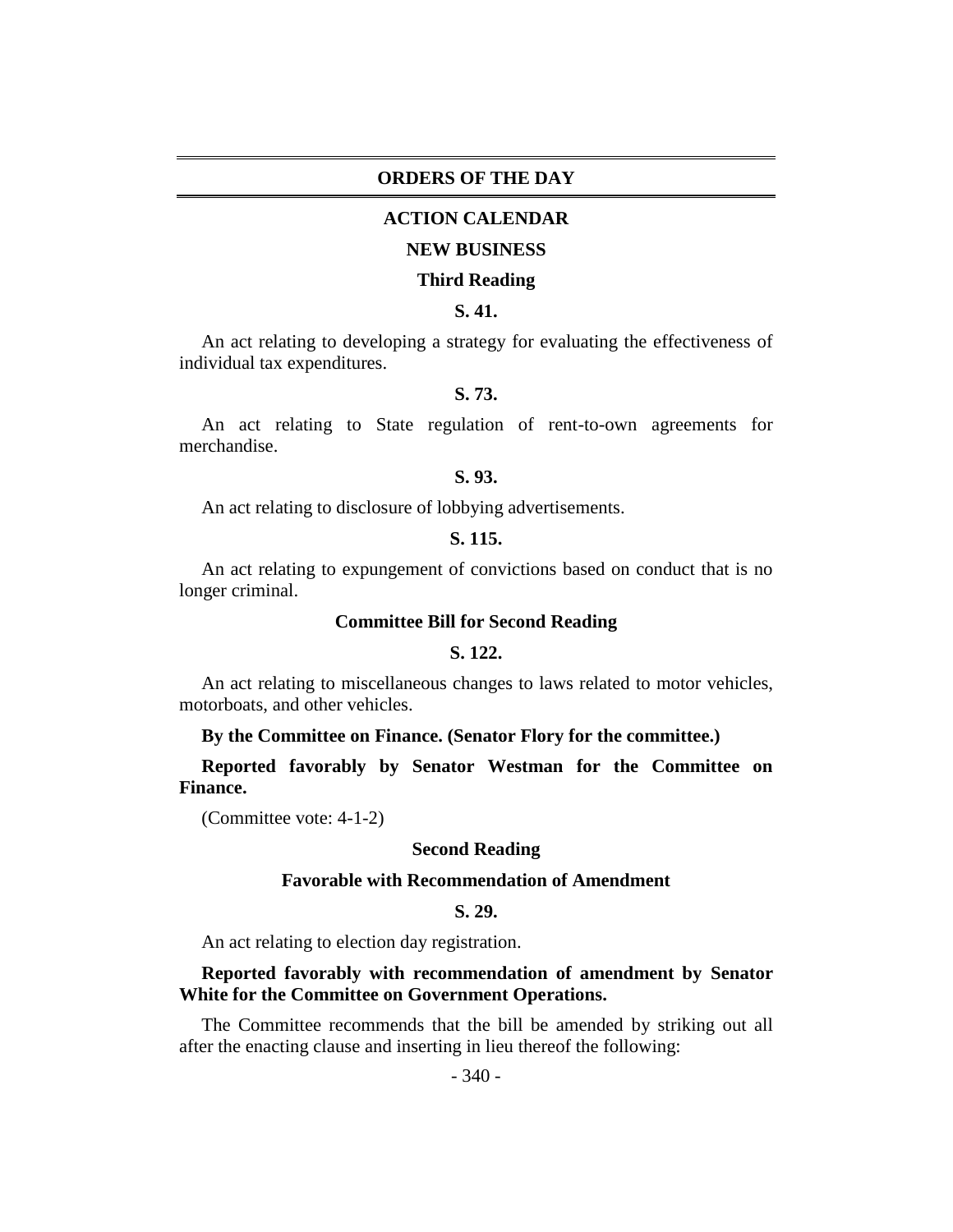Sec. 1. 17 V.S.A. § 2142 is amended to read:

### § 2142. REVISION OF CHECKLIST

(a) The town clerk shall call such meetings of the board of civil authority as may be necessary before an election or at other times for revision of the checklist. At least one meeting shall take place after the deadline for filing applications and before the day of an election, unless no applications have been filed which could take effect before that election.

(b) Notice of a meeting, along with a copy of the most recent checklist and a separate list of names which have been challenged and may be removed, shall be posted in two or more public places within each voting district and in the town clerk's office.

(c) A quorum of the board of civil authority shall be as provided in subdivision 2103(5) of this title, and written notice shall be provided to each member as established in 24 V.S.A. § 801.

Sec. 2. 17 V.S.A. § 2144 is amended to read:

#### § 2144. DEADLINE FOR SUBMITTING APPLICATIONS

(a) The town clerk shall not accept applications for persons' names to be placed on the checklist after 5:00 p.m. on the Wednesday preceding the day of the election. The town clerk's office shall be kept open on the Wednesday preceding the day of the election from no later than 3:00 p.m. until 5:00 p.m., for the purpose of receiving applications for addition to the checklist. For purposes of this subsection, a mail application or an application submitted to the department of motor vehicles in connection with a motor vehicle driver's license or an application accepted by a voter registration agency shall be considered to have met the filing deadline established by this subsection if the application is postmarked, submitted, or accepted by 5:00 p.m. of the Wednesday preceding the day of the election On any day other than the day of an election, the town clerk shall accept a person's application for his or her name to be placed on the checklist at the town clerk's office during all normal business hours.

(b) If a person is not eligible to register prior to the voter registration deadline, but expects to be eligible on or before election day, he or she may file with the town clerk a written notice of intention to apply for addition of his or her name to the checklist. The notice shall be filed prior to the voter registration deadline, and the town clerk shall then accept the person's application at any time before the close of the polls on election day, and act upon the application forthwith On the day of an election: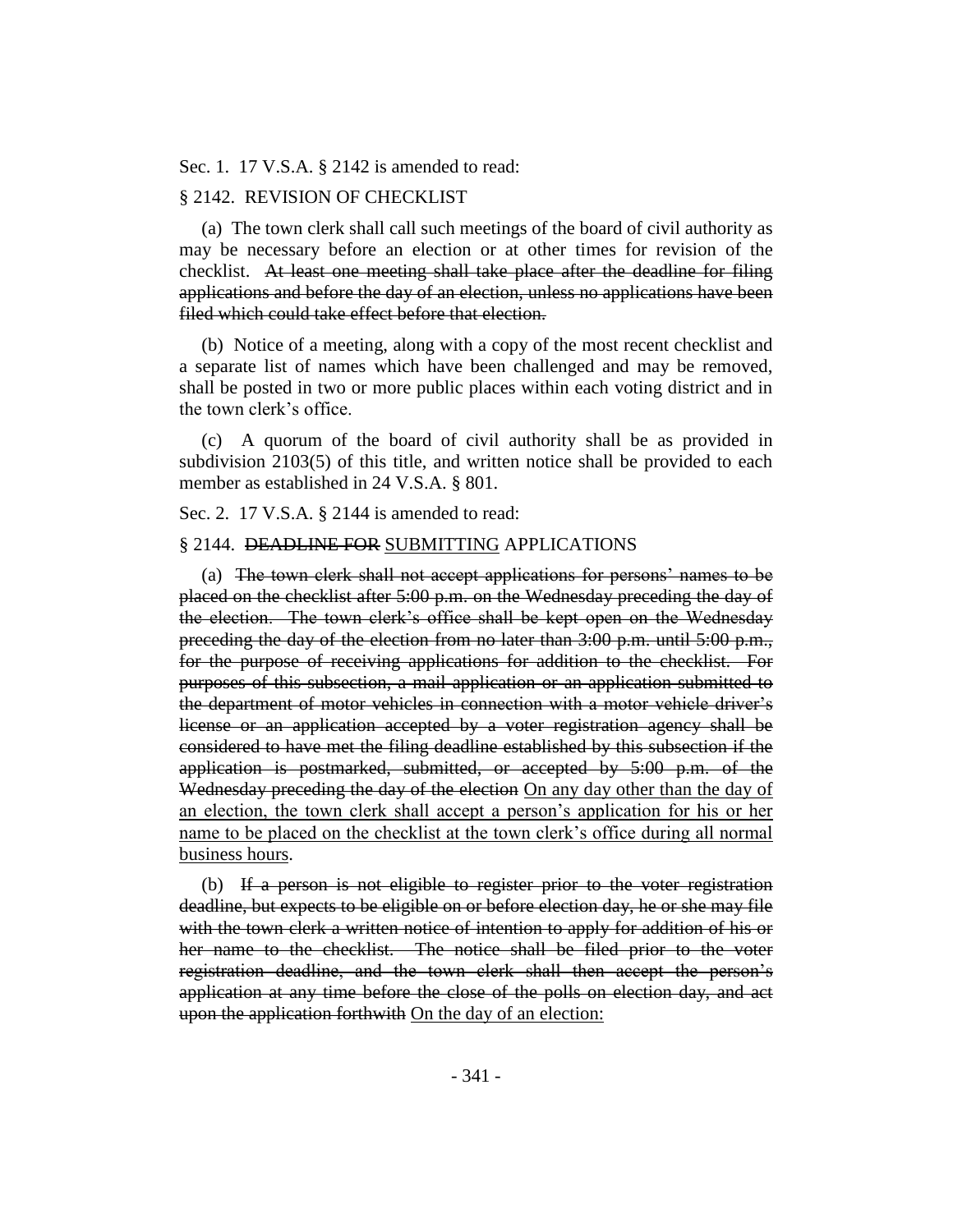(1) A person may submit an application for addition to the checklist to the presiding officer at the polling place of the town in which the person seeks to register during the hours of voting established by the board of civil authority for that polling place. In towns with more than one polling place, the polling place shall be that which covers the area in which the person resides.

(2) The presiding officer shall review all applications submitted at the polling place and shall approve those applications that meet the requirements of this chapter. Upon approval, the applicant's name shall be added to the checklist at the polling place, and the applicant shall be provided with the opportunity to vote in the election. The town clerk shall add the information in the application to the statewide voter checklist within three days of the day of the election.

(3) If the presiding officer cannot determine from an application submitted on election day that an applicant meets the requirements of section 2121 of this chapter, the presiding officer shall immediately refer the application to any members of the board of civil authority present at the polling place who shall meet immediately and proceed under section 2146 of this chapter to determine whether the applicant meets the requirements of section 2121 of this chapter. For purposes of adding applicant's names to the checklist under this subdivision (3), a quorum shall consist of three members of the board of civil authority. If the board rejects an applicant, it shall notify him or her at the polling place.

(c) If a person is not eligible to register prior to the voter registration deadline, and has submitted a written notice of intent to apply in accord with subsection (b) of this section, the clerk shall, upon application, allow the applicant to vote absentee. If the application is approved and the name added to the checklist prior to the close of the polls on election day, the early or absentee ballots cast by that voter shall be treated as other valid early or absentee ballots. [Repealed.]

(d) In the case of annual meetings and towns that start their annual meetings on any day preceding the first Tuesday in March as authorized in subsection 2640(b) of this title, the "day of election" shall be the first Tuesday in March. [Repealed.]

Sec. 3. 17 V.S.A. § 2144a is amended to read:

#### § 2144a. REGISTRATION

A person who desires to register to vote may apply in any of the following ways: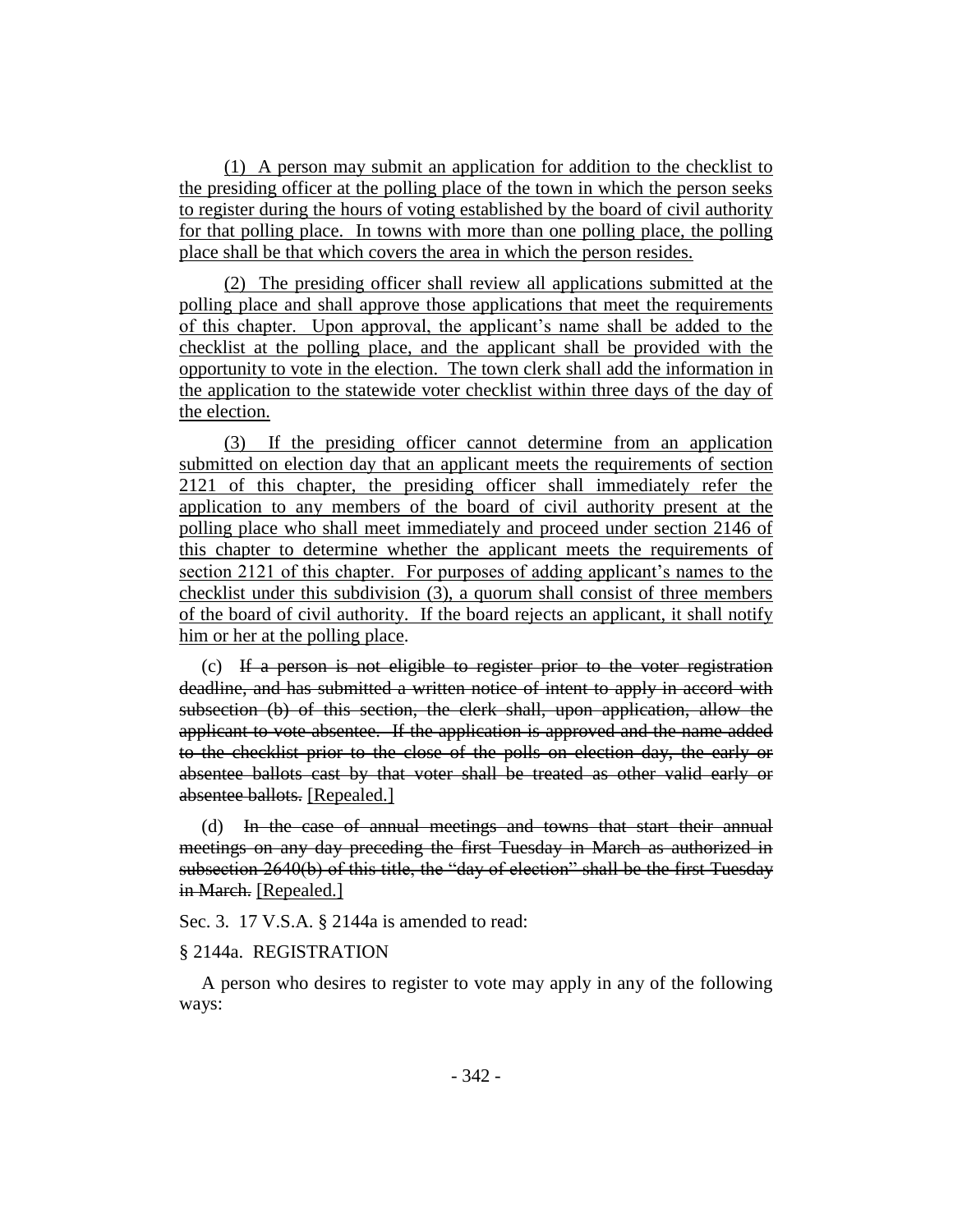(1) Simultaneously with his or her application for, or renewal of, a motor vehicle driver's license as provided in section 2145a of this title chapter.

(2) By completing a voter registration application at a voter registration agency.

(3) By delivering, during regular hours, or mailing a completed application form to the office of the clerk of the town in which the applicant claims to be a resident.

(4) By completing a voter registration application and delivering it to the presiding officer before the close of the polls at the polling place of the town in which the person seeks to register. In towns with more than one polling place, the polling place shall be that which covers the area in which the person resides.

Sec. 4. 17 V.S.A. § 2145a is amended to read:

# § 2145a. REGISTRATIONS AT THE DEPARTMENT OF MOTOR VEHICLES

(a) An application for, or renewal of, a motor vehicle driver's license shall serve as a simultaneous application to register to vote unless the applicant declines to sign the voter registration portion of the application.

(b) The voter registration portion of the motor vehicle driver's license application shall provide and request the information required to be provided under section 2145 of this title chapter and shall be in the form approved by the Secretary of State.

(c) An application for voter registration under this section shall update any previous voter registration by the applicant. Any change of address form submitted to the Department of Motor Vehicles in connection with an application for a motor vehicle driver's license shall serve to update voter registration information previously provided by the voter, unless the voter states on the form that the change of address is not for voter registration purposes.

(d) The Department of Motor Vehicles shall transmit voter registration applications received under this section to the Secretary of State not later than five days after the date the application was accepted by the Department, or before the close of the checklist for a date of any primary or general election, whichever is sooner.

(e) The Secretary shall promptly transmit applications received under this section to the clerks of the appropriate municipalities.

Sec. 5. 17 V.S.A. § 2145b is amended to read: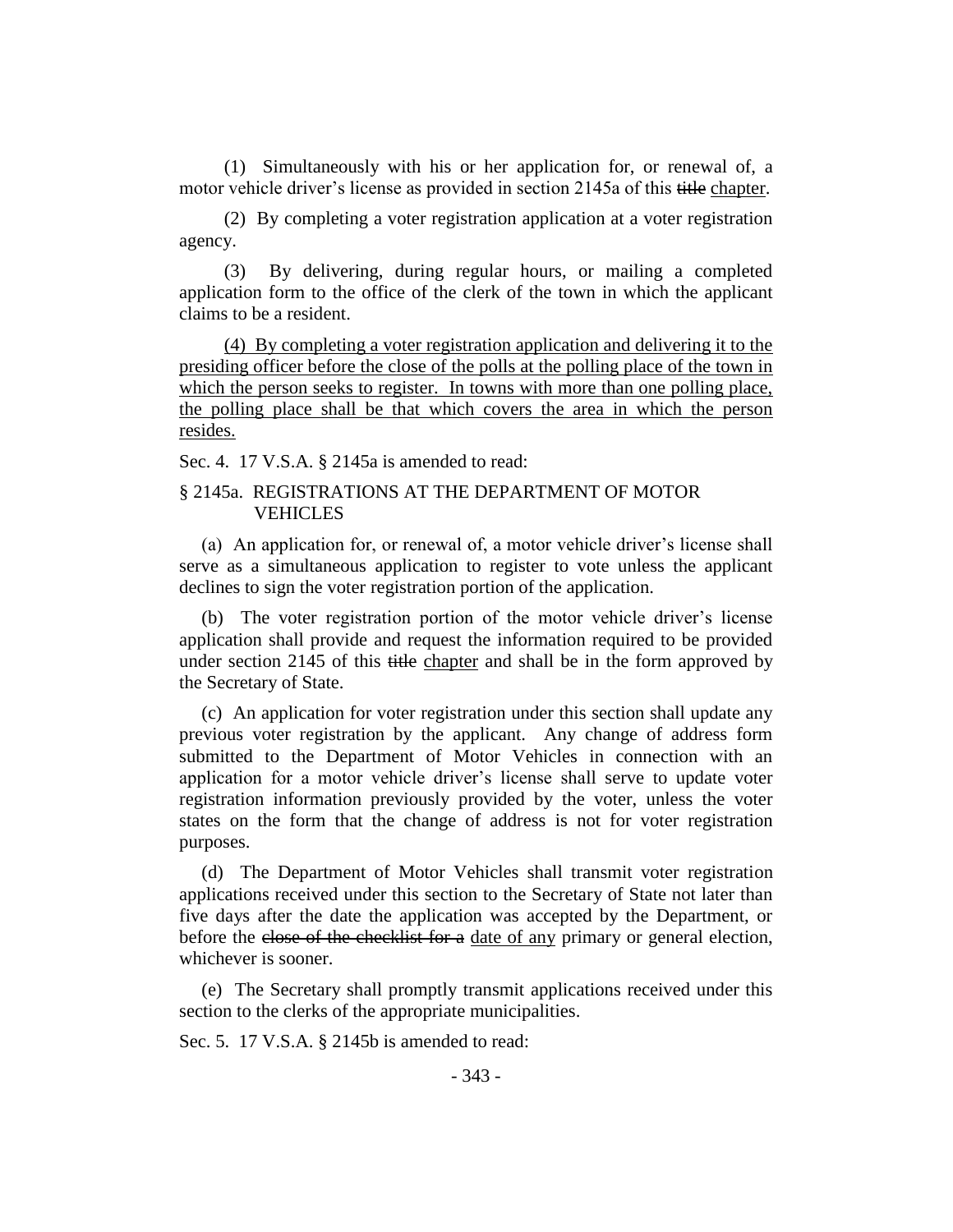#### § 2145b. VOTER REGISTRATION AGENCIES

(a) Each voter registration agency shall:

(1) Distribute distribute voter registration application forms approved under section 2145 of this title.;

(2) Assist assist applicants in completing voter registration application forms, unless the applicant refuses such assistance.; and

(3) Accept accept completed voter registration applications and transmit completed applications to the Secretary of State not later than 10 days after the date of acceptance, or before the close of the checklist for a date of any primary or general election, whichever is sooner.

(b) The Secretary shall promptly transmit applications received under this section to the clerks of the appropriate municipalities.

\* \* \*

Sec. 6. 17 V.S.A. § 2145c is amended to read:

#### § 2145c. SUBMISSION OF VOTER REGISTRATION FORMS BY OTHER PERSONS OR ORGANIZATIONS

Any person or any organization other than a voter registration agency that accepts a completed voter registration form on behalf of an applicant shall submit that form to the town clerk of the town of that applicant not later than seven days after the date of acceptance, or before the close of the checklist for a date of any primary or general election, whichever is sooner.

Sec. 7. 17 V.S.A. § 2147 is amended to read:

#### § 2147. ALTERATION OF CHECKLIST

(a) Pursuant to section 2150 of this title, the board of civil authority or, upon request of the board, the town clerk shall add to the checklist posted in the town clerk's office the names of the voters added and the names omitted by mistake and shall strike the names of persons not entitled to vote. The list so corrected shall not be altered except by:

\* \* \*

(3) adding the names of persons who present a copy of a valid application for addition to the checklist of that town that was submitted before the deadline for applications and who otherwise are qualified to be added to the checklist;

(4) adding, at the polling place, the names of persons who sign a sworn affidavit prepared by the Secretary of State that they completed and submitted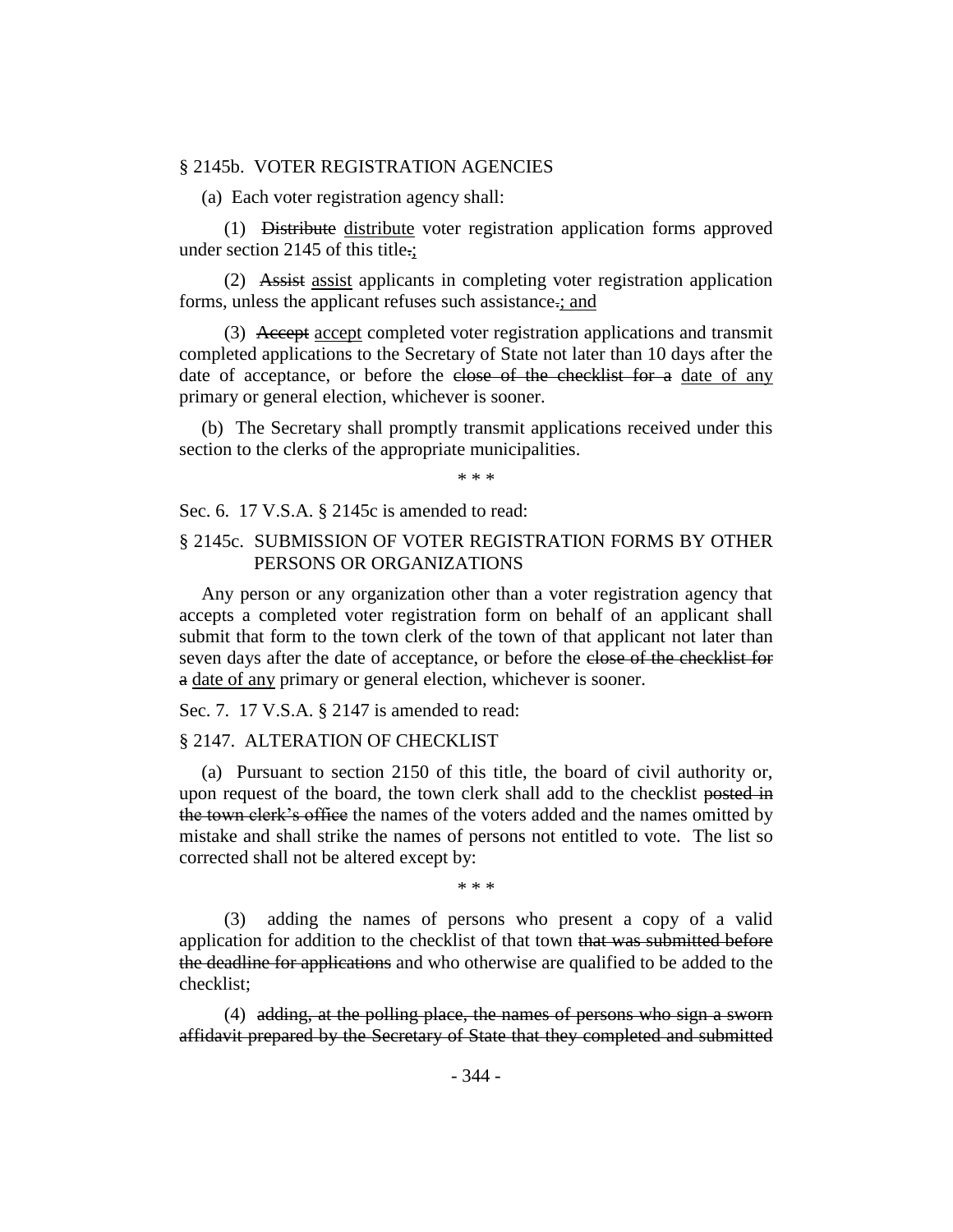a valid application for addition to the checklist of that town before the deadline for applications and who otherwise are qualified to be added to the checklist; [Repealed.]

\* \* \*

(6) adding the names of persons who previously submitted an incomplete application before the deadline for application and who provide that information on or before election day.

(b) Any correction or transfer may be accomplished at any time until the closing of the polls on election day. Each voter has primary responsibility to ascertain that his or her name is properly added to and retained on the checklist.

Sec. 8. 17 V.S.A. § 2563 is amended to read:

#### § 2563. ADMITTING VOTER

 Before a person may be admitted to vote, he or she shall announce his or her name and if requested, his or her place of residence in a clear and audible tone of voice, or present his or her name in writing, or otherwise identify himself or herself by appropriate documentation. The election officials attending the entrance of the polling place shall then verify that the person's name appears on the checklist for the polling place.

(1) If the name does appear, and if no one immediately challenges the person's right to vote on grounds of identity or having previously voted in the same election, the election officials shall repeat the name of the person and:

 $(1)(A)(i)$  If the checklist indicates that the person is a first-time voter in the municipality who registered by mail and who has not provided required identification before the opening of the polls, require the person to present any one of the following: a valid photo identification; a copy of a current utility bill; a copy of a current bank statement; or a copy of a government check, paycheck, or any other government document that shows the current name and address of the voter.

(ii) If the person is unable to produce the required information, the person shall be afforded the opportunity to cast a provisional ballot, as provided in subchapter 6A of this chapter complete a new application for addition to the checklist in accordance with section 2144 of this title.

(iii) The elections official shall note upon the checklist a first-time voter in the municipality who has registered by mail and who produces the required information, and place a mark next to the voter's name on the checklist and allow the voter to proceed to the voting booth for the purpose of voting.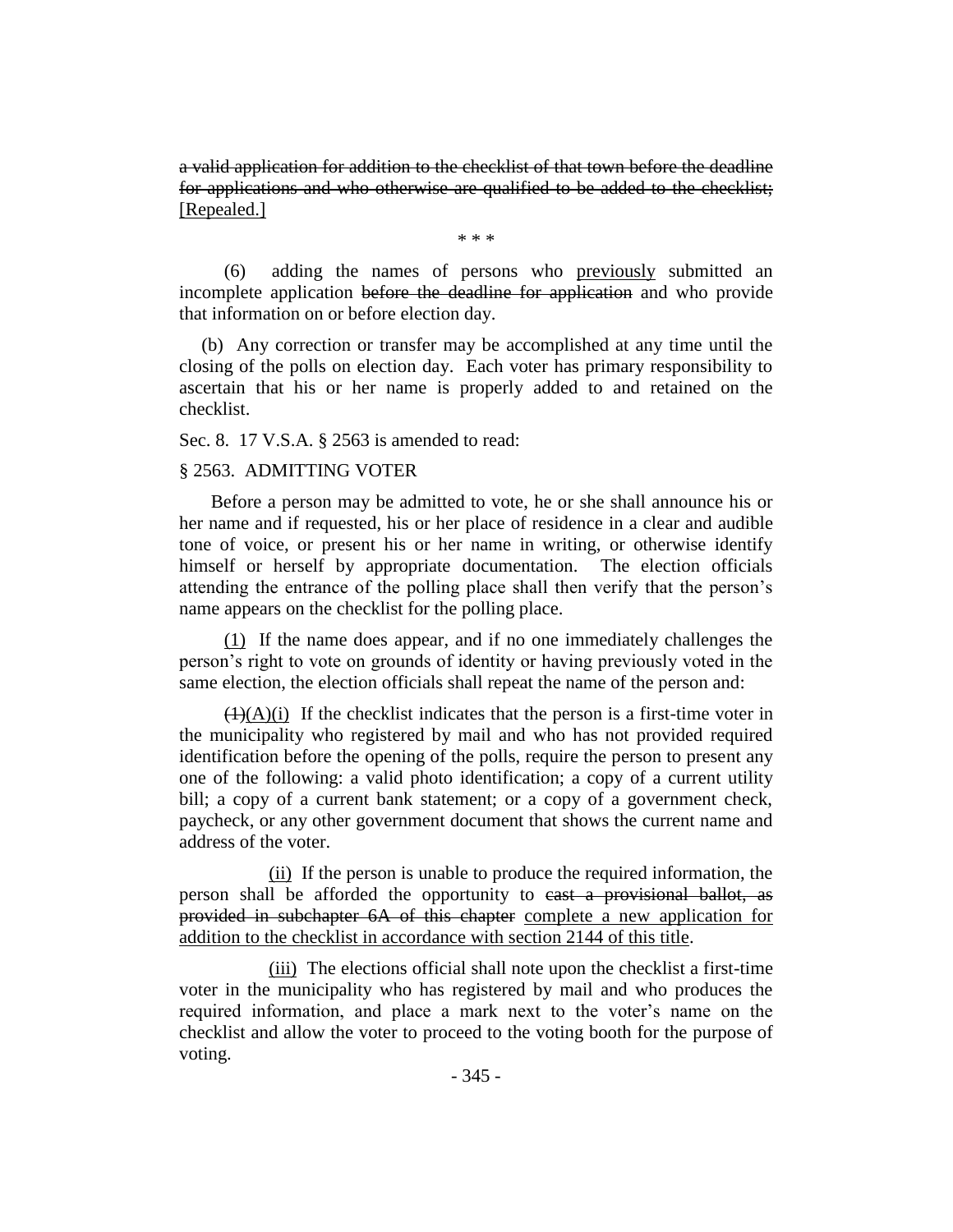$(2)(B)$  If the voter is not a first-time voter in the municipality, no identification shall be required, the. The clerk shall place a check next to the voter's name on the checklist and allow the voter to proceed to the voting booth for the purpose of voting.

(2) If the name does not appear, the person shall be afforded the opportunity to complete an application for addition to the checklist in accordance with section 2144 of this title.

Sec. 9. SECRETARY OF STATE REPORT

The Secretary of State shall consult with town clerks and report on or before January 15, 2016 to the Senate and House Committees on Government Operations regarding the feasibility of:

(1) permitting a town clerk to deposit in a vote tabulator on the day before an election any early voter absentee ballots he or she has received, while still complying with other provisions of election law; and

(2) ensuring that all towns have Internet access at each polling place on the day of an election.

Sec. 10. EFFECTIVE DATES

This act shall take effect on April 1, 2016, except for Sec. 9 (Secretary of State report), which shall take effect on passage.

(Committee vote: 3-2-0)

#### **S. 44.**

An act relating to creating flexibility in early college enrollment numbers.

**Reported favorably by Senator Doyle for the Committee on Education.**

(Committee vote: 6-0-0)

**Reported favorably with recommendation of amendment by Senator Starr for the Committee on Appropriations.**

The Committee recommends that the bill be amended in Sec. 1, 2013 Acts and Resolves No. 77, Section 11 subsection (a) subdivision (3) by adding at the end of the subdivison the following: The Chancellor of the Vermont State Colleges, in consultation with the Presidents of Johnson State College, Lyndon State College, and Castleton State College, shall develop a system to divide the annual number of students enrolled in early college programs fairly among those three colleges and within the total maximum enrollment of 54.

(Committee vote: 6-0-1)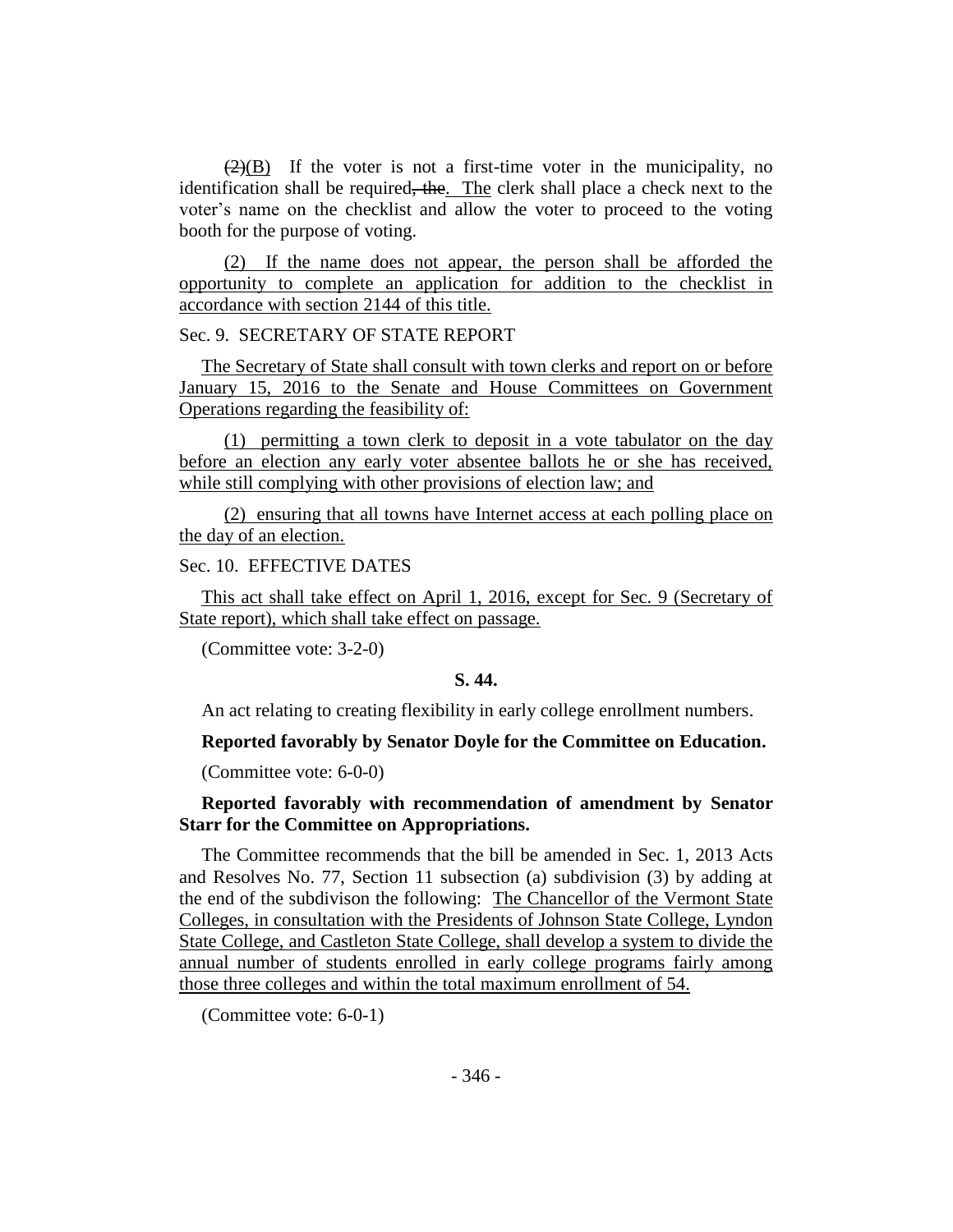#### **S. 62.**

An act relating to surrogate decision making for do-not-resuscitate orders and clinician orders for life-sustaining treatment.

#### **Reported favorably with recommendation of amendment by Senator Lyons for the Committee on Health & Welfare.**

The Committee recommends that the bill be amended by striking out all after the enacting clause and inserting in lieu thereof the following:

Sec. 1. 18 V.S.A. chapter 231 is amended to read:

# CHAPTER 231. ADVANCE DIRECTIVES FOR HEALTH CARE AND, DISPOSITION OF REMAINS, AND SURROGATE DECISION MAKING

#### § 9700. PURPOSE AND POLICY

The state State of Vermont recognizes the fundamental right of an adult to determine the extent of health care the individual will receive, including treatment provided during periods of incapacity and at the end of life. This chapter enables adults to retain control over their own health care through the use of advance directives, including appointment of an agent and directions regarding health care and disposition of remains. During periods of incapacity, the decisions by the agent shall be based on the express instructions, wishes, or beliefs of the individual, to the extent those can be determined. This chapter also allows, in limited circumstances in which a patient without capacity has neither an agent nor a guardian, for a surrogate to provide or withhold consent on the patient's behalf for a do-not-resuscitate order or clinician order for life-sustaining treatment.

§ 9701. DEFINITIONS

As used in this chapter:

(17) "Informed consent" means the consent given voluntarily by an individual with capacity, on his or her own behalf or on behalf of another in the role of an agent, guardian, or surrogate, after being fully informed of the nature, benefits, risks, and consequences of the proposed health care, alternative health care, and no health care.

\* \* \*

(18) "Interested individual" means:

(A) the principal's or patient's spouse, adult child, parent, adult sibling, adult grandchild, reciprocal beneficiary, or clergy person; or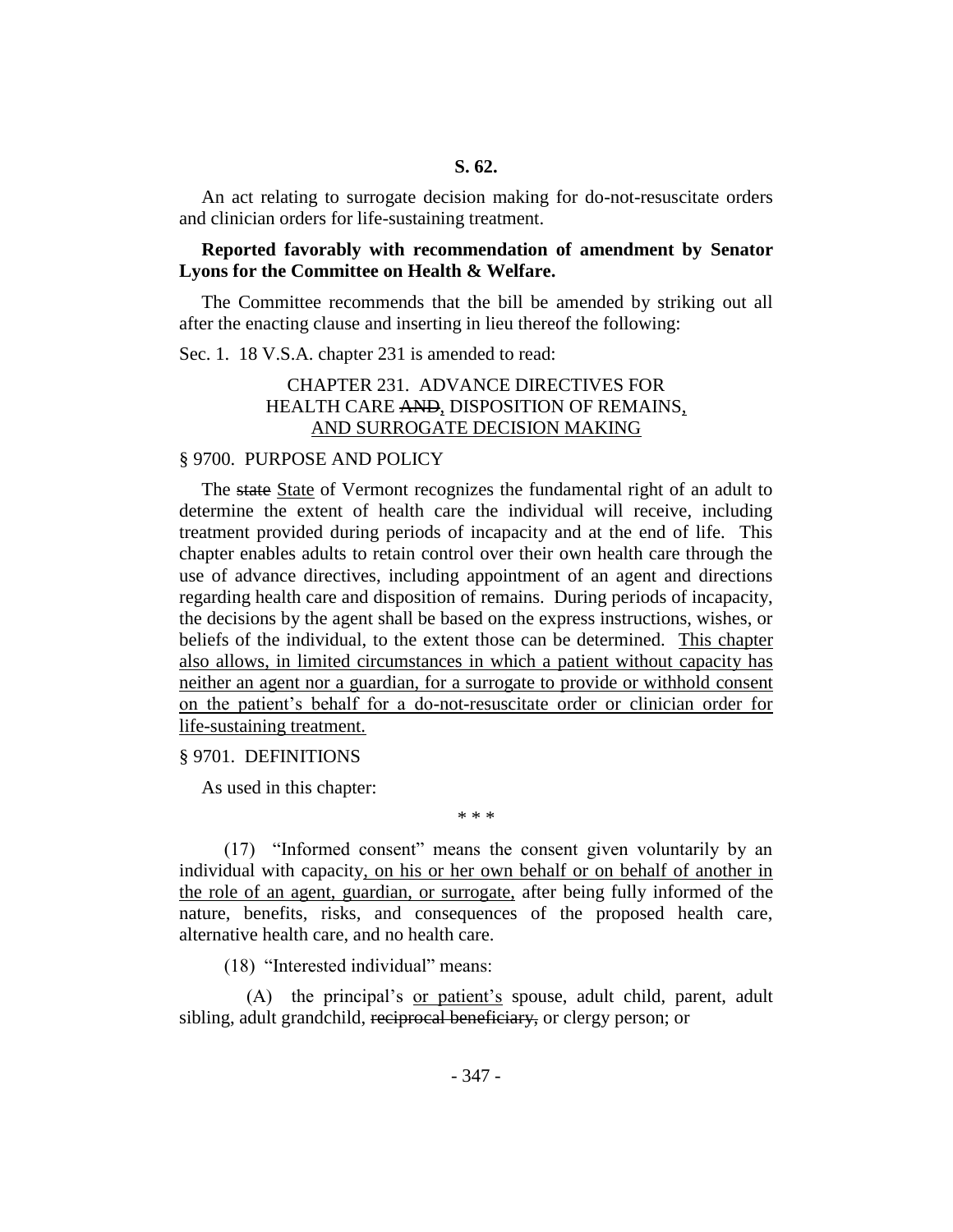(B) any adult who has exhibited special care and concern for the principal or patient and who is personally familiar with the principal's or patient's values.

(19) "Life sustaining treatment" means any medical intervention, including nutrition and hydration administered by medical means and antibiotics, which is intended to extend life and without which the principal or patient is likely to die.

\* \* \*

(31) "DNR/COLST" means a do-not-resuscitate order (DNR) or a clinician order for life-sustaining treatment (COLST), or both.

(32) "Surrogate" means an interested individual who provides or withholds, pursuant to subchapter 2 of this chapter, informed consent for a do-not-resuscitate order or a clinician order for life-sustaining treatment.

(33) "Suspend" means to terminate the applicability of all or part of an advance directive for a specific period of time or while a specific condition exists.

(32)(34) "Patient representative" means the mental health patient representative established by section 7253 of this title.

Subchapter 1. Advance Directives and Disposition of Remains

# § 9702. ADVANCE DIRECTIVE

(a) An adult may do any or all of the following in an advance directive:

\* \* \*

# § 9708. AUTHORITY AND OBLIGATIONS OF HEALTH CARE PROVIDERS, HEALTH CARE FACILITIES, AND RESIDENTIAL CARE FACILITIES REGARDING DO-NOT-RESUSCITATE DNR ORDERS AND CLINICIAN ORDERS FOR LIFE SUSTAINING TREATMENT COLST

(a) As used in this section, "DNR/COLST" shall mean a do-not-resuscitate order ("DNR") and a clinician order for life-sustaining treatment ("COLST") as defined in section 9701 of this title. [Repealed.]

\* \* \*

(d) A DNR order must:

(1) be signed by the patient's clinician;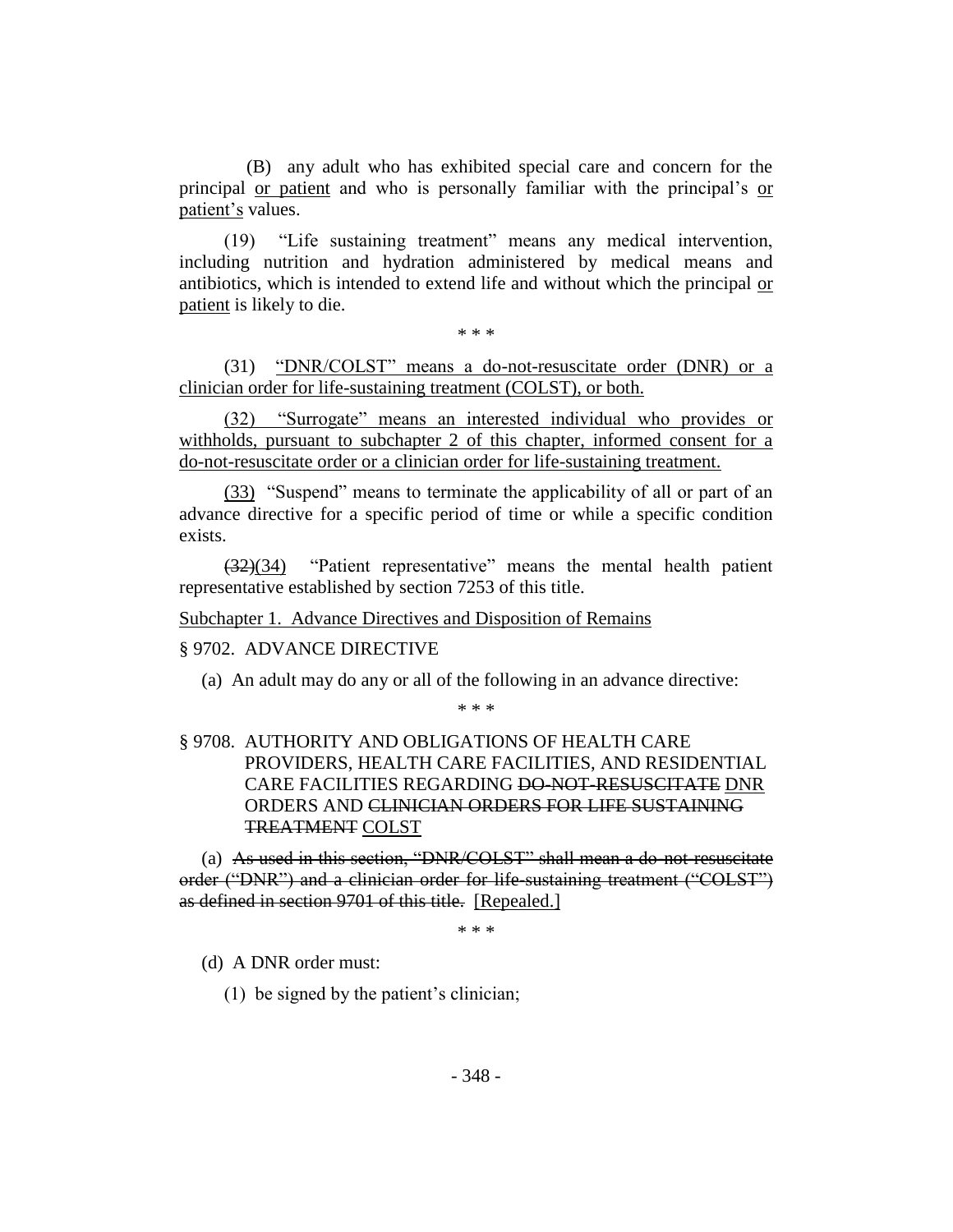(2) certify that the clinician has consulted, or made an effort to consult, with the patient, and the patient's agent or guardian, if there is an appointed agent or guardian;

(3) include either:

(A) the name of the patient; agent; guardian, in accordance with 14 V.S.A. § 3075(g); or other individual surrogate giving informed consent for the DNR and the individual's relationship to the patient; or

(B) certification that the patient's clinician and one other named clinician have determined that resuscitation would not prevent the imminent death of the patient, should the patient experience cardiopulmonary arrest; and

(4) if the patient is in a health care facility or a residential care facility, certify that the requirements of the facility's DNR protocol required by section 9709 of this title have been met.

(e) A COLST must:

(1) be signed by the patient's clinician; and

(2) include the name of the patient; agent; guardian, in accordance with 14 V.S.A. § 3075 $(g)$ ; or other individual surrogate giving informed consent for the COLST and the individual's relationship to the patient.

(f) The Department of Health shall adopt by rule on or before July 1, 2016, criteria for individuals who are not the patient, agent, or guardian, but who are giving informed consent for a DNR/COLST order. The rules shall include the following:

(1) other individuals permitted to give informed consent for a DNR/COLST order who shall be a family member of the patient or a person with a known close relationship to the patient; and

(2) parameters for how decisions should be made, which shall include at a minimum the protection of a patient's own wishes in the same manner as in section 9711 of this title. [Repealed.]

(g) A patient's clinician issuing a DNR/COLST order shall:

(1) place a copy of the completed DNR/COLST order in the patient's medical record; and

(2) provide instructions to the patient as to the appropriate means of displaying the DNR/COLST order.

(h) A clinician who issues a DNR order shall authorize issuance of a DNR identification to the patient. Uniform minimum requirements for DNR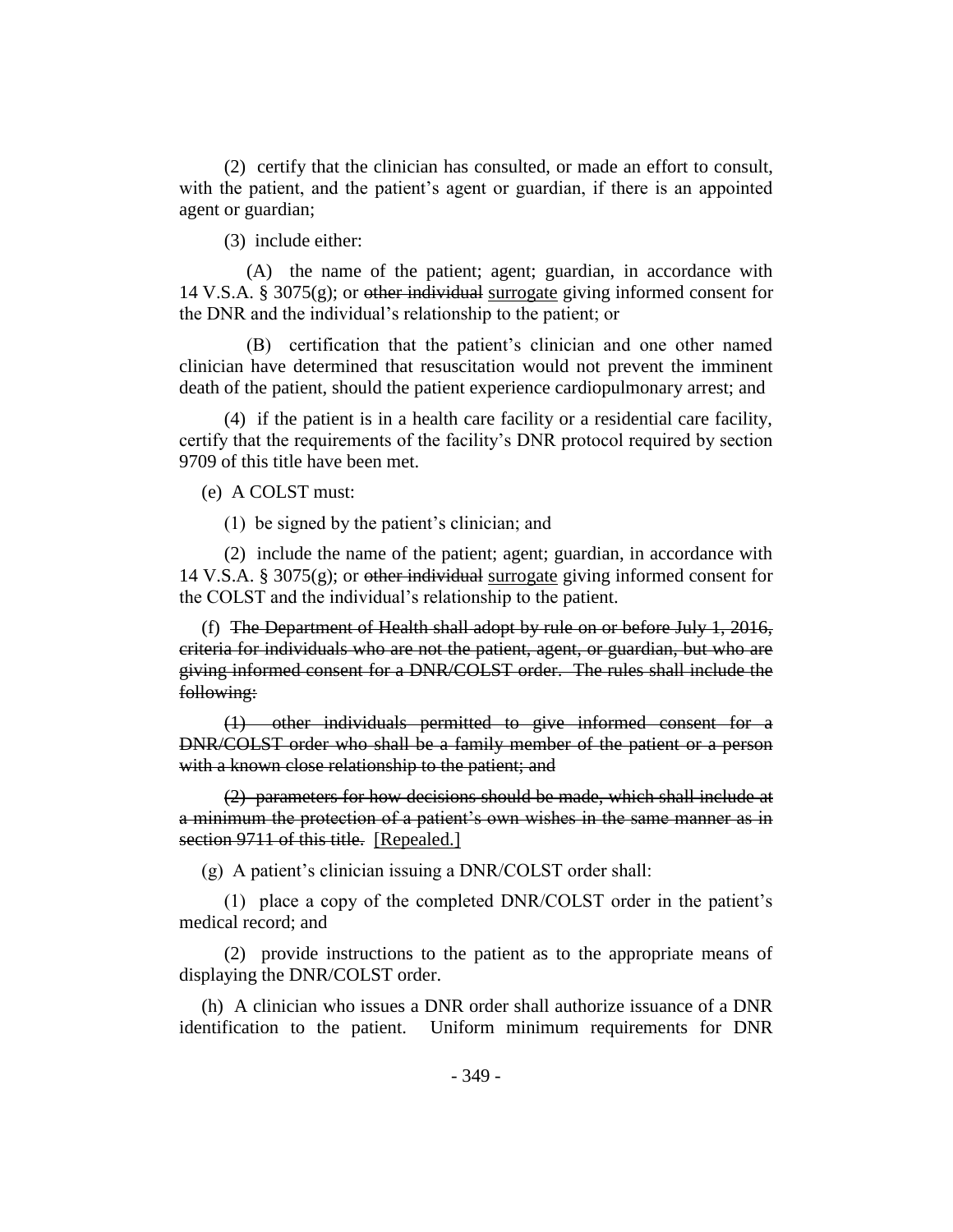identification shall be determined by rule by the Department of Health by rule no later than July 1, 2014 January 1, 2016.

\* \* \*

#### § 9713. IMMUNITY

(a) No individual acting as an agent  $\theta$ , guardian, or surrogate shall be subjected to criminal or civil liability for making a decision in good faith pursuant to the terms of an advance directive, or DNR order, or COLST order and the provisions of this chapter.

(b)(1) No health care provider, health care facility, residential care facility, or any other person acting for or under such person's control shall, if the provider or facility has complied with the provisions of this chapter, be subject to civil or criminal liability for:

(A) providing or withholding treatment or services in good faith pursuant to the direction of a principal or patient, the provisions of an advance directive, a DNR order, a COLST order, a DNR identification, the consent of a principal or patient with capacity or of the principal's or patient's agent  $\Theta$ <sub>r</sub>, guardian, or surrogate, or a decision or objection of a principal or patient; or

(B) relying in good faith on a suspended or revoked advance directive, suspended or revoked DNR order, or suspended or revoked COLST order, unless the provider or facility knew or should have known of the suspension, or revocation.

 $(2)$  No A funeral director, crematory operator, cemetery official, procurement organization, or any other person acting for or under such person's control, shall, if the director, operator, official, or organization has complied with the provisions of this chapter, not be subject to civil or criminal liability for providing or withholding its services in good faith pursuant to the provisions of an advance directive, whether or not the advance directive has been suspended or revoked.

(3) Nothing in this subsection shall be construed to establish immunity for the failure to follow standards of professional conduct and to exercise due care in the provision of services.

(c) No employee shall be subjected to an adverse employment decision or evaluation for:

(1) providing Providing or withholding treatment or services in good faith pursuant to the direction of a principal or patient, the provisions of an advance directive, a DNR order, a COLST order, a DNR identification, the consent of the principal or patient with capacity or principal's or patient's agent or, guardian, or surrogate, a decision or objection of a principal or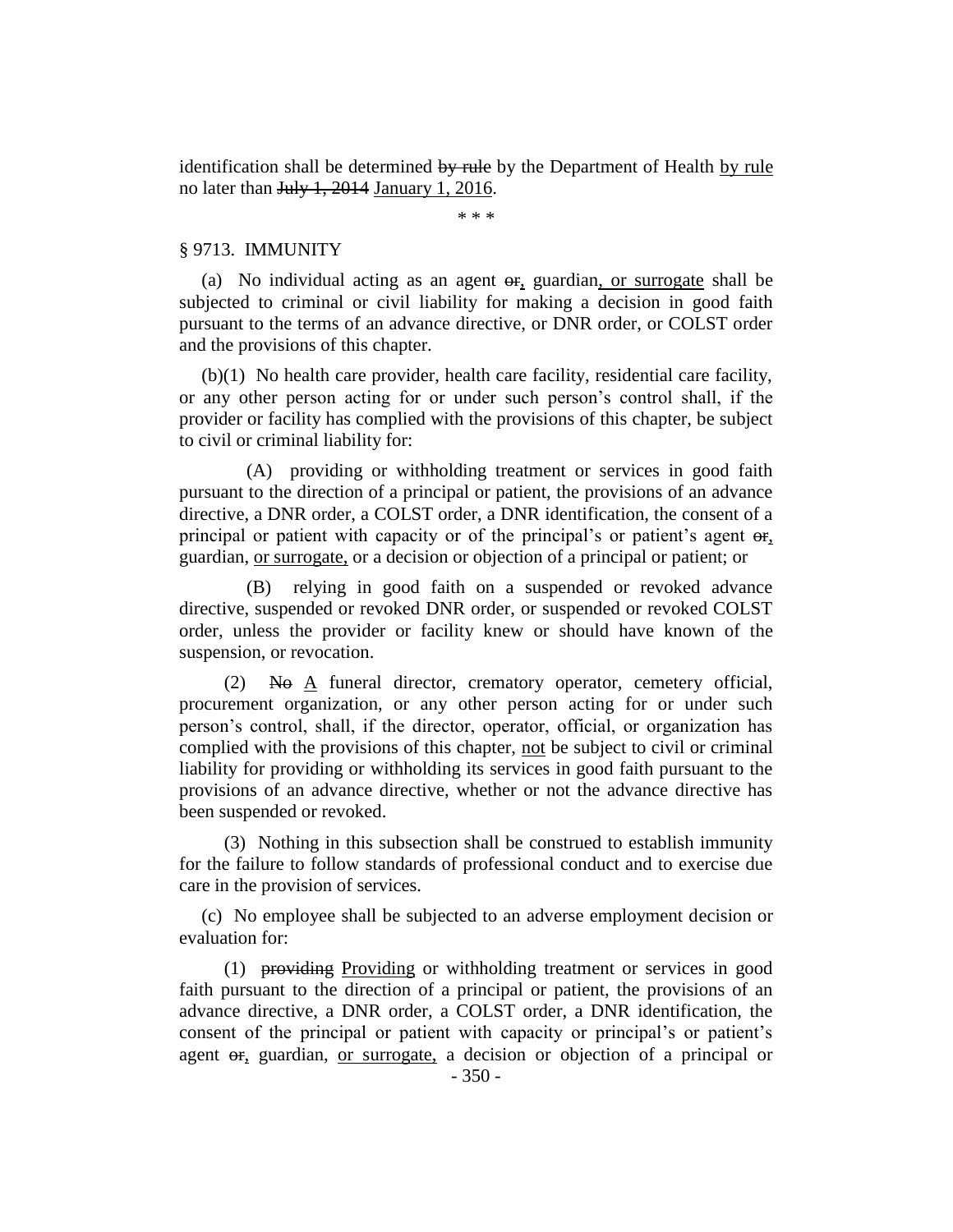patient, or the provisions of this chapter. This subdivision shall not be construed to establish a defense for the failure to follow standards of professional conduct and to exercise due care in the provision of services;.

(2) relying Relying on an amended, suspended, or revoked advance directive, unless the employee knew or should have known of the amendment, suspension, or revocation; or.

(3) providing Providing notice to the employer of a moral or other conflict pursuant to subdivision 9707(b)(3) of this title, so long as the employee has provided ongoing health care until a new employee or provider has been found to provide the services.

\* \* \*

# Subchapter 2. Surrogate Consent

# § 9731. INFORMED CONSENT BY SURROGATE FOR DNR/COLST ORDER

(a)(1) One or more interested individuals may be eligible to act as the surrogate for an adult without capacity in order to provide or withhold informed consent for a do-not-resuscitate order or clinician order for life-sustaining treatment pursuant to this subchapter. Only one surrogate may act at a time.

(2)(A) A patient's health care provider shall not be considered an interested individual and shall not serve as a patient's surrogate to provide or withhold informed consent for a DNR/COLST order pursuant to this chapter unless related to the patient by blood, marriage, civil union, or adoption.

(B) The owner, operator, employee, agent, or contractor of a residential care facility, health care facility, or correctional facility in which the patient resides at the time the DNR/COLST order is written shall not be considered an interested individual and shall not act as the patient's surrogate to provide or withhold consent for a DNR/COLST order pursuant to this chapter unless related to the patient by blood, marriage, civil union, or adoption.

(b) A surrogate may provide or withhold informed consent only if all of the following conditions are met:

(1) the patient's clinician determines that the patient lacks capacity to provide informed consent;

(2) the patient has not appointed an agent through an advance directive;

(3) the patient has not indicated in an advance directive that the interested individual or individuals seeking to serve as surrogate should not be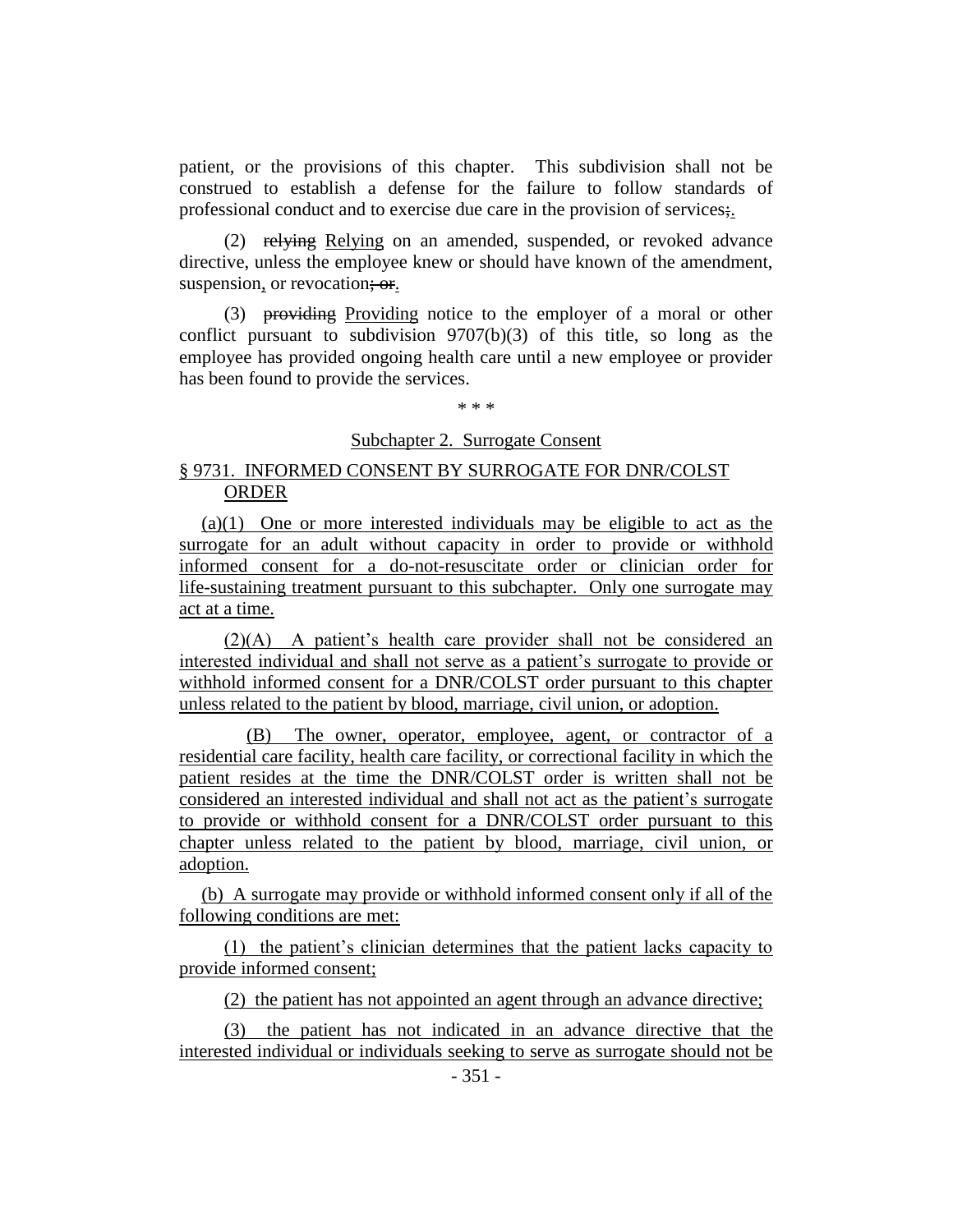consulted on health care decisions or otherwise provided instructions in an advance directive contrary to allowing such individual or individuals to serve as surrogate;

(4) the patient does not have a guardian who is authorized to make health care decisions; and

(5) the patient does not object to the surrogate providing or withholding consent for a DNR/COLST order, even if the patient lacks capacity.

(c)(1) A surrogate shall be an interested individual who is designated by the patient by personally informing the patient's clinician. If the patient designates a surrogate to the clinician orally, the clinician shall document the designation in the patient's medical record at the time the designation is made.

(2) If the patient has not designated a surrogate pursuant to subdivision (1) of this subsection, or if the surrogate designated by the patient is not reasonably available or is unwilling to serve, then a surrogate shall be an interested individual who is:

(A) willing to provide or withhold informed consent for a DNR/COLST order for the patient in accordance with the patient's wishes and values, if known; and

(B) willing and available to consult with the patient's clinician.

(3) Notwithstanding the provisions of subdivisions (1) and (2) of this subsection, an individual shall not serve as a surrogate over the patient's objection, even if the patient lacks capacity.

(d) The patient's clinician, health care provider, or residential care provider may rely on the decision of a surrogate identified pursuant to this section as long as the clinician or provider documents in the patient's medical record that the surrogate has confirmed that one of the following circumstances applies:

(1)(A) All interested individuals agree on the decision to provide or withhold consent for a DNR/COLST order, in which case they shall designate one surrogate, as well as an alternate, if available, who is authorized to provide or withhold consent and whose name will be identified on the DNR/COLST form and in the patient's medical record.

(B) All interested individuals agree that a specific interested individual may make the decision regarding whether to provide or withhold consent for a DNR/COLST order, in which case they shall designate the individual as the surrogate, as well as an alternate, if available, who is authorized to provide or withhold consent and whose name will be identified on the DNR/COLST form and in the patient's medical record.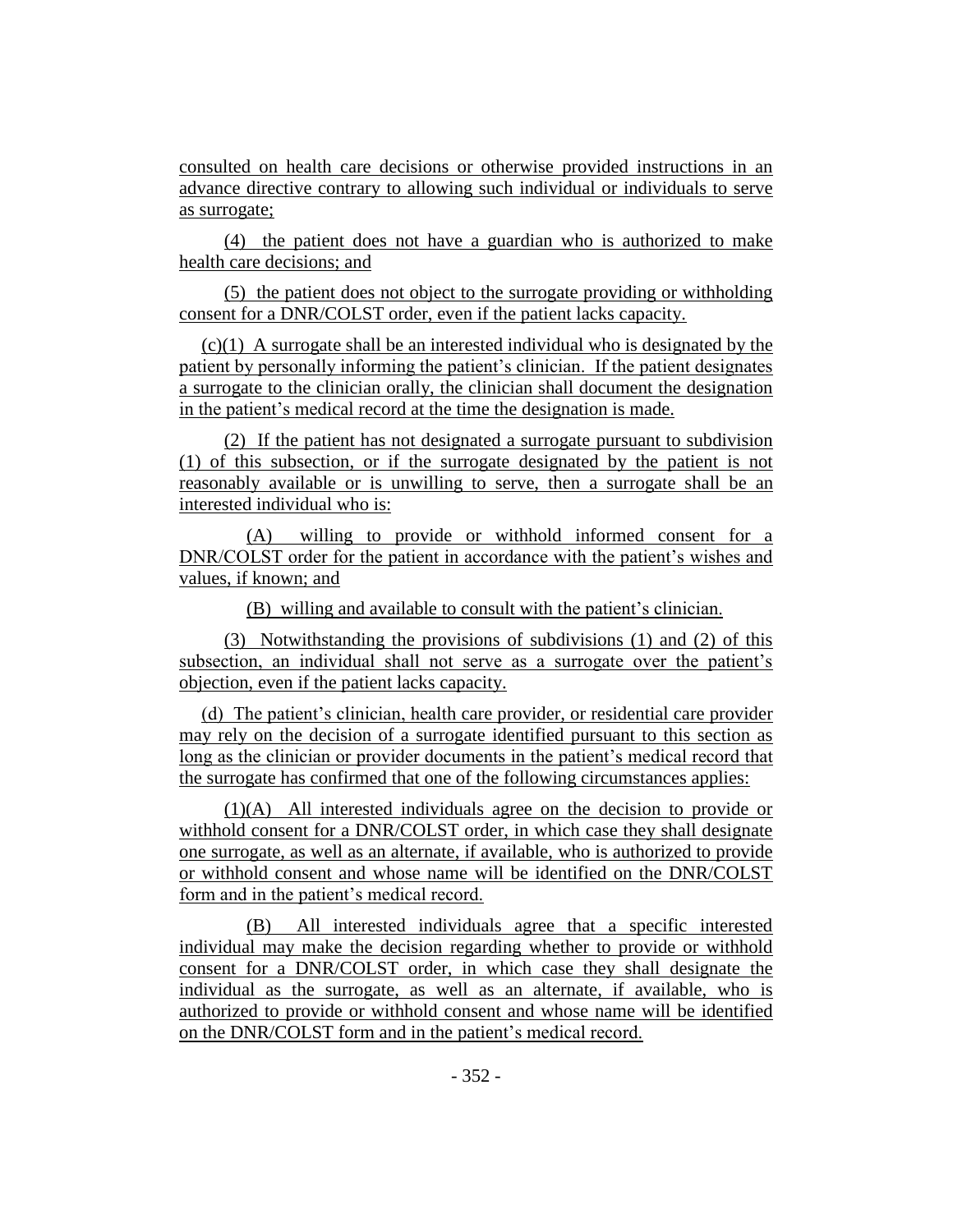(C) The surrogate or alternate, if applicable, is not reasonably available, in which case the clinician shall consult the interested individuals to request designation of another surrogate and alternate.

(2) If at any time the interested individuals are unable to agree on the designation of a surrogate, any interested individual may file a petition for guardianship in the Probate Division of the Superior Court.

(e) A surrogate providing informed consent for a DNR/COLST order shall use substituted judgment consistent with the patient's wishes and values and consistent with the parameters described in subsection 9711(d) of this title. The surrogate shall consult with the patient to the extent possible, and with the patient's clinician and any other appropriate health care providers and shall provide or withhold informed consent for a DNR/COLST order by attempting to determine what the patient would have wanted under the circumstances.

(f) The patient's clinician shall make reasonable efforts to inform the patient of any proposed treatment, or of any proposal to withhold or withdraw treatment, based on the decisions made by the surrogate.

(g) If the patient's clinician determines that the patient no longer lacks capacity and the DNR/COLST order was based on informed consent provided by a surrogate, the clinician shall seek the informed consent of the patient for any DNR/COLST order, which shall supersede the surrogate's consent.

(h) A surrogate shall have the same rights as a patient with capacity would have to the following, to the extent that it is related to providing or withholding informed consent for a DNR/COLST order:

(1) request, receive, review, and copy any oral or written information regarding the patient's physical or mental health, including medical and hospital records;

(2) participate in any meetings, discussions, or conferences concerning health care decisions related to the patient;

(3) consent to the disclosure of health care information; and

(4) file a complaint on behalf of the patient regarding a health care provider, health care facility, or residential care facility.

Sec. 2. 33 V.S.A. § 7306 is amended to read:

§ 7306. RESIDENT'S REPRESENTATIVE

(a) The Except as provided in subsection (b) of this section, the rights and obligations established under this chapter shall devolve to a resident's reciprocal beneficiary, guardian, next of kin, sponsoring agency, or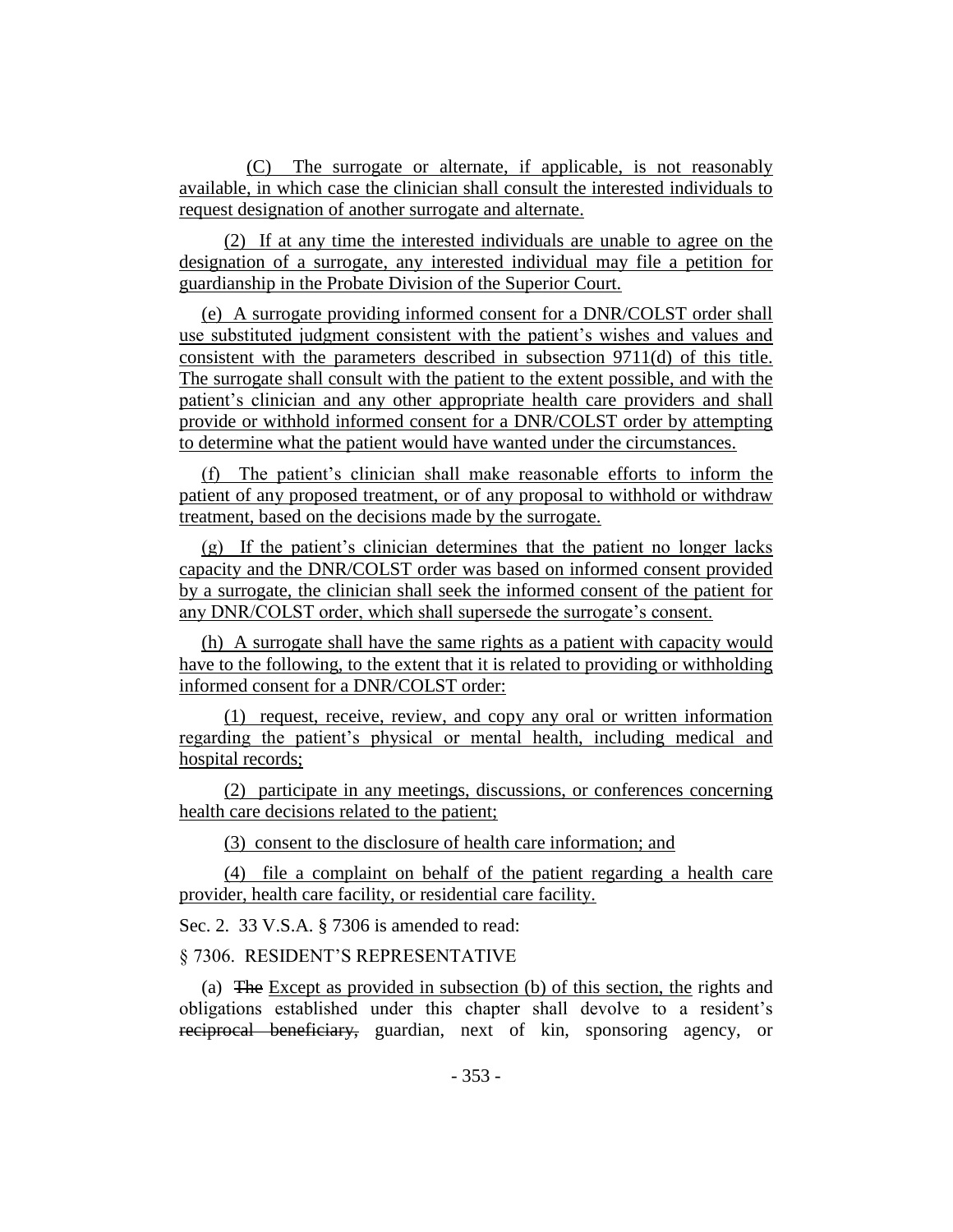representative payee (except when the facility itself is a representative payee) if the resident:

(1) has been adjudicated incompetent;

(2) has been found by his or her physician to be medically incapable of understanding or exercising the rights granted under this chapter; or

(3) exhibits a communication barrier.

(b) Notwithstanding the provisions of subsection (a) of this section, consent for a do-not-resuscitate order or a clinician order for life-sustaining treatment shall be provided or withheld only by the resident, by the resident's guardian or agent, or by a surrogate designated pursuant to 18 V.S.A. chapter 231, subchapter 2.

(c)(1) A resident's representative identified in subsections (a) and (b) of this section shall make decisions for the resident by attempting to determine what the resident would have wanted under the circumstances. In making the determination, the resident's representative shall consider the following:

(A) the resident's specific instructions or wishes as expressed to a spouse, adult child, parent, adult sibling, adult grandchild, clergy person, health care provider, or any other adult who has exhibited specific care or concern for the resident; and

(B) the representative's knowledge of the resident's personal preferences, values, or religious or moral beliefs.

(2) If the resident's representative cannot determine what the resident would have wanted under the circumstances, the representative shall make a determination through an assessment of the resident's best interests. When making a decision for the resident on this basis, the representative shall not authorize the provision or withholding of health care on the basis of the resident's economic status or a preexisting, long-term mental or physical disability.

(3) When making a determination under this section, representatives shall not consider their own interests, wishes, values, or beliefs.

(d) Notwithstanding the provisions of subsection (a) of this section, the facility shall make every reasonable effort to communicate the rights and obligations established under this chapter directly to the resident.

# Sec. 3. RULEMAKING

The Department of Disabilities, Aging, and Independent Living shall amend its nursing home rules to comply with 33 V.S.A. § 7306 as amended by this act.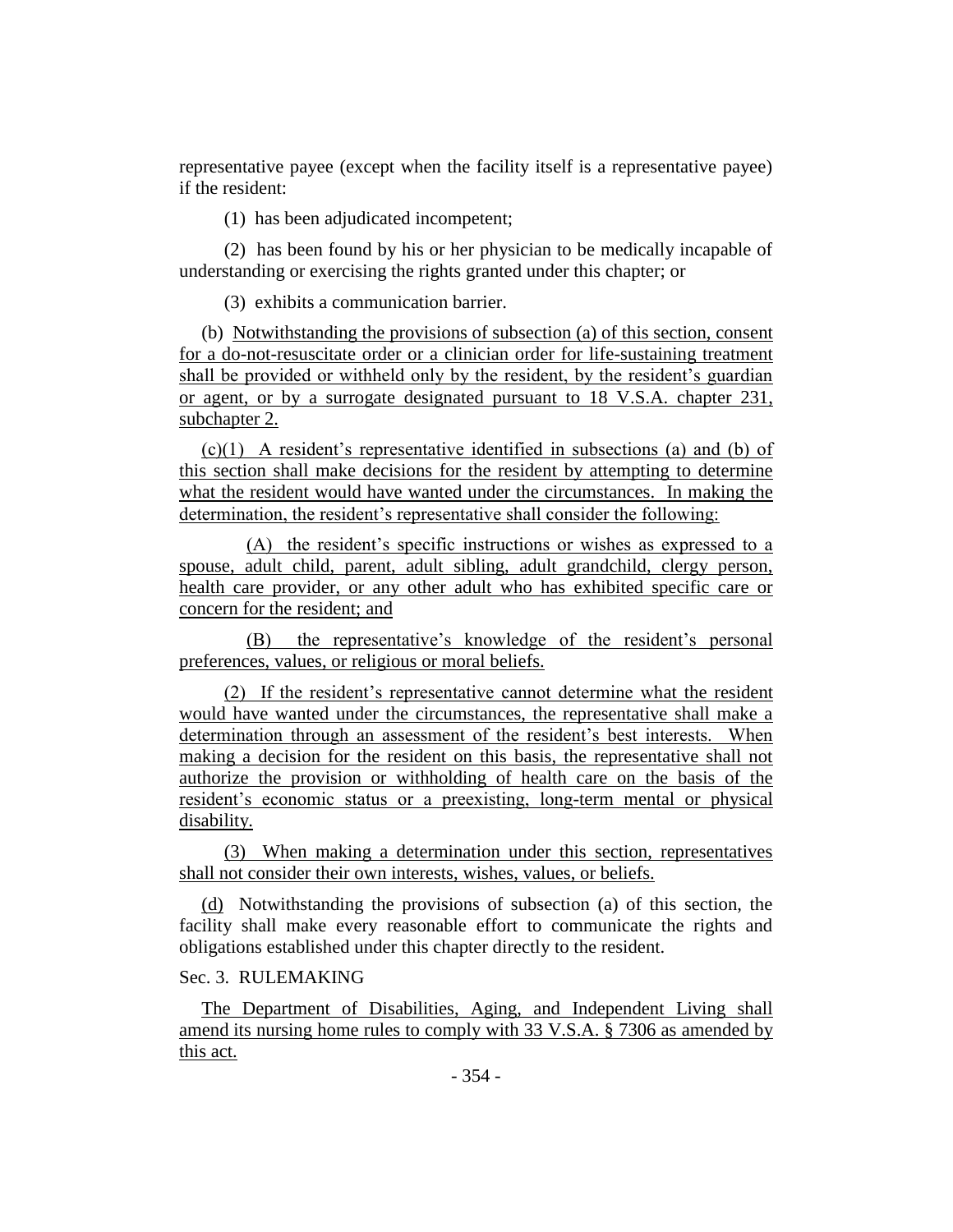Sec. 4. EFFECTIVE DATE

This act shall take effect on January 1, 2016.

(Committee vote: 5-0-0)

# **S. 66.**

An act relating to persons who are deaf or hard of hearing.

# **Reported favorably with recommendation of amendment by Senator Pollina for the Committee on Government Operations.**

The Committee recommends that the bill be amended by striking out all after the enacting clause and inserting in lieu thereof the following:

#### Sec. 1. FINDINGS

The General Assembly finds that:

(1) Development of early and effective language and communication is fundamental to the educational growth of all children. Language and communication skills are essential to literacy, academic success, workforce productivity, and civic contribution.

(2) Nationally, an academic achievement gap persists between children who are deaf, DeafBlind, or hard of hearing and their peers who are not deaf, DeafBlind, or hard of hearing.

(3) Although children who are deaf, DeafBlind, or hard of hearing represent approximately one percent of U.S. students with disabilities, and a smaller percentage of U.S. children overall, the needs of children who are deaf. DeafBlind, or hard of hearing are unique and diverse, as evidenced by the following:

(A) Children who are deaf, DeafBlind, or hard of hearing have varying degrees of hearing loss and may be identified at birth or much later.

(B) Children who are deaf, DeafBlind, or hard of hearing use a variety of communication and language modes alone or in combination. The preferred mode or modes of a given child do not necessarily correspond with his or her degree of hearing loss, and family decisions about communication for a child may be fluid during the course of the child's development.

(C) Children who are deaf, DeafBlind, or hard of hearing may be at risk of social isolation both at school and in their communities. Most children who are deaf, DeafBlind, or hard of hearing in the United States are born to parents who are not deaf, DeafBlind, or hard of hearing. Because of the small number of children who are deaf, DeafBlind, or hard of hearing, a child may be the only child who is deaf, DeafBlind, or hard of hearing at his or her school.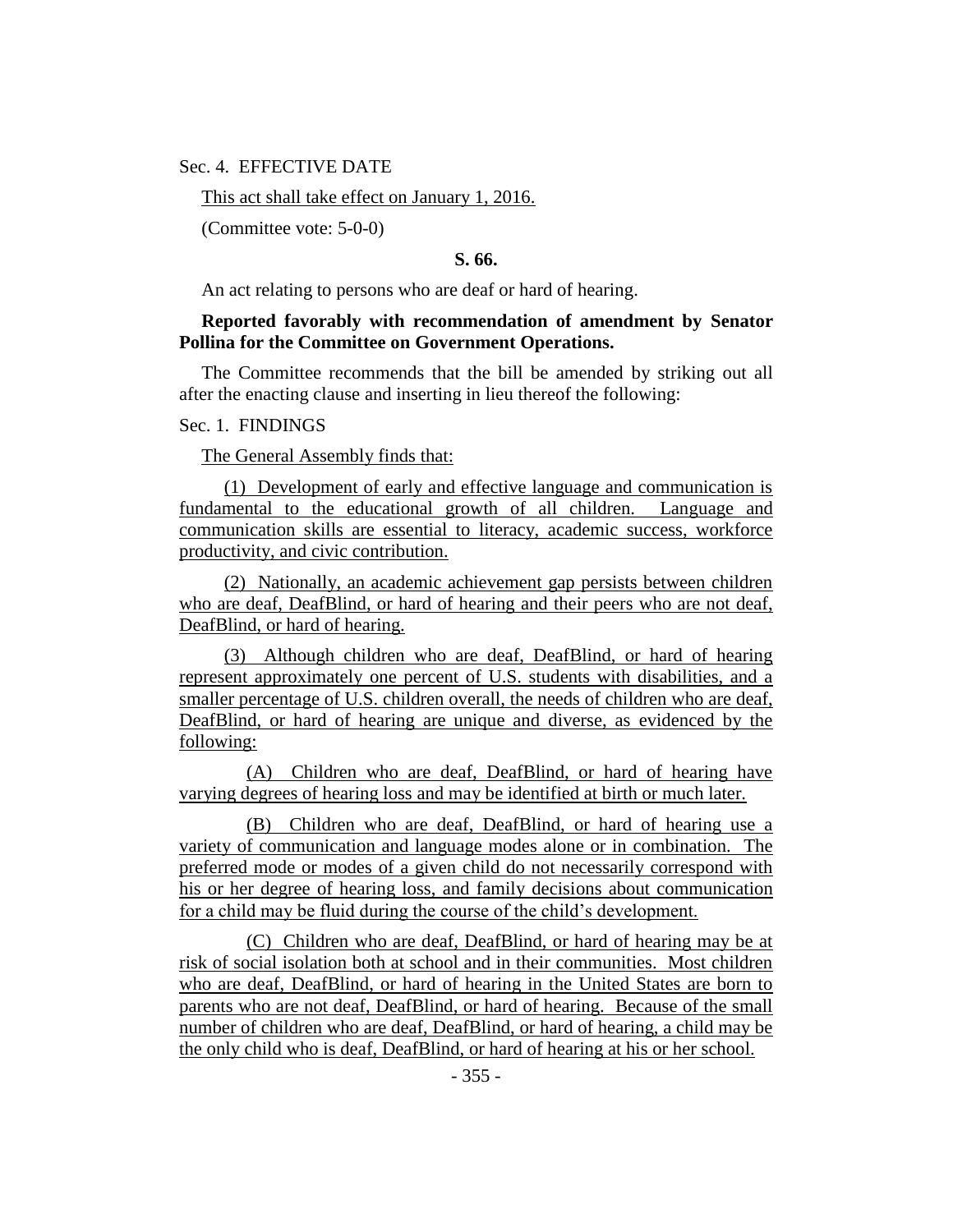(D) Many children who are deaf, DeafBlind, or hard of hearing have secondary or coexisting conditions that impact their educational needs.

(4) Although federal law requires that schools consider the language and communication needs of children who are deaf, DeafBlind, or hard of hearing who qualify for individualized education programs (IEPs), the states are generally responsible for ensuring that federal requirements are carried out and otherwise ensuring that the unique language and communication needs of children who are deaf, DeafBlind, or hard of hearing are met. States have addressed these concerns in a variety of ways, including by developing communication plans and state plans and by passing bills of rights for children who are deaf, DeafBlind, or hard of hearing.

(5) The Vermont Center for the Deaf and Hard of Hearing closed in September 2014. Prior to its closing, the Center provided comprehensive and statewide educational, social, and support services to children, youth, and adults who are deaf, DeafBlind, or hard of hearing. These services included the Austine School for the Deaf, which closed in June 2014; several regional classrooms; consultant services for mainstreamed students; a parent-infant program; a family mentoring program; adult services; and numerous other support options. While efforts are underway to replace at least some of the discontinued services, it remains unclear whether the educational needs of children and other persons in the State who are deaf, DeafBlind, or hard of hearing are currently being met.

Sec. 2. 33 V.S.A. chapter 16 is added to read:

# CHAPTER 16. TASK FORCE ON PERSONS WHO ARE DEAF, DEAFBLIND, OR HARD OF HEARING

# § 1601. DEFINITIONS

As used in this chapter:

(1) "Communication or language mode" means one or a combination of the following systems or methods of communication available to children who are deaf, DeafBlind, or hard of hearing: American Sign Language; English-based manual or sign systems; oral, aural, speech-based training; spoken and written English, including speech reading or lip reading; and communication with an assistive technology device to facilitate language and learning.

(2) "Deaf" means having a severe or complete absence of auditory sensitivity that impairs processing of linguistic information through hearing, with or without amplification.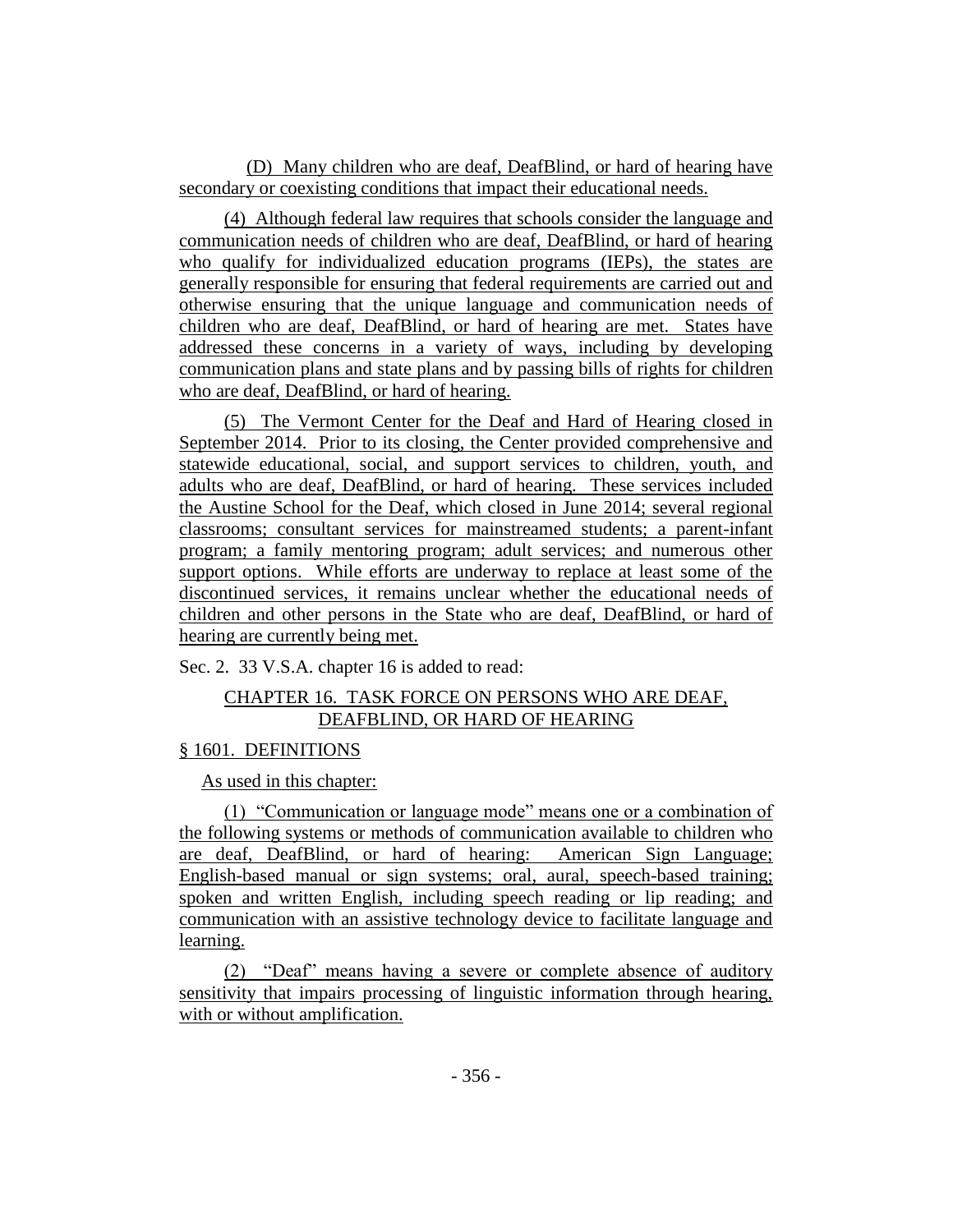(3) "DeafBlind" means having concomitant hearing and visual impairments.

(4) "Hard of hearing" means having some absence of auditory sensitivity with residual hearing, whether permanent or fluctuating.

# § 1602. TASK FORCE ON PERSONS WHO ARE DEAF, DEAFBLIND, OR HARD OF HEARING

(a) Creation; purpose. There is created a Task Force on Persons Who are Deaf, DeafBlind, or Hard of Hearing to assess and make recommendations concerning educational services, resources, and opportunities for children within the State who are deaf, DeafBlind, or hard of hearing and their families and to provide advice and oversight on matters of policy and administration of programs for persons who deaf, DeafBlind, or hard of hearing.

(b) Membership. The Task Force shall consist of the following members:

(1) nine members of the public, appointed by the Governor in a manner that ensures geographically diverse membership while recognizing the concentration of persons who are deaf, DeafBlind, or hard of hearing residing near the former Vermont Center for the Deaf and Hard of Hearing, including:

(A) four members who are deaf, DeafBlind, or hard of hearing, provided that if a member represents an organization for persons who are deaf, DeafBlind, or hard of hearing, no other member on the Task Force shall also represent that organization;

(B) two members who are each a parent or guardian of a child who is deaf, DeafBlind, or hard of hearing;

(C) two members who serve persons who are deaf, DeafBlind, or hard of hearing in a professional capacity, provided that these members do not represent the same organization; and

(D) one member recommended by the Vermont Association for the Deaf;

(2) the Senior Counselor for the Deaf and Hard of Hearing in the Department of Disabilities, Aging and Independent Living's Division of Vocational Rehabilitation or designee;

(3) the Secretary of Education or designee;

(4) the Secretary of Human Services or designee;

(5) a professional Deaf education specialist who understands all communication and language modes, appointed by the Governor;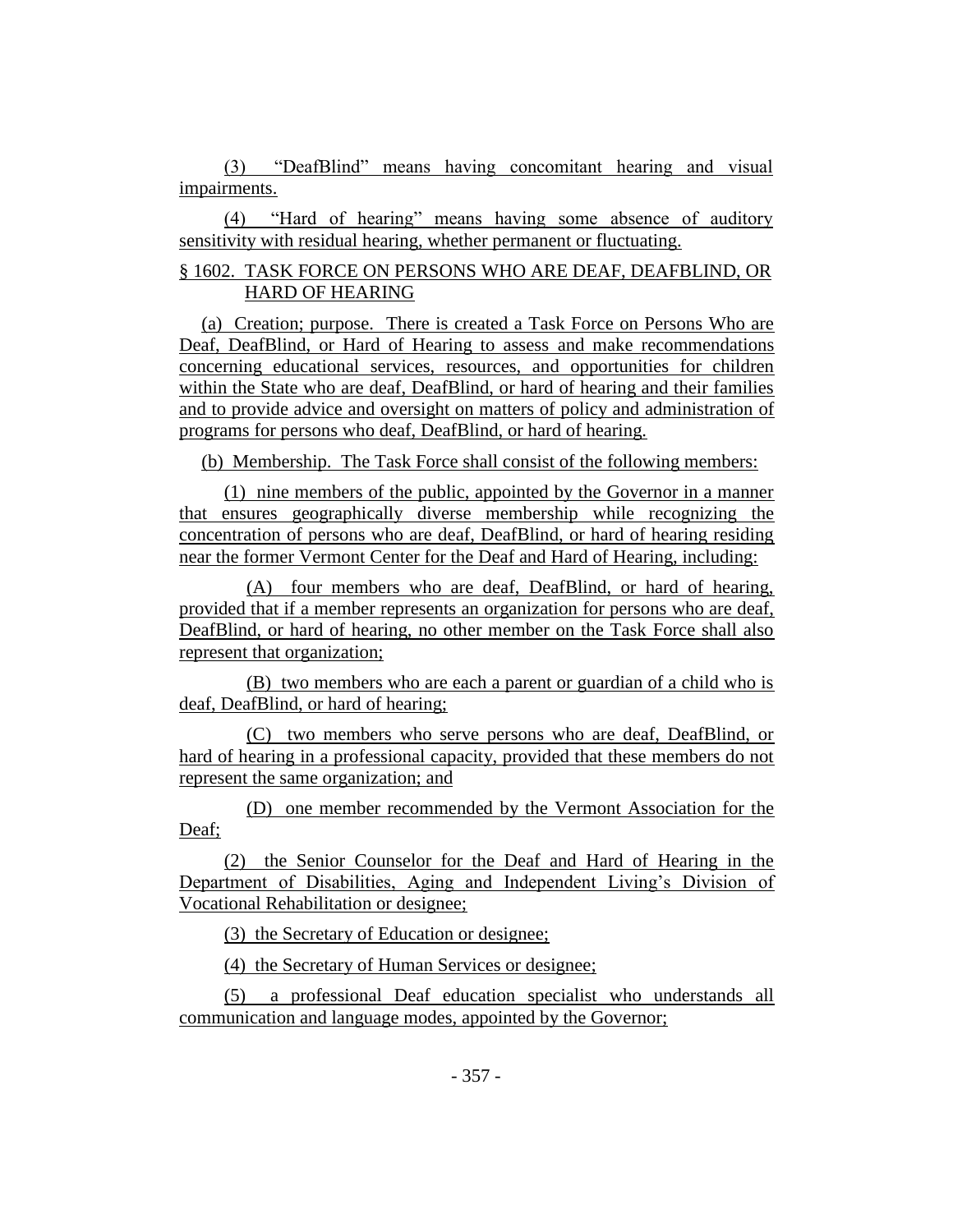(6) a superintendent, selected by the Vermont Superintendents Association; and

(7) a special education administrator, selected by the Vermont Council of Special Education Administrators.

(c) Powers and duties.

(1) The Task Force shall assess the educational services, resources, and opportunities for children in the State who are deaf, DeafBlind, or hard of hearing. It shall make recommendations to the General Assembly, the Governor, and the Agencies of Education and of Human Services with the goal of ensuring that each child is afforded:

(A) the same educational rights as children who are not deaf, DeafBlind, or hard of hearing, including full communication and language access in all educational environments and provision of qualified teachers, interpreters, and paraprofessionals;

(B) appropriate and ongoing educational opportunities that recognize each child's unique learning needs, provide access to a sufficient number of communication or language mode peers, and include exposure to adult role models who are deaf, DeafBlind, or hard of hearing; and

(C) adequate family supports that promote both early development of communication skills and informed participation by parents and guardians in the education of their children.

(2) The Task Force shall advise the General Assembly, the Governor, and the Agencies of Education and of Human Services with respect to policy development and program administration for persons who are deaf, DeafBlind, or hard of hearing. In furtherance of this duty, the Task Force may:

(A) conduct studies concerning the needs of and opportunities for persons within the State who are deaf, DeafBlind, or hard of hearing and their families;

(B) evaluate the adequacy and systemic coordination of existing services and resources for persons throughout the State who are deaf, DeafBlind, or hard of hearing and their families;

(C) review existing and proposed legislation and rules pertaining to persons who are deaf, DeafBlind, or hard of hearing and advise the General Assembly, the Governor, and the Agencies of Education and of Human Services regarding revisions, coordination, services, and appropriations;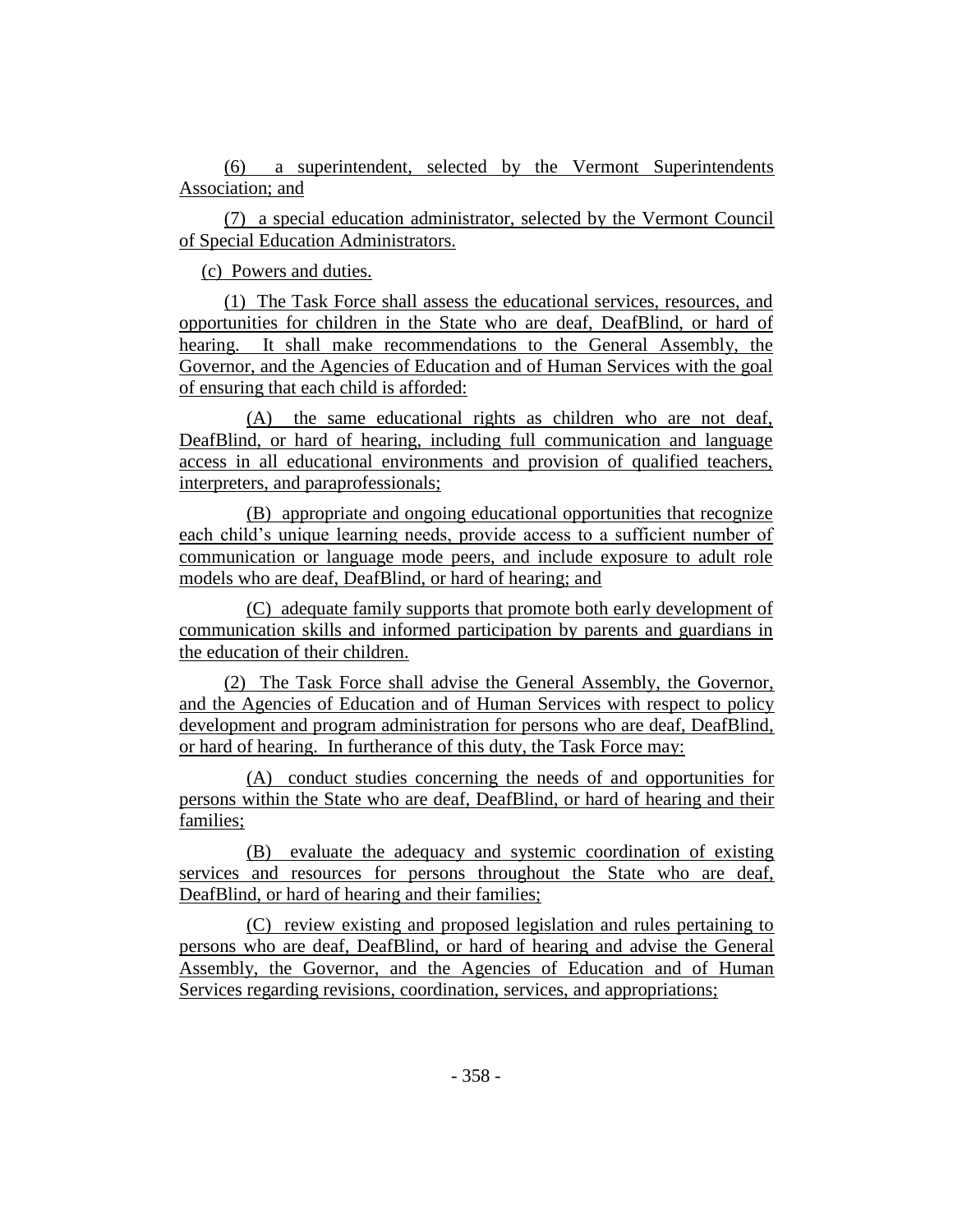(D) examine delivery models in other states in order to evaluate the adequacy and systemic coordination of existing services and resources for persons throughout the State who are deaf, DeafBlind, or hard of hearing;

(E) encourage and foster local community action on behalf of persons who are deaf, DeafBlind, or hard of hearing;

(F) publicize its findings; and

(G) carry out specific projects assigned by the General Assembly or Governor.

(3) The Task Force shall oversee and monitor the qualification of interpreters for persons who are deaf, DeafBlind, or hard of hearing practicing in the State, including the certification of sign language interpreters.

(d) Assistance. The Task Force shall have the administrative, technical, and legal assistance of the Department of Disabilities, Aging and Independent Living (DAIL). The Task Force and DAIL may consult with the Agency of Education and with national experts on education of persons who are deaf, DeafBlind, or hard of hearing as necessary to fulfill their obligations under this section.

(e) Reports. On or before January 15 of each year, notwithstanding 2 V.S.A. § 20(d), the Task Force shall submit a written report to the Senate and House Committees on Education, the Senate Committee on Health and Welfare, the House Committee on Human Services, the Governor, and the Agencies of Education and of Human Services with its findings pursuant to activities carried out under subsection (c) of this section and recommendations for administrative and legislative action.

(f) Appointments; meetings.

(1) The Senior Counselor for the Deaf and Hard of Hearing in DAIL's Division of Vocational Rehabilitation or designee shall convene the first meeting of the Task Force on or before July 1, 2015 and shall select interpretive services for the meeting if a member so requests.

(2) At its first meeting, the Task Force shall elect a chair and vice chair.

(3) The Chair shall select interpretive services for any Task Force meeting if a member so requests.

(g) Reimbursement.

(1) Members of the Task Force who are not State employees or otherwise compensated or reimbursed for their attendance shall be entitled to per diem compensation and reimbursement of expenses pursuant to 32 V.S.A. § 1010, payable by DAIL.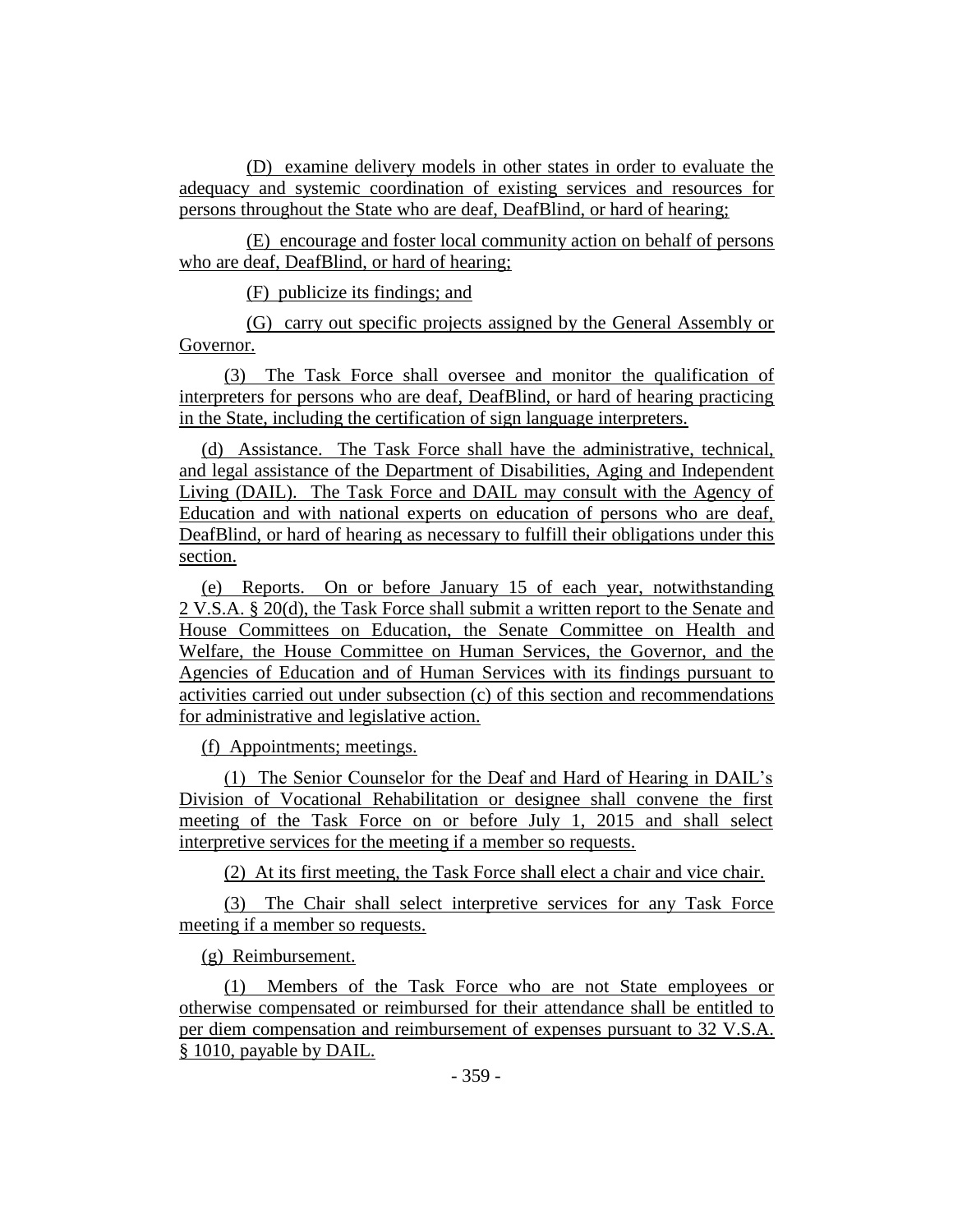(2) DAIL shall pay for interpretive services necessary to conduct all Task Force meetings.

Sec. 3. REPORT; ADDITIONAL POWERS AND DUTIES OF THE TASK FORCE ON PERSONS WHO ARE DEAF, DEAFBLIND, OR HARD OF HEARING

On or before January 15, 2016, the Task Force on Persons Who are Deaf, DeafBlind, or Hard of Hearing shall submit a written report to the Senate and House Committees on Education, the Senate Committee on Health and Welfare, the House Committee on Human Services, the Governor, and the Agencies of Education and of Human Services. The report shall include the following:

(1) A comprehensive assessment of the educational services and resources presently available to children in the State who are deaf, DeafBlind, or hard of hearing and their families, including:

(A) identification of all losses of or reductions in services and resources arising from the closures of the Austine School for the Deaf and the Vermont Center for the Deaf and Hard of Hearing;

(B) evaluation of the adequacy of existing services and resources, including, if appropriate, determination of whether these services and resources are accessible statewide, offer adequate family supports, and provide adequate opportunities for direct contact with communication or language mode peers; and

(C) evaluation of the need for services and resources not currently available, adequate, or accessible.

(2) A proposal to restore and expand educational opportunities for children in the State who are deaf, DeafBlind, or hard of hearing and their families that:

(A) ensures that the quality of services available prior to the closings of the Austine School for the Deaf and the Vermont Center for the Deaf and Hard of Hearing is maintained;

(B) assesses the risks and benefits of educating children who are deaf, DeafBlind, or hard of hearing at a mainstream school, including impacts on academic achievement, extracurricular involvement, and social integration;

(C) addresses the desirability and feasibility of establishing a centralized school for children who are deaf, DeafBlind, or hard of hearing; and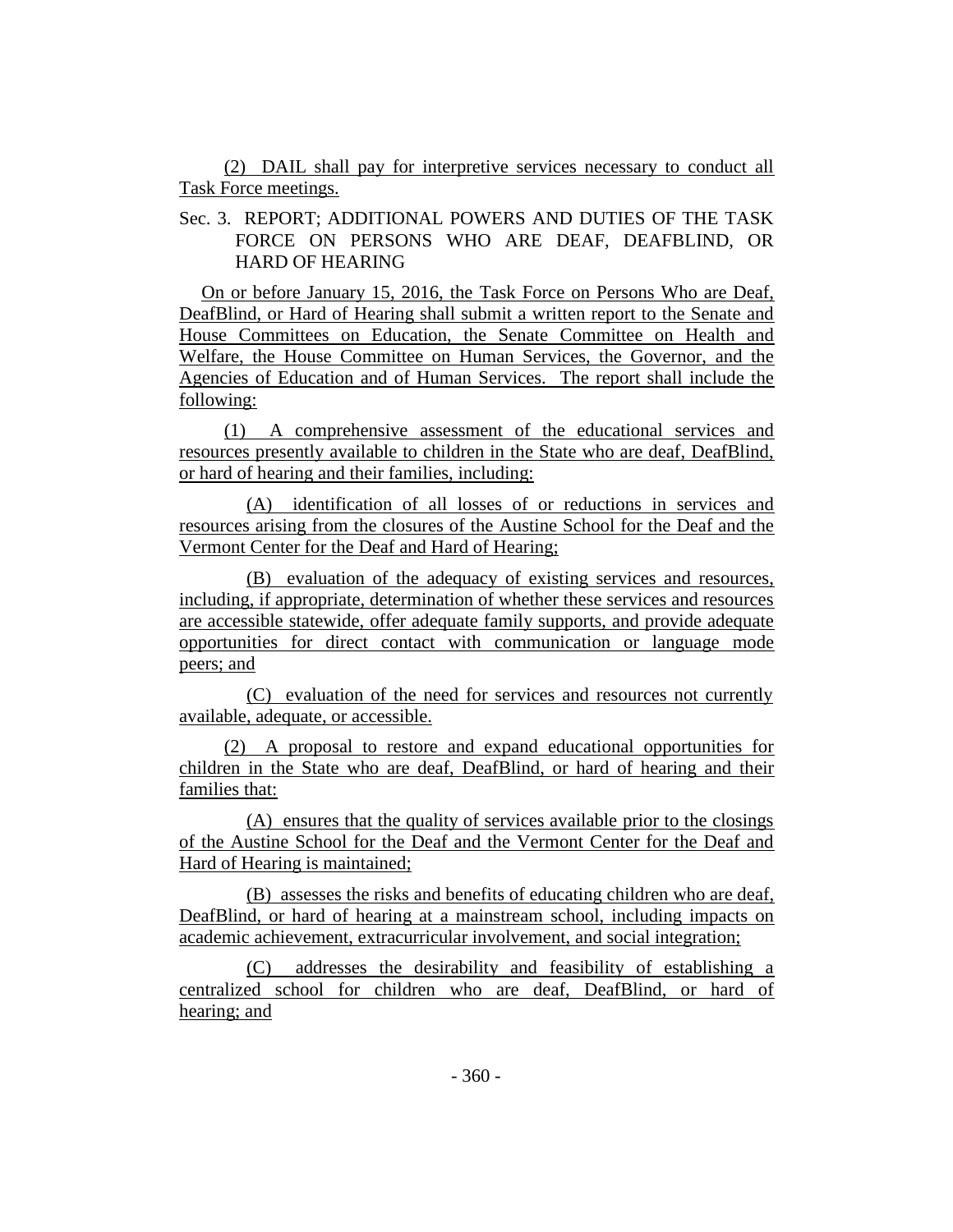(D) recommends alternative methods of ensuring that children in the State who are deaf, DeafBlind, or hard of hearing are not socially isolated and have adequate opportunities for direct contact with language or communication mode peers.

(3) An evaluation of 16 V.S.A. § 3823 (the Austine School; financing) and 2013 Acts and Resolves No. 45 (an act relating to the Austine School) that:

(A) assesses whether the General Assembly should waive or otherwise alter the Vermont Center for the Deaf and Hard of Hearing's obligation under 16 V.S.A. § 3823(c), as modified by 2013 Acts and Resolves No. 45, to repay capital appropriations made to or for the benefit the Austine School from the proceeds of certain sales of the Center's real property; and

(B) evaluates the adequacy of the service plan developed by the Secretary of Education pursuant to 2013 Acts and Resolves No. 45.

(4) A recommendation regarding whether the General Assembly should adopt a Bill of Rights specific to persons who are deaf, DeafBlind, or hard of hearing.

(5) Recommendations regarding the need for and potential structure of a State agency division or other staffed entity responsible for overseeing concerns of persons who are deaf, DeafBlind, or hard of hearing and their families, including recommendations regarding what supports are necessary to ensure that this entity is fully functional.

(6) An assessment of whether paraprofessionals who provide instructional support in public schools to students who are deaf, DeafBlind, or hard of hearing are sufficiently qualified and receive adequate training.

(7) An assessment of and recommendations regarding the needs of persons in Vermont who are DeafBlind, including the needs of children who are DeafBlind.

Sec. 4. 16 V.S.A. § 2955a is added to read:

# § 2955a. DATA REPORTING; STUDENTS WITH DISABILITIES

The Agency of Education shall post on its website the data it submits to the U.S. Secretary of Education pursuant to 20 U.S.C. § 1418 (data collection and reporting requirements concerning students with disabilities) within one month of the date of submission. To the extent permitted under 20 U.S.C. § 1232g (family educational and privacy rights), and any regulations adopted thereunder, and in a manner that protects sensitive, personally identifiable, or confidential information, the Agency's posting shall disaggregate all data pertaining to children who are deaf, DeafBlind, or hard of hearing.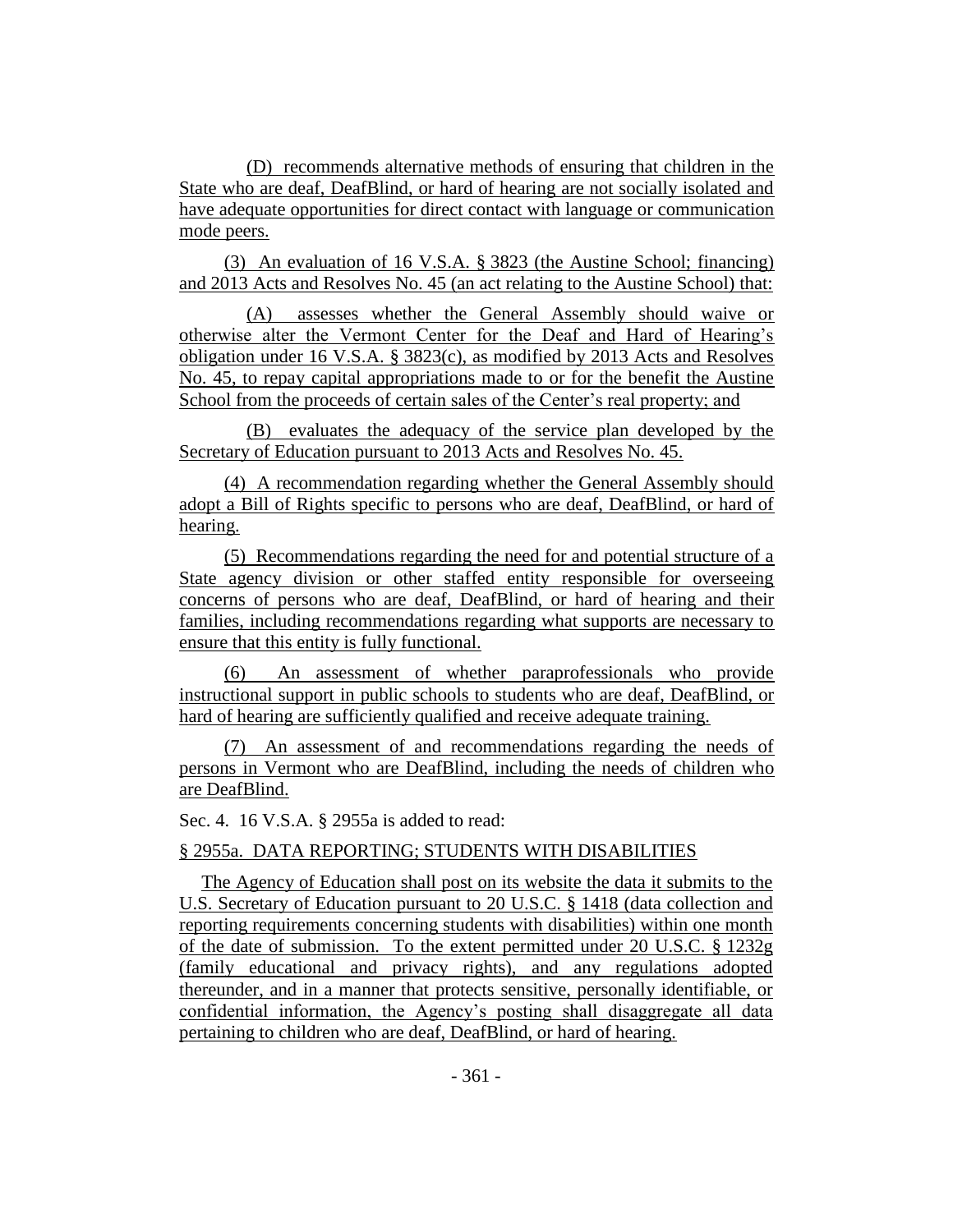Sec. 5. 1 V.S.A. chapter 5, subchapter 5 is amended to read:

# Subchapter 5. Interpreters for Judicial, Administrative, and Legislative Proceedings

#### § 331. DEFINITIONS

As used in this subchapter:

(1) "Person who is deaf or hard of hearing" means any person, including a person who is DeafBlind, who has such difficulty hearing, even with amplification, that he or she cannot rely on hearing for communication.

(2) "Proceeding" means any judicial proceeding, contested case under 3 V.S.A. chapter 25, or other hearing before an administrative agency not included under 3 V.S.A. chapter 25.

(3) "Qualified interpreter" means an interpreter for a person who is deaf or hard of hearing, including a person who is DeafBlind, who meets standards of competency established by the national or Vermont Registry of Interpreters for the Deaf as amended, by rule, by the Vermont Commission of the Deaf and Hard of Hearing Task Force on Persons Who are Deaf, DeafBlind, or Hard of Hearing.

\* \* \*

#### § 336. RULES; INFORMATION; LIST OF INTERPRETERS

(a) The Vermont Commission of the Deaf and Hard of Hearing shall Task Force on Persons Who are Deaf, DeafBlind, or Hard of Hearing may, by rule, establish factors to be considered by the presiding officer under section 333 of this title before appointing an interpreter who is not a qualified interpreter. Such factors shall encourage the widest availability of interpreters in Vermont while at the same time ensuring that the interpreter:

(1) is able to communicate readily with the person who is deaf, DeafBlind, or hard of hearing;

(2) is able to interpret accurately statements or communications by the person who is deaf, DeafBlind, or hard of hearing;

(3) is able to interpret the proceedings to the person who is deaf, DeafBlind, or hard of hearing;

(4) shall maintain confidentiality;

(5) shall be impartial with respect to the outcome of the proceeding;

(6) shall not exert any influence over the person who is deaf, DeafBlind, or hard of hearing; and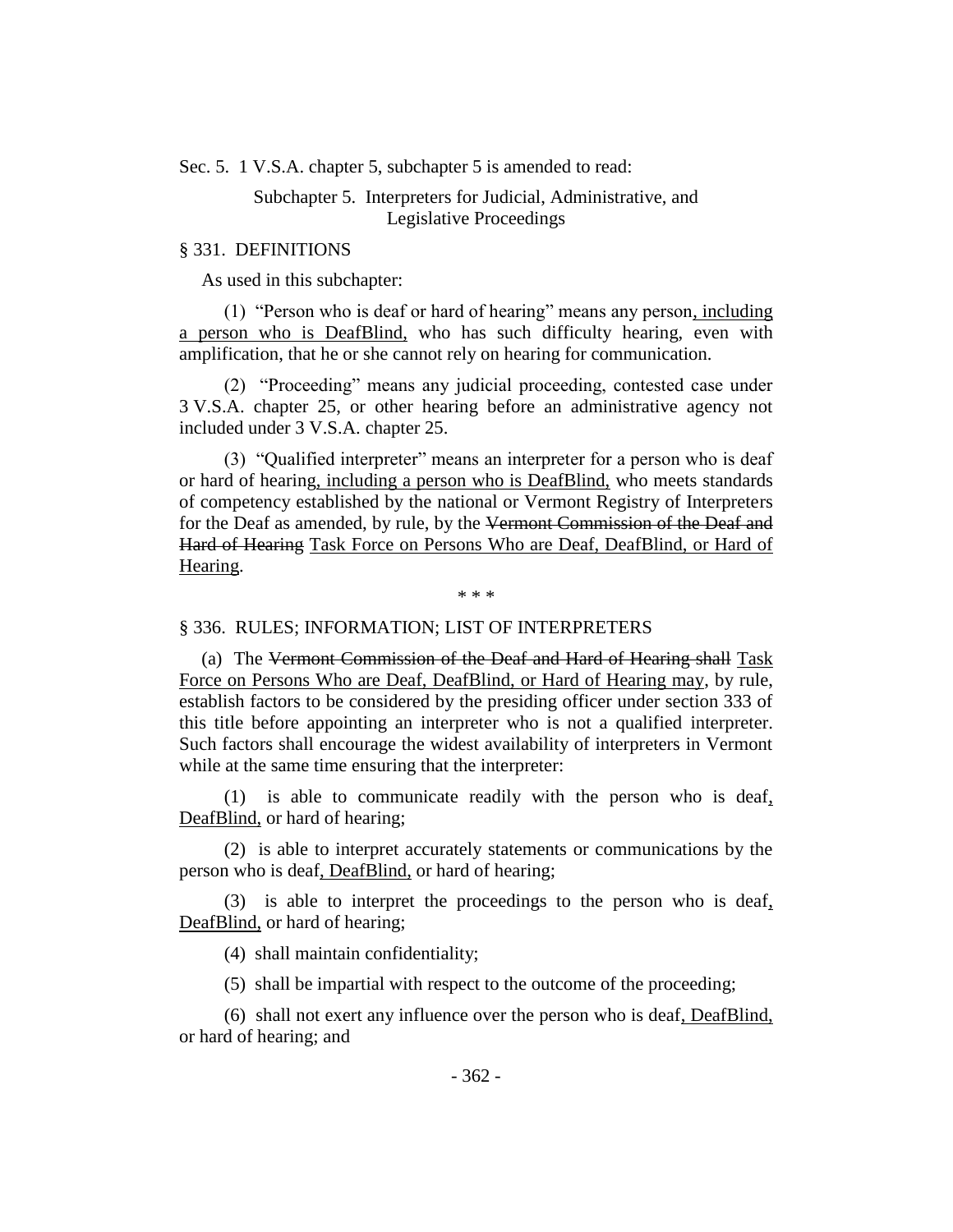(7) shall not accept assignments the interpreter does not feel competent to handle.

(b) Rules established by the Vermont Commission of the Deaf and Hard of Hearing Task Force on Persons Who are Deaf, DeafBlind, or Hard of Hearing pursuant to subdivision 331(3) of this title amending the standards of competency established by the national or Vermont Registry of the Deaf shall be limited to the factors set forth in subsection (a) of this section.

(c) The Vermont Commission of the Deaf and Hard of Hearing shall Task Force on Persons Who are Deaf, DeafBlind, or Hard of Hearing may prepare an explanation of the provisions of this subchapter which shall may be distributed to all State agencies and courts.

\* \* \*

Sec. 6. EFFECTIVE DATE

This act shall take effect on passage.

And that after passage the title of the bill be amended to read:

An act relating to persons who are deaf, DeafBlind, or hard of hearing.

(Committee vote: 5-0-0)

# **Reported favorably with recommendation of amendment by Senator Nitka for the Committee on Appropriations.**

The Committee recommends that the recommendation of amendment of the Committee on Government Operations be amended as follows:

First: In Sec. 2, 33 V.S.A. § 1602, in subsection (f), by adding a new subdivision (4) to read:

(4) The Task Force may meet up to eight times each year to perform its functions under this section, unless the Commissioner of Disabilities, Aging, and Independent Living approves additional meetings.

Second: By adding a new Sec. 5 to read as follows:

Sec. 5. REPEAL

33 V.S.A. §§ 1601 and 1602 (Task Force on Persons Who are Deaf, Deaf Blind, or Hard of Hearing) are repealed on February 1, 2018.

And by renumbering the remaining sections to be numerically correct.

(Committee vote: 6-0-1)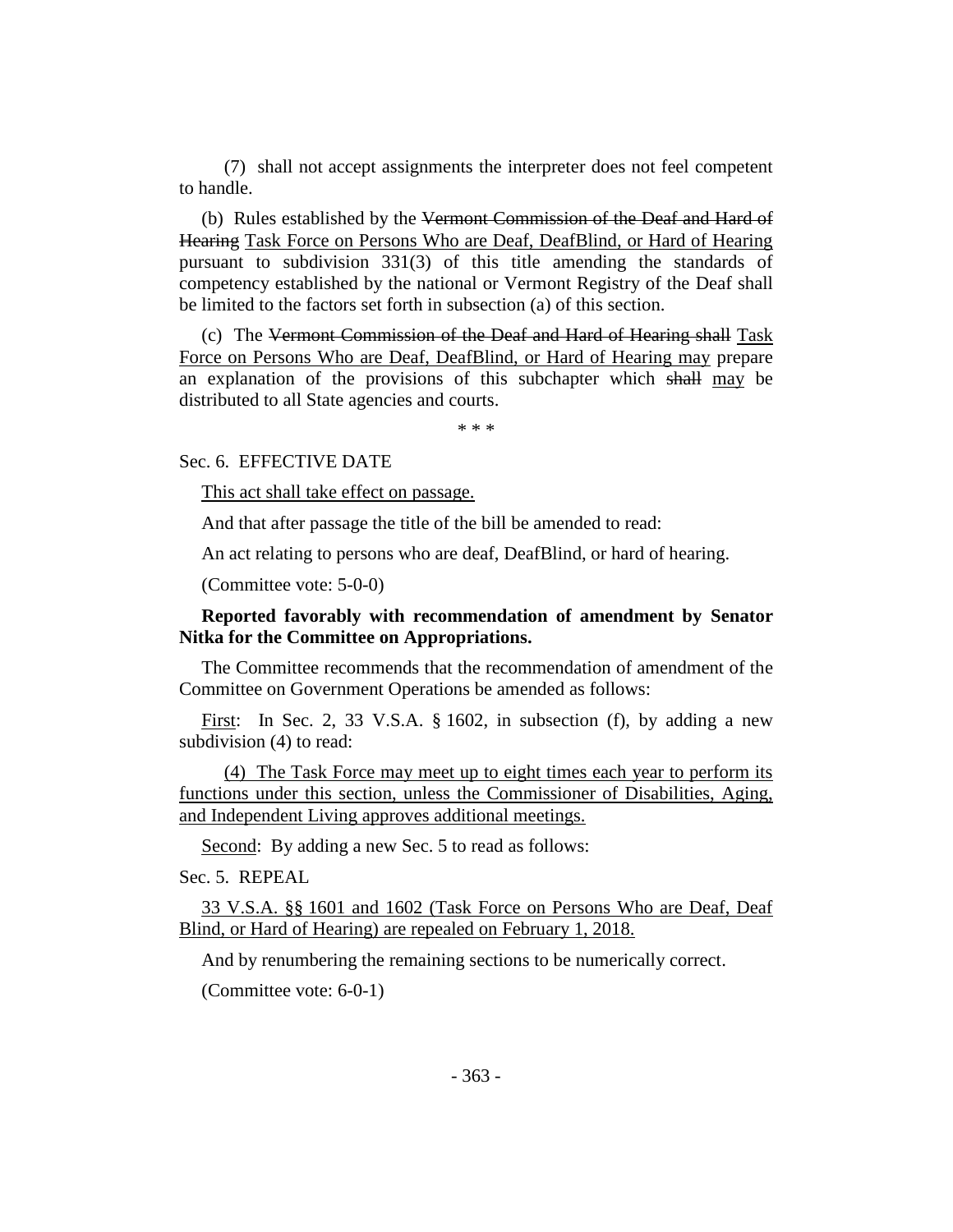An act relating to an employee's use of benefits.

**Reported favorably with recommendation of amendment by Senator Baruth for the Committee on Economic Development, Housing & General Affairs.**

The Committee recommends that the bill be amended in Sec. 2, 21 V.S.A. § 495j by striking out subsection (a) in its entirety and inserting in lieu thereof the following:

(a) An employer, employment agency, or labor organization shall not discharge or penalize an employee because the employee has used, or attempted to use, accrued employer-provided sick leave or other employer-provided benefits.

(Committee vote: 3-0-2)

#### **NOTICE CALENDAR**

#### **Committee Bills for Second Reading**

### **S. 137.**

An act relating to penalties for selling and dispensing marijuana.

# **By the Committee on Judiciary.**

# **S. 141.**

An act relating to possession of firearms.

#### **By the Committee on Judiciary.**

#### **Second Reading**

# **Favorable with Recommendation of Amendment**

#### **S. 20.**

An act relating to establishing and regulating licensed dental practitioners.

# **Reported favorably with recommendation of amendment by Senator Pollina for the Committee on Health & Welfare.**

The Committee recommends that the bill be amended as follows:

First: In Sec. 1, in 26 V.S.A. § 561 (definitions), by striking out in its entirety subdivision (8) and inserting in lieu thereof the following:

(8) "General supervision" means: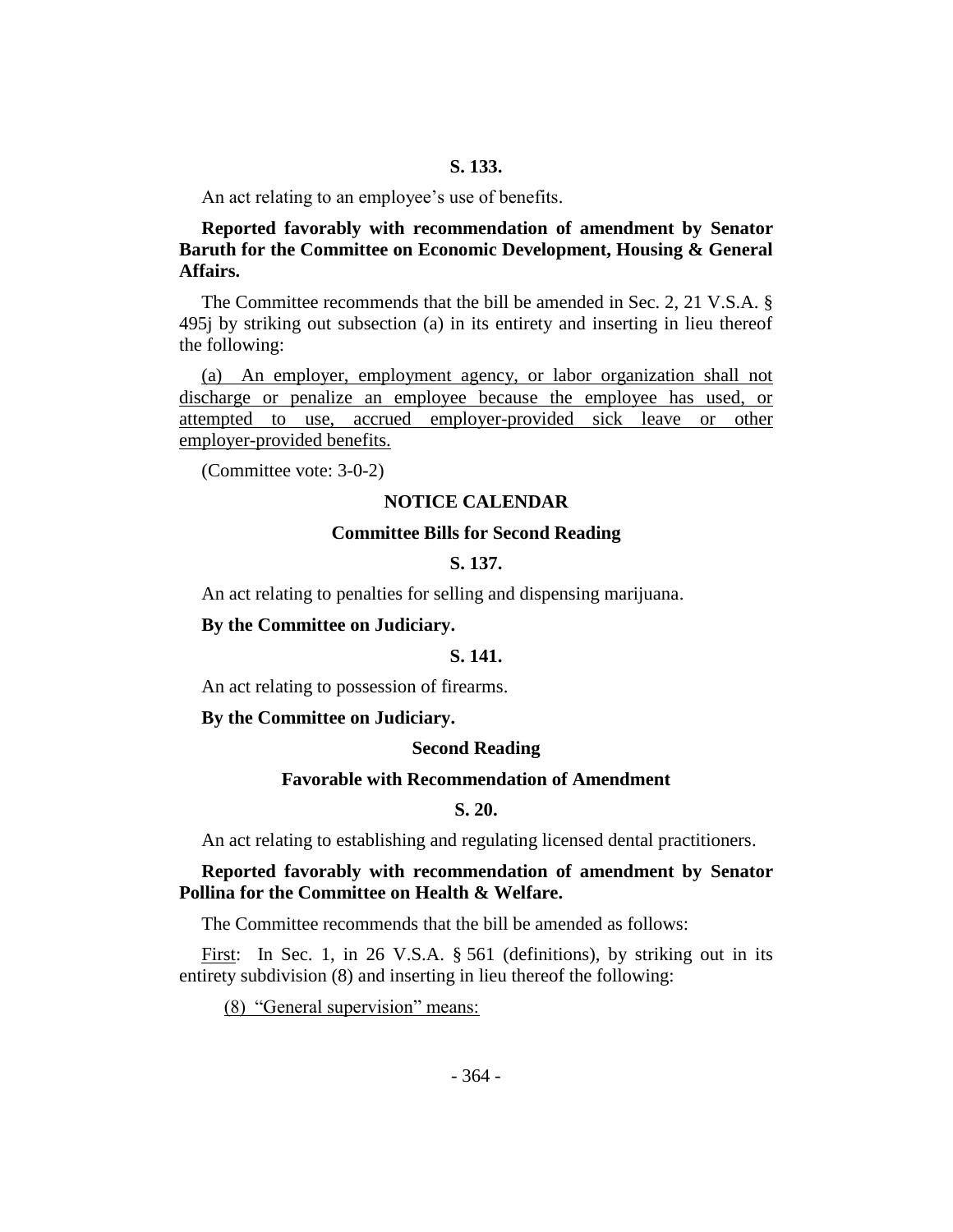(A) For a dental practitioner with a Master's degree or higher, a dentist's supervision of a dental practitioner's oral health care services that does not require the dentist to be on-site at the time those services are being performed, but that requires the dental practitioner to perform those services with the prior knowledge and consent of the dentist.

(B) For a dental practitioner with less than a Master's degree:

(i) for the oral health care services set forth in subdivisions  $(b)(1)$ - $(14)$ ,  $(16)-(19)$ , and  $(34)$  of section 612 of this chapter, the supervision described in subdivision (8)(A) of this section; and

(ii) for all other oral health care services set forth in subsection 612(b) of this chapter that are not described in subdivision (i) of this subdivision (B), supervision that requires the dentist to authorize those services and remain on-site while the dental practitioner performs them.

Second: In Sec. 1, in 26 V.S.A. § 611 (license by examination), in subdivision (a)(3), following "administered by an institution accredited" by inserting "by the Commission on Dental Accreditation"

Third: In Sec. 1, following § 611 (license by examination), by inserting § 611a to read as follows:

#### § 611a. LICENSE BY ENDORSEMENT

The Board may grant a license as a dental practitioner to an applicant who:

(1) is currently licensed in good standing to practice as a dental practitioner or dental therapist in any jurisdiction of the United States or Canada that has licensing requirements deemed by the Board to be at least substantially equivalent to those of this State;

(2) has met active practice requirements and any other requirements established by the Board by rule; and

(3) pays the application fee set forth in section 662 of this chapter.

Fourth: By adding two new sections to be numbered Secs. 2 and 3 to read as follows:

# Sec. 2. AFFILIATION WITH THE STATE OF MINNESOTA

(a) License by endorsement. For the purposes of 26 V.S.A. § 611a (license by endorsement) in Sec. 1 of this act, a person licensed as a dental therapist in the State of Minnesota who has been certified by the Minnesota Board of Dentistry to practice as an advanced dental therapist shall be deemed to meet the requirements of 26 V.S.A. § 611a(1).

(b) Vermont State Colleges and University of Vermont.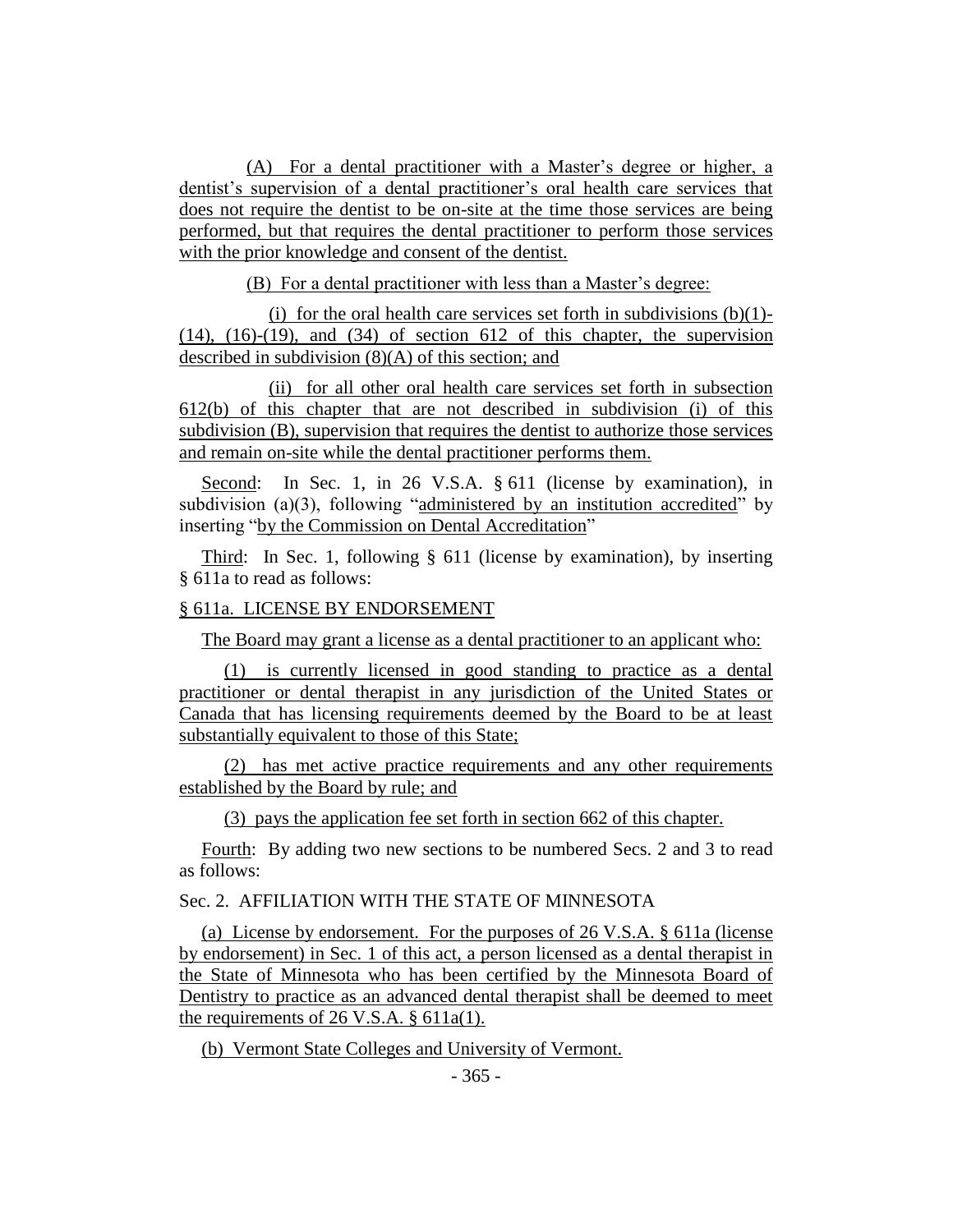(1) The Board of Trustees of the Vermont State Colleges shall and the Board of Trustees of the University of Vermont may explore the potential of entering into an affiliation agreement with colleges in the State of Minnesota that have an accredited dental therapy program so that the college credits of a Vermont State College student or a University of Vermont student can transfer into such a program in order for the student to attend the program.

(2) On or before January 1, 2017, those Boards of Trustees shall report to the Senate Committees on Health and Welfare and on Government Operations and the House Committees on Health Care and on Government Operations regarding the efforts of the Boards and any success in reaching an affiliation agreement with the State of Minnesota.

# Sec. 3. BOARD OF DENTAL EXAMINERS; REPORT ON GEOGRAPHIC DISTRIBUTION AND GENERAL SUPERVISION OF DENTAL **PRACTITIONERS**

No earlier than two years after the effective date of this act but on or before January 1, 2018, the Board of Dental Examiners shall report to the Senate Committees on Health and Welfare and on Government Operations and the House Committees on Health Care and on Government Operations regarding:

(1) Geographic distribution.

(A) The geographic distribution of licensed dental practitioners practicing in this State.

(B) The geographic areas of this State that are underserved by licensed dental practitioners.

(C) The Board's recommended incentives to promote the practice of licensed dental practitioners in underserved areas of this State, particularly those areas that are rural in nature and have high numbers of people living in poverty.

(2) General supervision. The Board's analysis of the effectiveness of the requirement that a dental practitioner be under the general supervision of a dentist as described in 26 V.S.A. § 561, and any recommendations for amendments to that general supervision requirement. In its report, the Board shall address whether a dental practitioner should be able to practice under less stringent supervision requirements and if so, under what conditions.

And by renumbering the remaining section (Effective Date) to be numerically correct.

(Committee vote: 5-0-0)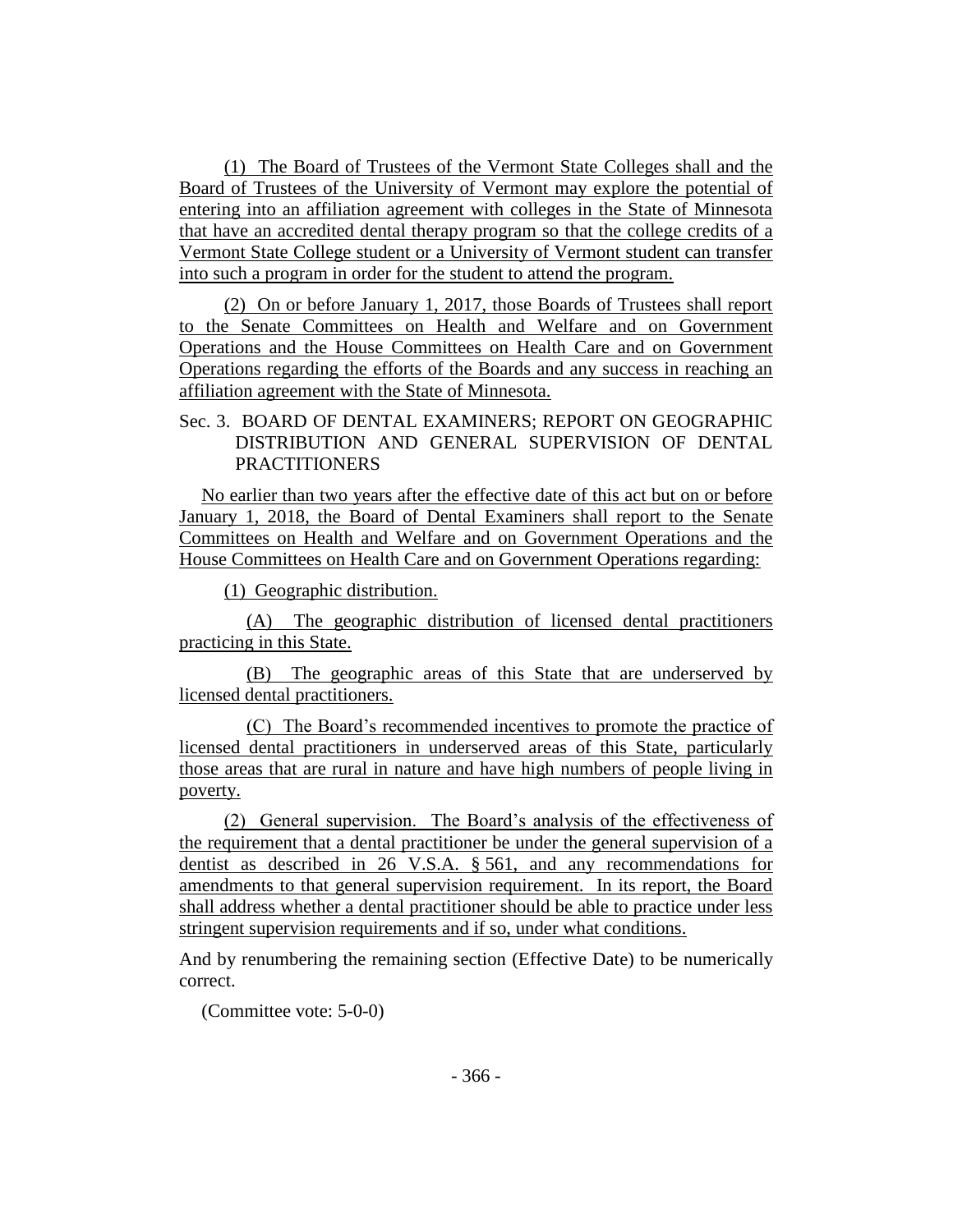# **Reported favorably with recommendation of amendment by Senator White for the Committee on Government Operations.**

The Committee recommends that the report of the Committee on Health and Welfare be amended by striking out all after the enacting clause and inserting in lieu thereof the following:

Sec. 1. 26 V.S.A. chapter 12 is amended to read:

# CHAPTER 12. DENTISTS, DENTAL THERAPISTS, DENTAL HYGIENISTS, AND DENTAL ASSISTANTS

Subchapter 1. General Provisions

#### § 561. DEFINITIONS

As used in this chapter:

(1) "Board" means the board of dental examiners Board of Dental Examiners.

(2) "Director" means the director of the office of professional regulation Director of the Office of Professional Regulation.

(3) "Practicing dentistry" means an activity in which a person:

(A) undertakes by any means or method to diagnose or profess to diagnose or to treat or profess to treat or to prescribe for or profess to prescribe for any lesions, diseases, disorders, for deficiencies of the human oral cavity, teeth, gingiva, maxilla, or mandible or adjacent associated structures;

(B) extracts human teeth or corrects malpositions of the teeth or jaws;

(C) furnishes, supplies, constructs, reproduces, or repairs prosthetic dentures, bridges, appliances, or other structures to be used or worn as substitutes for natural teeth or adjusts those structures, except on the written prescription of a duly licensed dentist and by the use of impressions or casts made by a duly licensed and practicing dentist;

(D) administers general dental anesthetics;

(E) administers local dental anesthetics, except dental hygienists as authorized by board Board rule; or

(F) engages in any of the practices included in the curricula of recognized dental colleges.

(4) "Dental therapist" means an individual licensed to practice as a dental therapist under this chapter.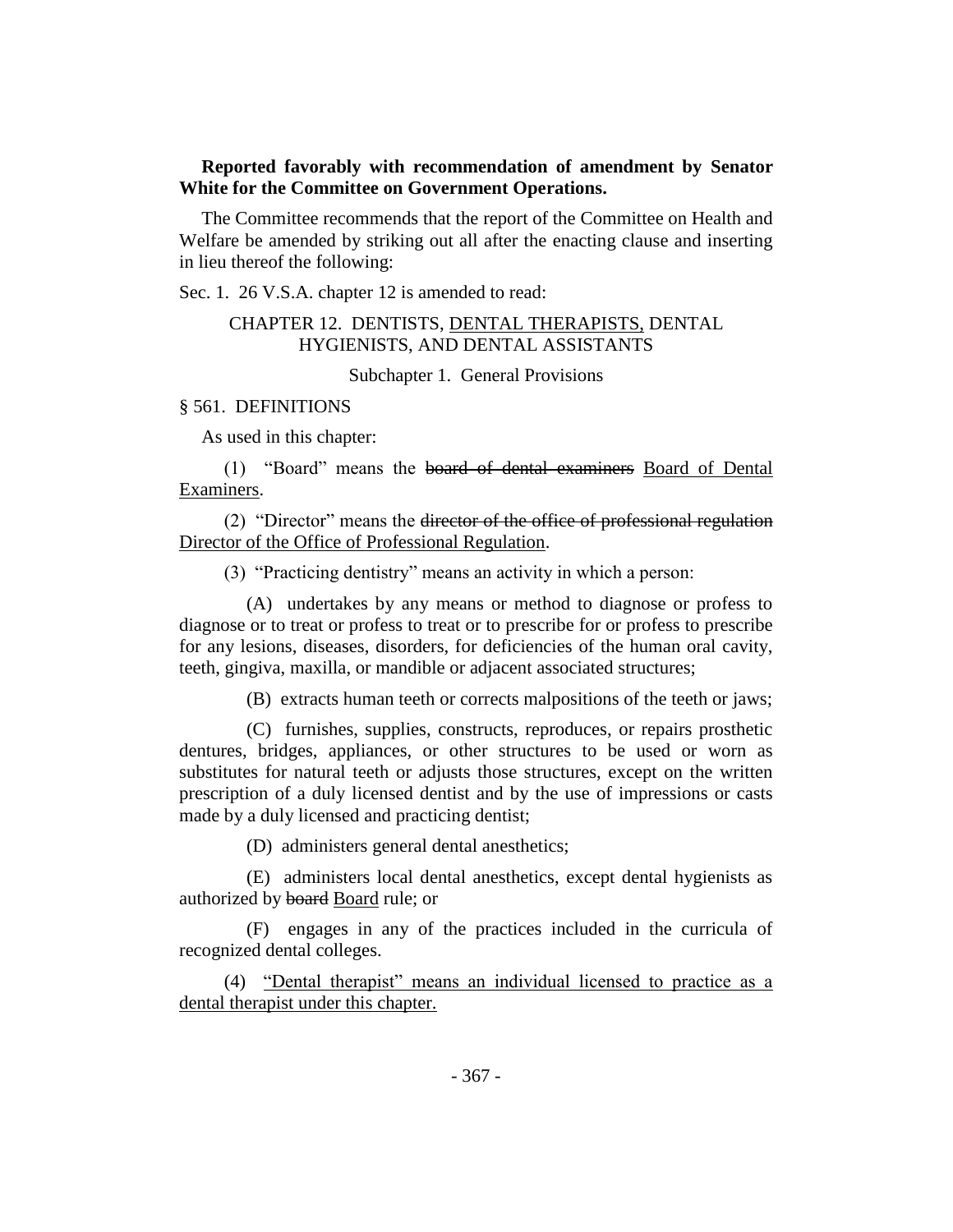(5) "Dental hygienist" means an individual licensed to practice as a dental hygienist under this chapter.

 $\left( \frac{5}{6} \right)$  "Dental assistant" means an individual registered to practice as a dental assistant under this chapter.

 $\left(\frac{6}{7}\right)$  "Direct supervision" means supervision by a licensed dentist who is readily available at the dental facility for consultation or intervention.

(8) "General supervision" means the direct or indirect oversight of a dental therapist by a dentist, which need not be on-site.

#### § 562. PROHIBITIONS

(a) No person may use in connection with a name any words, including "Doctor of Dental Surgery" or "Doctor of Dental Medicine," or any letters, signs, or figures, including the letters "D.D.S." or "D.M.D.," which imply that a person is a licensed dentist when not authorized under this chapter.

(b) No person may practice as a dentist, dental therapist, or dental hygienist unless currently licensed to do so under the provisions of this chapter.

(c) No person may practice as a dental assistant unless currently registered under the provisions of this chapter.

(d) A person who violates this section shall be subject to the penalties provided in 3 V.S.A. § 127.

\* \* \*

#### § 565. DISPLAY OF LICENSE OR REGISTRATION

Every dentist, dental therapist, dental hygienist, and dental assistant shall display a copy of his or her current license or registration at each place of practice and in such a manner so as to be easily seen and read.

#### Subchapter 2. Board of Dental Examiners

\* \* \*

\* \* \*

#### § 584. UNPROFESSIONAL CONDUCT

The board Board may refuse to give an examination or issue a license to practice dentistry, to practice as a dental therapist, or to practice dental hygiene or to register an applicant to be a dental assistant and may suspend or revoke any such license or registration or otherwise discipline an applicant, licensee, or registrant for unprofessional conduct. Unprofessional conduct means the following conduct and the conduct set forth in 3 V.S.A. § 129a by an applicant or person licensed or registered under this chapter: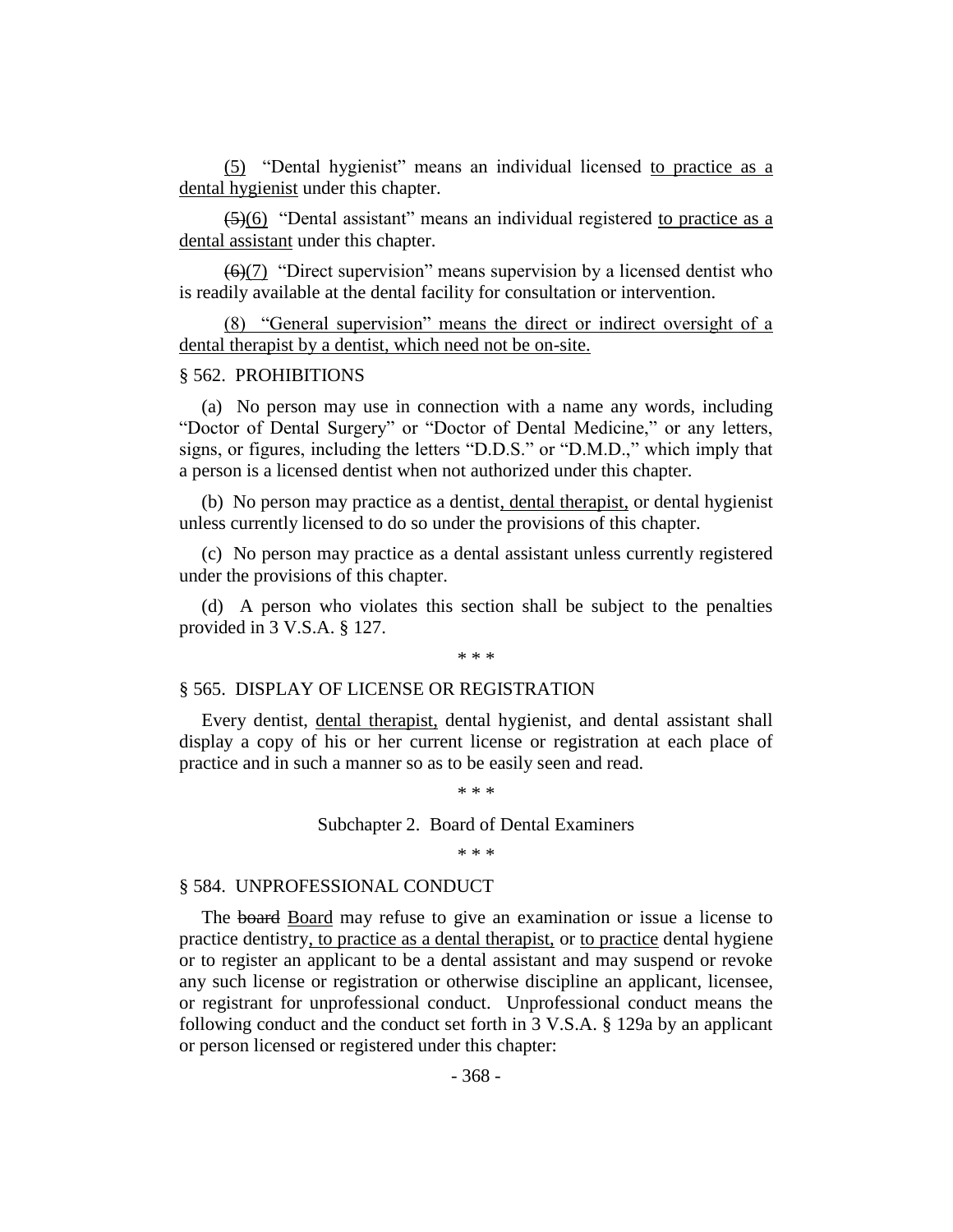#### \* \* \*

### Subchapter 3A. Dental Therapists

# § 611. LICENSE BY EXAMINATION

(a) Qualifications for examination. To be eligible for examination for licensure as a dental therapist, an applicant shall:

(1) have attained the age of majority;

(2) be a licensed dental hygienist;

(3) be a graduate of a dental therapist educational program administered by an institution accredited by the Commission on Dental Accreditation to train dentists or dental hygienists; and

(4) pay the application fee set forth in section 662 of this chapter and an examination fee established by the Board by rule.

(b) Completion of examination.

(1) An applicant for licensure meeting the qualifications for examination set forth in subsection (a) of this section shall pass a comprehensive, competency-based clinical examination approved by the Board and administered independently of an institution providing dental therapist education. An applicant shall also pass an examination testing the applicant's knowledge of the Vermont laws and rules relating to the practice of dentistry approved by the Board.

(2) An applicant who has failed the clinical examination twice is ineligible to retake the clinical examination until further education and training are obtained as established by the Board by rule.

(c) The Board may grant a license to an applicant who has met the requirements of this section.

#### § 612. LICENSE BY ENDORSEMENT

The Board may grant a license as a dental therapist to an applicant who:

(1) is currently licensed in good standing to practice as a dental therapist in any jurisdiction of the United States or Canada that has licensing requirements deemed by the Board to be at least substantially equivalent to those of this State;

(2) has met active practice requirements and any other requirements established by the Board by rule; and

(3) pays the application fee set forth in section 662 of this chapter.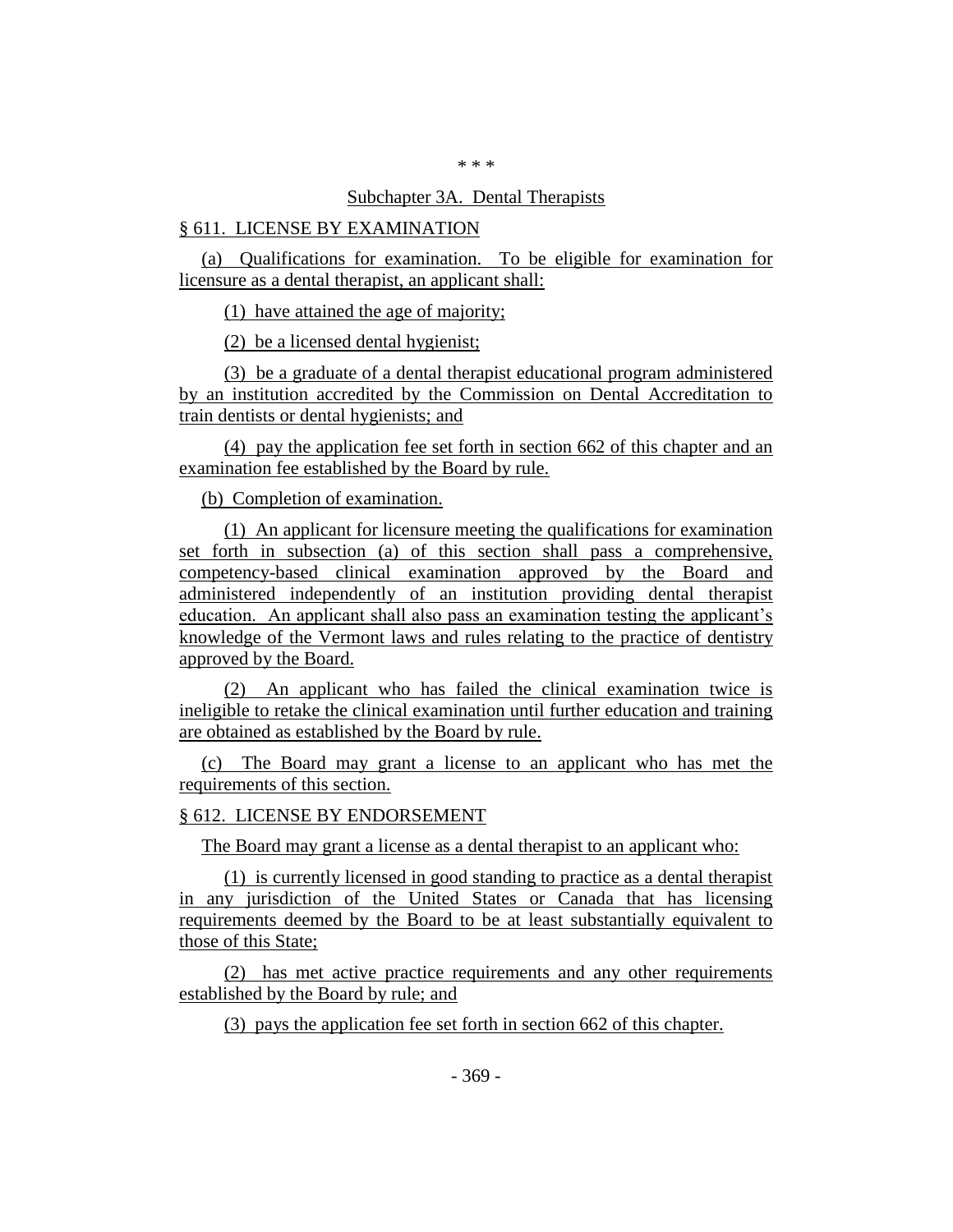# § 613. PRACTICE; SCOPE OF PRACTICE

(a) A person who provides oral health care services, including prevention, evaluation, and assessment; education; palliative therapy; and restoration under the general supervision of a dentist within the parameters of a collaborative agreement as provided under section 614 of this subchapter shall be regarded as practicing as a dental therapist within the meaning of this chapter.

(b) In addition to services permitted by the Board by rule, a dental therapist may perform the following oral health care services:

(1) Oral health instruction and disease prevention education, including nutritional counseling and dietary analysis.

(2) Periodontal charting, including a periodontal screening examination.

(3) Exposing radiographs.

(4) Dental prophylaxis.

(5) Prescribing, dispensing, and administering analgesics, anti-inflammatories, and antibiotics.

(6) Applying topical preventive or prophylactic agents, including fluoride varnishes, antimicrobial agents, and pit and fissure sealants.

(7) Pulp vitality testing.

(8) Applying desensitizing medication or resin.

(9) Fabricating athletic mouthguards.

(10) Placement of temporary restorations.

(11) Fabricating soft occlusal guards.

(12) Tissue conditioning and soft reline.

(13) Interim therapeutic restorations.

(14) Changing periodontal dressings.

(15) Tooth reimplantation and stabilization.

(16) Administering local anesthetic.

(17) Administering nitrous oxide.

(18) Oral evaluation and assessment of dental disease.

(19) Formulating an individualized treatment plan, including services within the dental therapist's scope of practice and referral for services outside the dental therapist's scope of practice.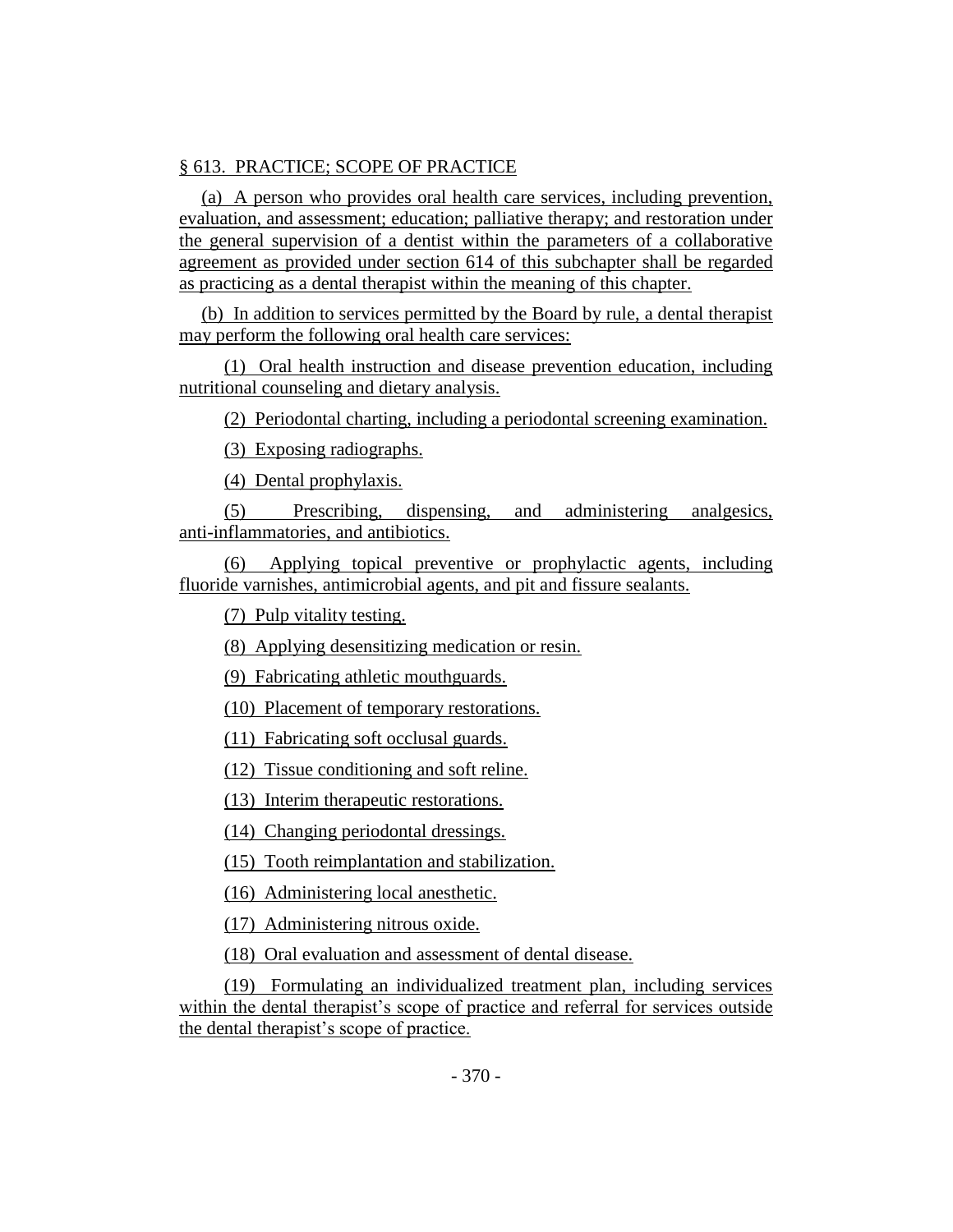(20) Extractions of primary teeth.

(21) Nonsurgical extractions of periodontally diseased permanent teeth with tooth mobility of  $+3$ . A dental therapist shall not extract a tooth if it is unerupted, impacted, fractured, or needs to be sectioned for removal.

(22) Emergency palliative treatment of dental pain.

(23) Placement and removal of space maintainers.

(24) Cavity preparation.

(25) Restoring primary and permanent teeth, not including permanent tooth crowns, bridges, or denture fabrication.

(26) Placement of temporary crowns.

(27) Preparation and placement of preformed crowns.

(28) Pulpotomies on primary teeth.

(29) Indirect and direct pulp capping on primary and permanent teeth.

(30) Suture removal.

(31) Brush biopsies.

(32) Repairing defective prosthetic devices.

(33) Recementing permanent crowns.

(34) Mechanical polishing.

#### § 614. COLLABORATIVE AGREEMENT

(a) Before a dental therapist may enter into his or her first collaborative agreement, he or she shall:

(1) complete 1,000 hours of direct patient care using dental therapy procedures under the direct supervision of a dentist; and

(2) receive a certificate of completion signed by that supervising dentist that verifies the dental therapist completed the hours described in subdivision (1) of this subsection.

(b) In order to practice as a dental therapist, a dental therapist shall enter into a written collaborative agreement with a dentist. The agreement shall include:

(1) practice settings where services may be provided and the populations to be served;

(2) any limitations on the services that may be provided by the dental therapist, including the level of supervision required by the supervising dentist;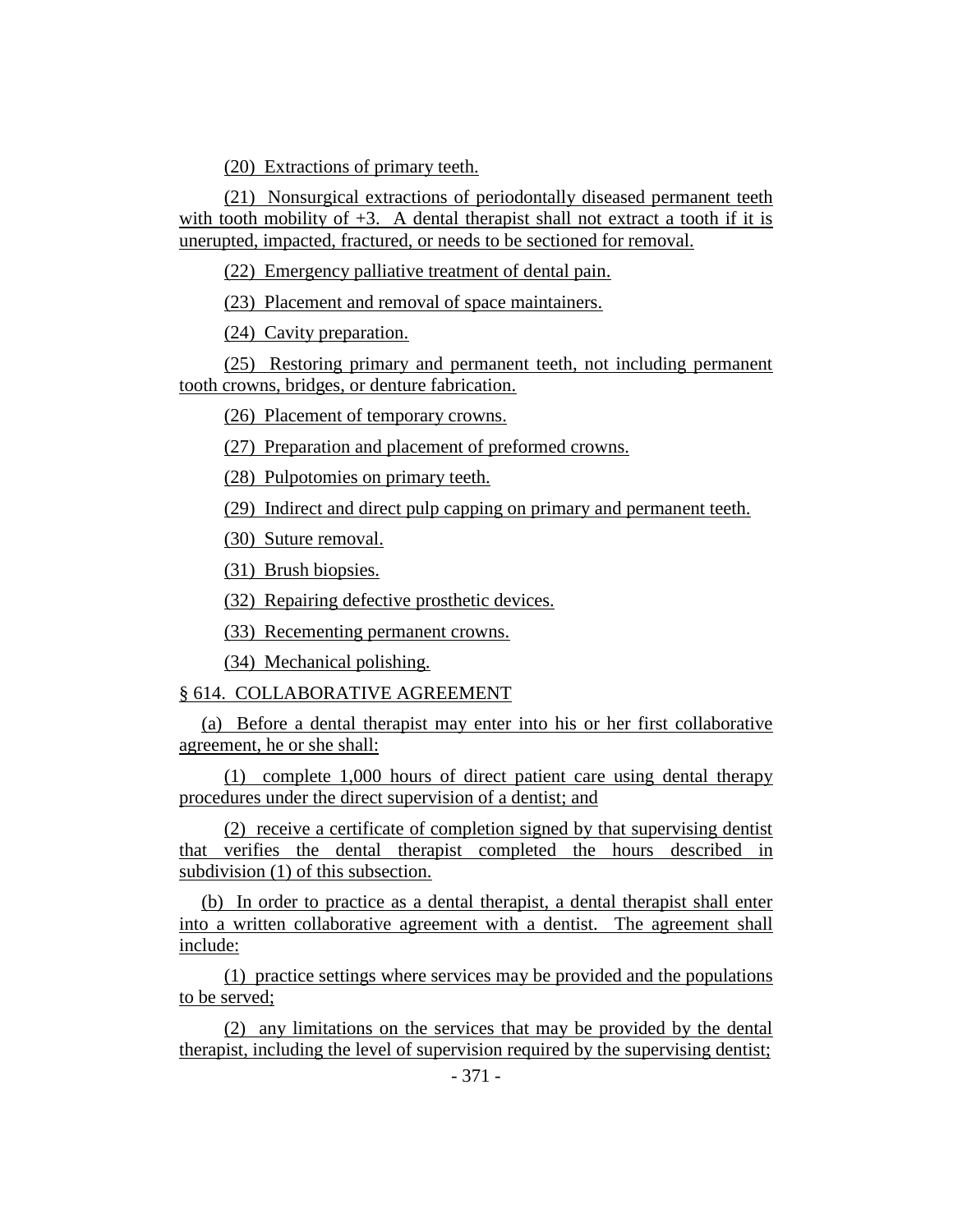(3) age- and procedure-specific practice protocols, including case selection criteria, assessment guidelines, and imaging frequency;

(4) a procedure for creating and maintaining dental records for the patients that are treated by the dental therapist;

(5) a plan to manage medical emergencies in each practice setting where the dental therapist provides care;

(6) a quality assurance plan for monitoring care provided by the dental therapist, including patient care review, referral follow-up, and a quality assurance chart review;

(7) protocols for prescribing, administering, and dispensing medications, including the specific conditions and circumstances under which these medications may be dispensed and administered;

(8) criteria relating to the provision of care to patients with specific medical conditions or complex medication histories, including requirements for consultation prior to the initiation of care;

(9) supervision criteria of dental assistants and dental hygienists; and

(10) a plan for the provision of clinical resources and referrals in situations that are beyond the capabilities of the dental therapist.

(c)(1) The supervising dentist shall accept responsibility for all services authorized and performed by the dental therapist pursuant to the collaborative agreement.

(2) A supervising dentist shall be licensed and practicing in Vermont.

(3) A supervising dentist is limited to entering into a collaborative agreement with no more than two dental therapists at any one time.

(d)(1) A collaborative agreement shall be signed and maintained by the supervising dentist and the dental therapist.

(2) A collaborative agreement shall be reviewed, updated, and submitted to the Board on an annual basis or as soon as a change is made to the agreement.

# § 615. APPLICATION OF OTHER LAWS

(a) A dental therapist authorized to practice under this chapter shall not be in violation of section 562 of this chapter as it relates to the unauthorized practice of dentistry if the practice is authorized under this chapter and under the collaborative agreement.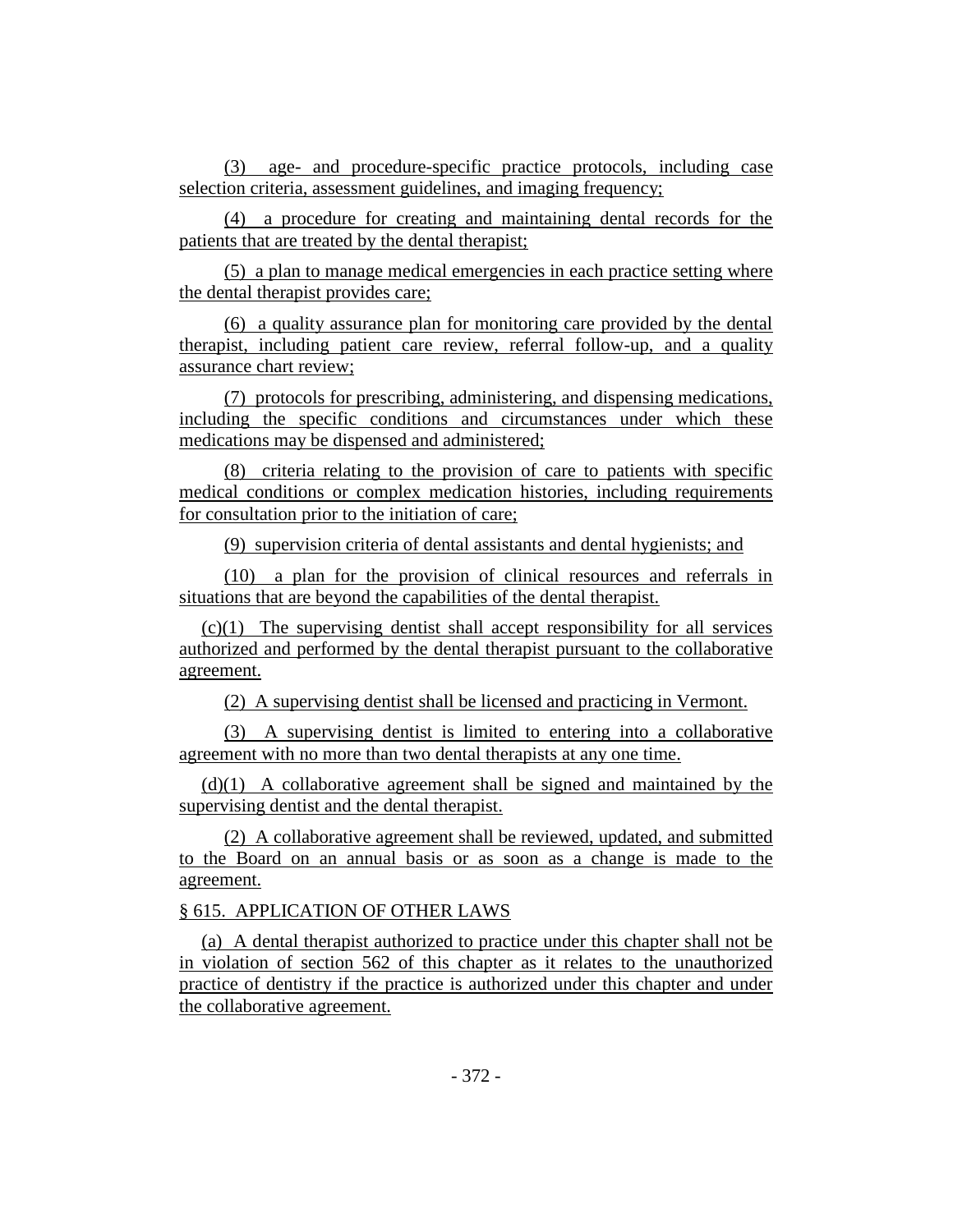(b) A dentist who permits a dental therapist to perform a dental service other than those authorized under this chapter or by the Board by rule or any dental therapist who performs an unauthorized service shall be in violation of section 584 of this chapter.

#### § 616. USE OF DENTAL HYGIENISTS AND DENTAL ASSISTANTS

(a) A licensed dental therapist may supervise dental assistants and dental hygienists directly to the extent permitted in the collaborative agreement.

(b) At any one practice setting, a licensed dental therapist may have under his or her direct supervision no more than a total of two assistants, hygienists, or combination thereof.

#### § 617. REFERRALS

(a) The supervising dentist is responsible for arranging for another dentist or specialist to provide any necessary services needed by a patient that are beyond the scope of practice of the dental therapist and which the supervising dentist is unable to provide.

(b) A dental therapist, in accordance with the collaborative agreement, shall refer patients to another qualified dental or health care professional to receive any needed services that exceed the scope of practice of the dental therapist.

\* \* \*

Subchapter 6. Renewals, Continuing Education, and Fees

# § 661. RENEWAL OF LICENSE

(a) Licenses and registrations shall be renewed every two years on a schedule determined by the office of professional regulation Office of Professional Regulation.

(b) No continuing education reporting is required at the first biennial license renewal date following licensure.

(c) The board Board may waive continuing education requirements for licensees who are on active duty in the armed forces of the United States U.S. Armed Forces.

(d) Dentists.

\* \* \*

(e) Dental therapists. To renew a license, a dental therapist shall meet active practice requirements established by the Board by rule and document completion of no fewer than 20 hours of Board-approved continuing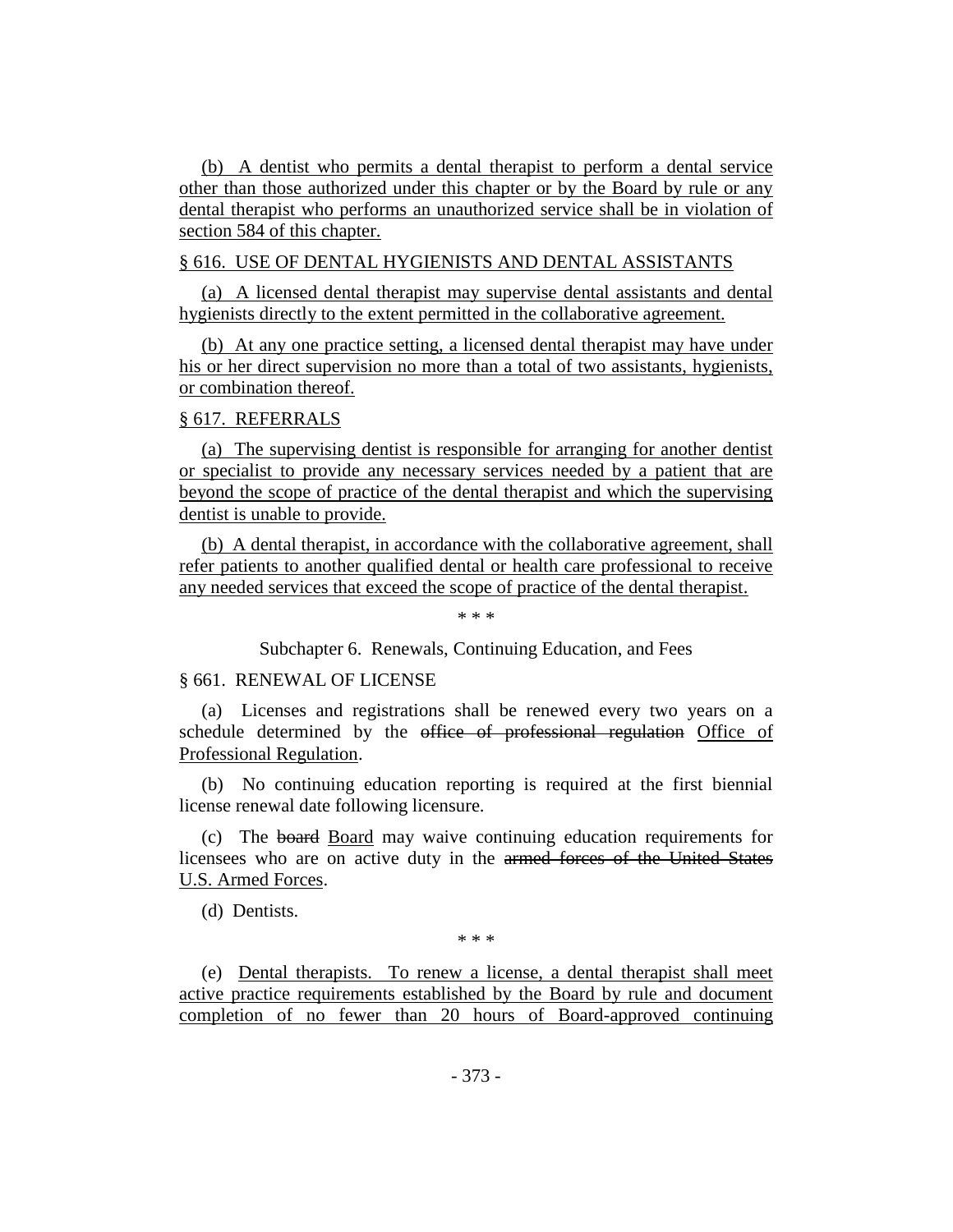professional education which shall include an emergency office procedures course during the two-year licensing period preceding renewal.

(f) Dental hygienists. To renew a license, a dental hygienist shall meet active practice requirements established by the board Board by rule and document completion of no fewer than 18 hours of board-approved Board-approved continuing professional education which shall include an emergency office procedures course during the two-year licensing period preceding renewal.

 $(f)(g)$  Dental assistants. To renew a registration, a dental assistant shall meet the requirements established by the board Board by rule.

§ 662. FEES

(a) Applicants and persons regulated under this chapter shall pay the following fees:

| (1) Application                             |             |
|---------------------------------------------|-------------|
| (A) Dentist                                 | \$225.00    |
| (B) Dental therapist                        | \$185.00    |
| (C) Dental hygienist                        | \$150.00    |
| $\left(\frac{C}{D}\right)$ Dental assistant | 60.00<br>\$ |
| (2) Biennial renewal                        |             |
| (A) Dentist                                 | \$355.00    |
| (B) Dental therapist                        | \$225.00    |
| (C) Dental hygienist                        | \$125.00    |
| $\left(\frac{C}{D}\right)$ Dental assistant | \$<br>75.00 |

(b) The licensing fee for a dentist, dental therapist, or dental hygienist or the registration fee for a dental assistant who is otherwise eligible for licensure or registration and whose practice in this state State will be limited to providing pro bono services at a free or reduced-fee clinic or similar setting approved by the board Board shall be waived.

\* \* \*

#### Sec. 2. COMMISSION ON DENTAL ACCREDITATION; EFFECTIVE DATE

The provision set forth in Sec. 1 of this act, in 26 V.S.A.  $\S 611(a)(3)$ (license by examination; graduate), that requires accreditation by the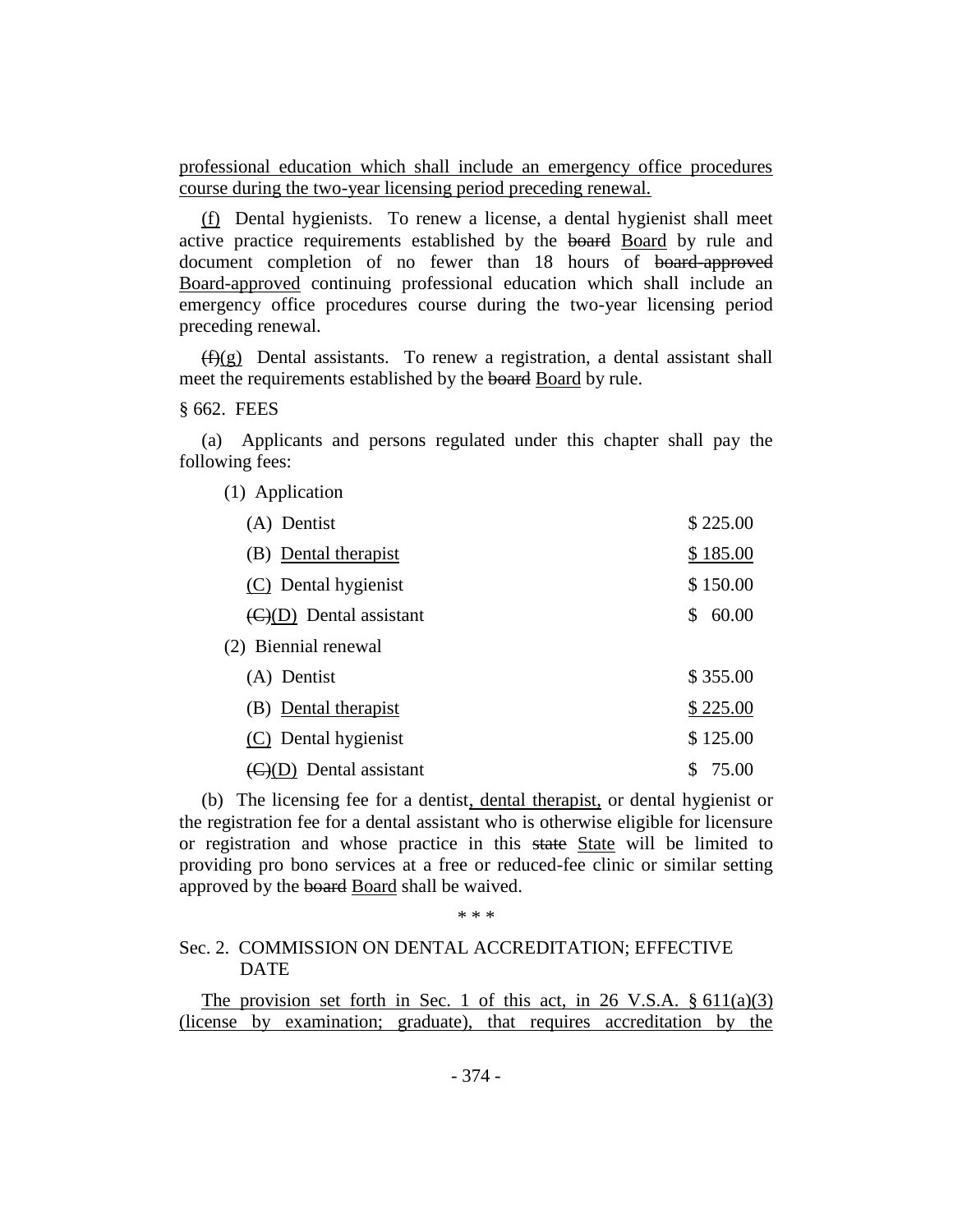Commission on Dental Accreditation, shall take effect once that accreditation from the Commission becomes available.

# Sec. 3. BOARD OF DENTAL EXAMINERS; REPORT ON GEOGRAPHIC DISTRIBUTION OF DENTAL THERAPISTS

No earlier than two years after the effective date of this act but on or before January 1, 2020, the Board of Dental Examiners shall report to the Senate Committees on Health and Welfare and on Government Operations and the House Committees on Health Care and on Government Operations regarding:

(1) the geographic distribution of licensed dental therapists practicing in this State;

(2) the geographic areas of this State that are underserved by licensed dental therapists; and

(3) The Board's recommended incentives to promote the practice of licensed dental therapists in underserved areas of this State, particularly those areas that are rural in nature and have high numbers of people living in poverty.

Sec. 4. EFFECTIVE DATE

This act shall take effect on July 1, 2015.

And that after passage the title of the bill be amended to read:

An act relating to establishing and regulating dental therapists.

(Committee vote: 4-1-0)

# **S. 58.**

An act relating to requiring that the Defender General receive the same early retirement benefit as a State's Attorney.

# **Reported favorably with recommendation of amendment by Senator White for the Committee on Government Operations.**

The Committee recommends that the bill be amended by striking out all after the enacting clause and inserting in lieu thereof the following:

Sec. 1. 13 V.S.A. § 5254 is amended to read:

#### § 5254. PERSONNEL DESIGNATION AND EXPENDITURES

(a) The defender general Defender General, deputy defender general Deputy Defender General, public defenders and deputy public defenders shall be exempt from the classified state State service.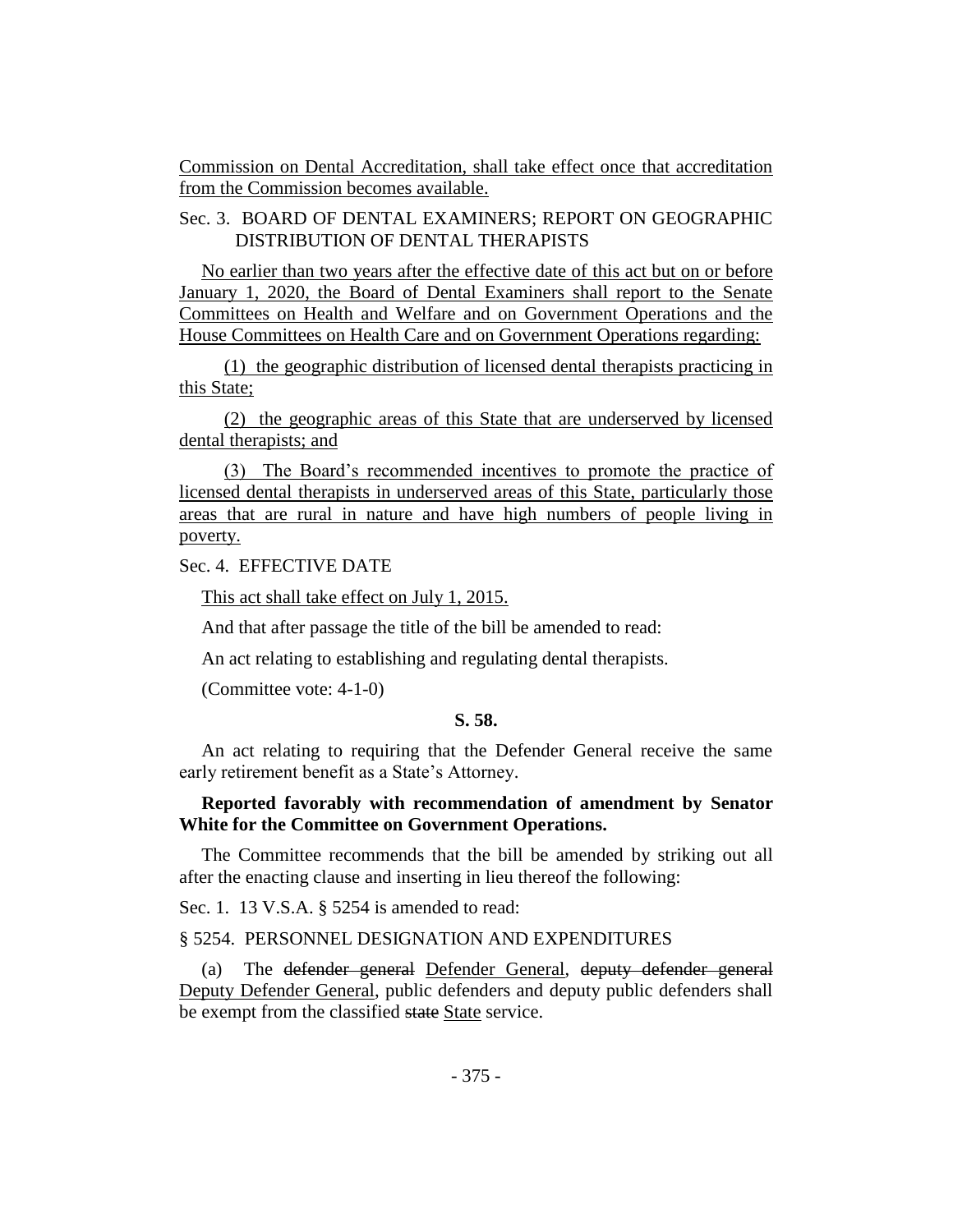(b) Clerical and office staff in the office of the defender general Office of the Defender General and in all local offices shall be hired by the defender general Defender General. Clerical and office staff shall be state State employees paid by the state State, and shall receive those benefits and compensation available to classified state State employees who are similarly situated, unless otherwise covered by the provisions of a collective bargaining agreement setting forth the terms and conditions of employment, negotiated pursuant to the provisions of 3 V.S.A. chapter 27 of Title 3. Clerical and office staff employed by the office of the defender general Office of the Defender General shall not be part of the classified service as set forth in 3 V.S.A. chapter 13 of Title 3.

(c) The deputy defender general Deputy Defender General shall be entitled to compensation at an annual rate that does not exceed an amount \$500.00 less than the salary of the defender general Defender General. The public defenders and deputy public defenders shall be entitled to compensation at annual rates not to exceed an amount \$1,000.00 less than the salary of the defender general Defender General.

(d) The defender general Defender General is responsible for assuming expenses for his or her office and all local offices. The entirety of expenditures shall not exceed those set in the annual budget of the office of the defender general Office of the Defender General and such expenditures shall be subject to the provisions of section 32 V.S.A. § 702 of Title 32.

(e) The Defender General shall receive an early retirement allowance equal to that of a State's Attorney or sheriff.

Sec. 2. 3 V.S.A. § 455 is amended to read:

#### § 455. DEFINITIONS

(a) Unless a different meaning is plainly required by the context, the following words and phrases as used in this subchapter shall have the following meanings:

\* \* \*

(4) "Average final compensation" shall mean:

\* \* \*

(C) For purposes of determining average final compensation for group A or group C members, a member who has accumulated unused sick leave at retirement shall be deemed to have worked the full normal working time for his or her position for 50 percent of such leave, at his or her full rate of compensation in effect at the date of his or her retirement. For purposes of determining average final compensation for group F members, unused annual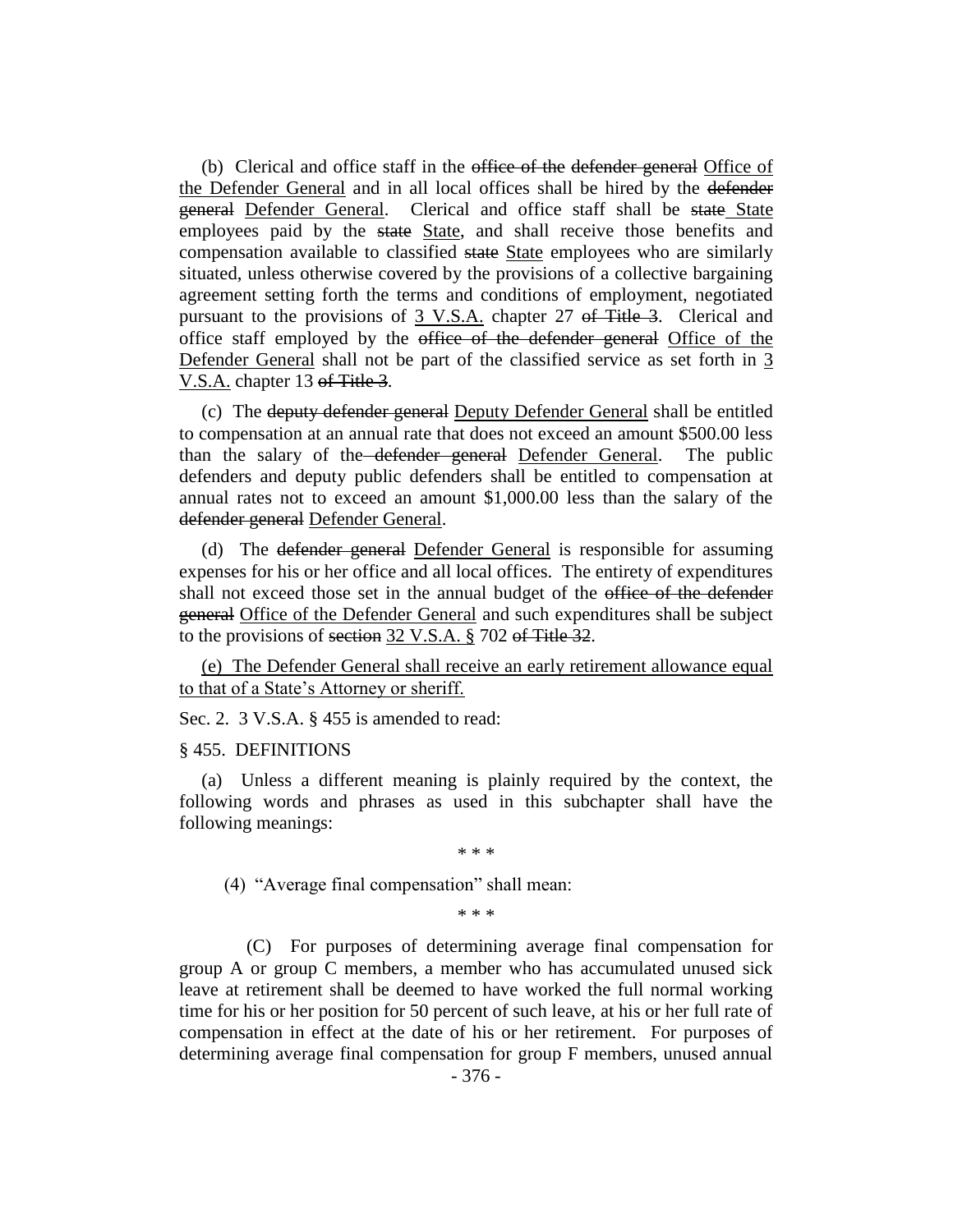or sick leave, termination bonuses and any other compensation for service not actually performed shall be excluded. The average final compensation for a State's Attorney and the Defender General shall be determined by the State's Attorney's or the Defender General's highest annual compensation earned during his or her creditable service.

\* \* \*

(9) "Employee" shall mean:

\* \* \*

(B) any regular officer or employee of the Department of Public Safety assigned to police and law enforcement duties, including the Commissioner of Public Safety appointed before July 1, 2001; but, irrespective of the member's classification, shall not include any member of the General Assembly as such, any person who is covered by the Vermont Teachers' Retirement System, any person engaged under retainer or special agreement or C beneficiary employed by the Department of Public Safety for not more than 208 hours per year, or any person whose principal source of income is other than State employment. In all cases of doubt, the Retirement Board shall determine whether any person is an employee as defined in this subchapter. Also included under this subdivision are employees of the Department of Liquor Control who exercise law enforcement powers, employees of the Department of Fish and Wildlife assigned to law enforcement duties, motor vehicle inspectors, full-time deputy sheriffs employed by the State of Vermont, full-time members of the Capitol Police force, investigators employed by the Criminal Division of the Office of the Attorney General, Department of State's Attorneys, Department of Health, or Office of the Secretary of State, who have attained full-time certification from the Vermont Criminal Justice Training Council, who are required to perform law enforcement duties as the primary function of their employment, and who may be subject to mandatory retirement permissible under 29 U.S.C. § 623(j), who are first included in membership of the system on or after July 1, 2000. Also included under this subdivision are full-time firefighters employed by the State of Vermont and the Defender General.

\* \* \*

Sec. 3. 3 V.S.A. § 459 is amended to read:

#### § 459. NORMAL AND EARLY RETIREMENT

\* \* \*

(d) Early retirement allowance.

- 377 - \* \* \*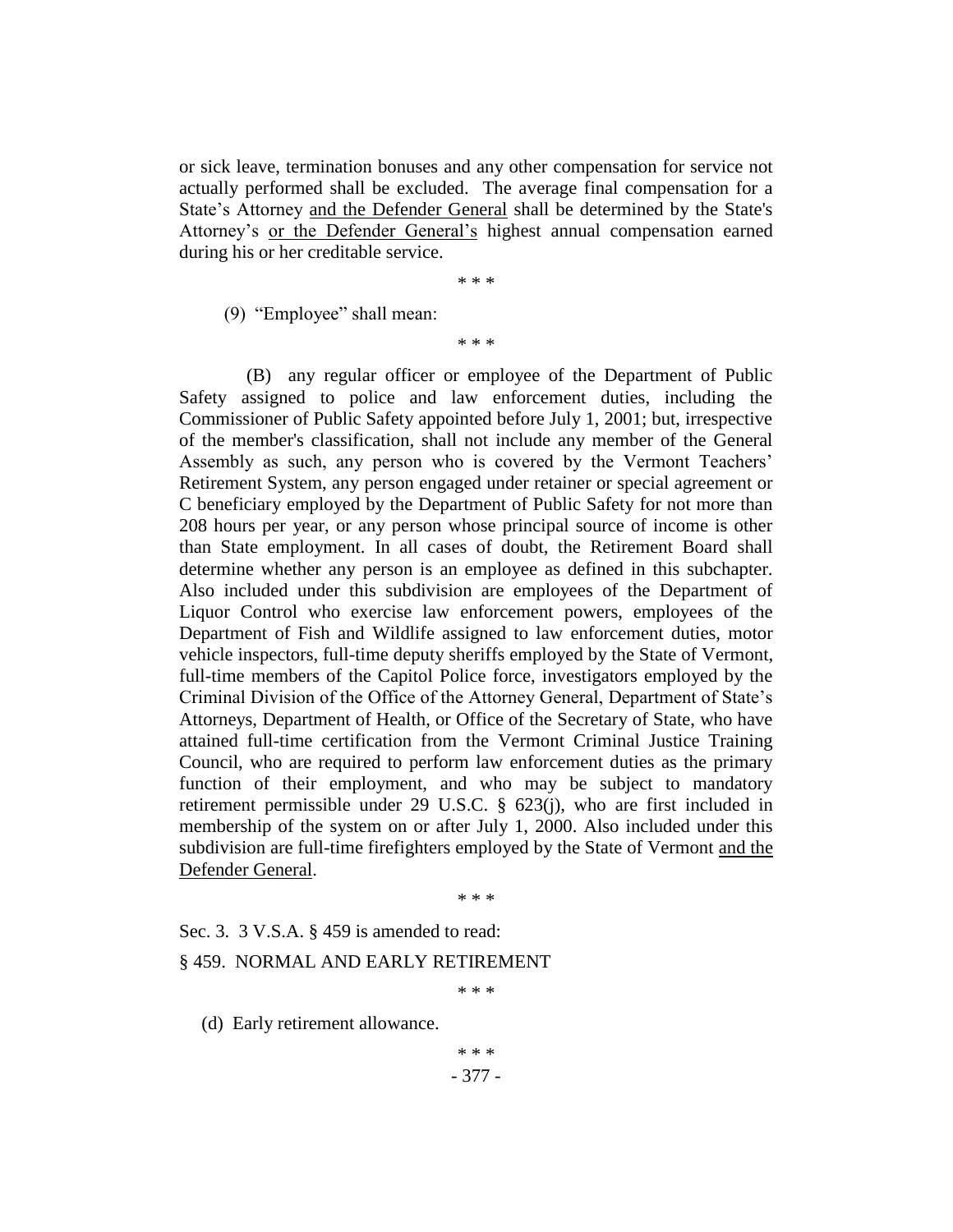(5) Notwithstanding subdivisions (1) and (2) of this subsection, a State's Attorney, the Defender General, or sheriff who has completed 20 years of creditable service, of which 15 years has been as a State's Attorney, the Defender General, or sheriff, shall receive an early retirement allowance equal to the normal retirement allowance, at age 55, without reductions.

\* \* \*

Sec. 4. EFFECTIVE DATE

This act shall take effect on July 1, 2015.

(Committee vote: 5-0-0)

**Reported favorably by Senator McCormack for the Committee on Appropriations.**

(Committee vote: 7-0-0)

#### **CONFIRMATIONS**

The following appointments will be considered by the Senate, as a group, under suspension of the Rules, as moved by the President *pro tempore,* for confirmation together and without debate, by consent thereby given by the Senate. However, upon request of any senator, any appointment may be singled out and acted upon separately by the Senate, with consideration given to the report of the Committee to which the appointment was referred, and with full debate; and further, all appointments for the positions of Secretaries of Agencies, Commissioners of Departments, Judges, Magistrates, and members of the Public Service Board shall be fully and separately acted upon.

Robert Ide of Peacham – Commissioner, Department of Motor Vehicles – By Sen. Kitchel for the Committee on Transportation. (3/12/15)

Sue Minter of Waterbury Center – Secretary, Agency of Transportation – By Sen. Westman for the Committee on Transportation. (3/13/15)

William Hoser of Chester – Member of the Vermont Board of Medical Practice – By Sen. McCormack for the Committee on Health and Welfare. (3/13/15)

Sarah Flynn of Burlington – Member of the Community High School of Vermont Board – By Sen. Zuckerman for the Committee on Education. (3/13/15)

Churchill Hindes of Colchester – Member, Vermont State Colleges Board of Trustees – By Sen. Zuckerman for the Committee on Education. (3/13/15)

Michael Pieciak of Winooski – Member, Vermont State Colleges Board of Trustees – By Sen. Zuckerman for the Committee on Education. (3/13/15)

Patricia Boucher of Enosburg Falls – Member of the Parole Board – Sen. McAllister for the Committee on Institutions. (3/17/15)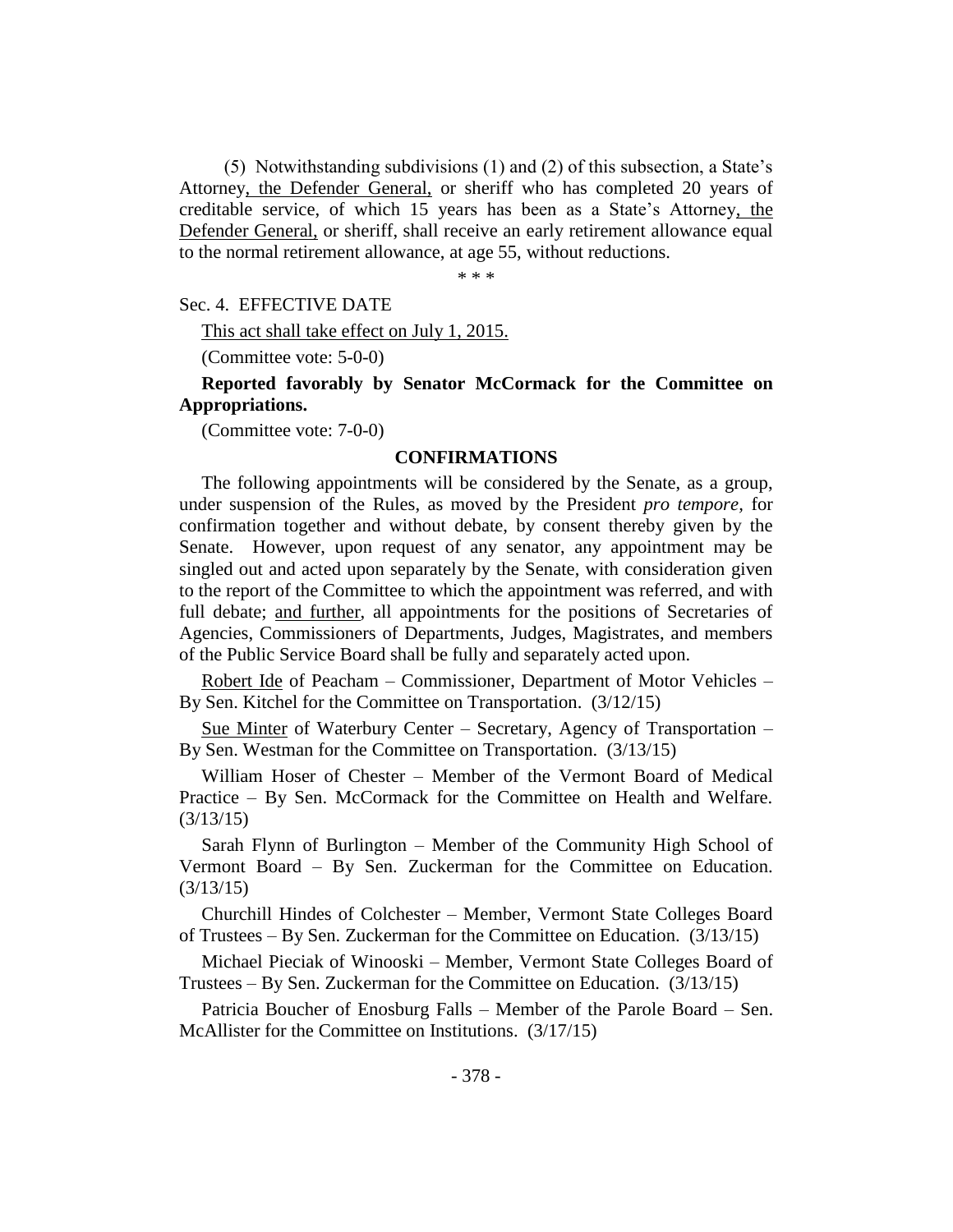#### **PUBLIC HEARINGS**

**Tuesday, March 24, 2015** – Room 11 – 6:00 P.M. – 8:00 P.M. – Re: Renewable Energy Siting – Jt. Mtg. Senate and House Committees on Natural Resources and Energy.

#### **REPORTS ON FILE**

#### **Reports 2015**

Pursuant to the provisions of 2 V.S.A.  $\S20(c)$ , one (1) hard copy of the following report is on file in the office of the Secretary of the Senate. Effective January 2010, pursuant to Act No. 192, Adj. Sess.  $(2008)$  §5.005 $(g)$ some reports will automatically be sent by electronic copy only and can be found on the State of Vermont Legislative webpage.

1. Working Lands Enterprise Initiative Annual Report: Fiscal Year 2014. (Vermont Agency of Agriculture, Food and Markets) (March 2015)

#### **NOTICE OF JOINT ASSEMBLY**

**Thursday, March 19, 2015 - 10:30 A.M.** – House Chamber - Retention of four Superior Court Judges and two Magistrates.

#### **FOR INFORMATION ONLY**

#### **CROSSOVER DEADLINES**

The Senate Rules Committee established the following Crossover deadlines:

(1) All **Senate** bills must be reported out of the last committee of reference (including the Committees on Appropriations and Finance, except as provided below in (2) and the exceptions listed below) on or before **Friday, March 13, 2015**, and filed with the Secretary of the Senate so that they may be placed on the Calendar for Notice the next legislative day.

(2) All **Senate** bills referred pursuant to Senate Rule 31 to the Committees on Appropriations and Finance must be reported out by the last of those committees on or before **Friday, March 20, 2015**, and filed with the Secretary of the Senate so that they may be placed on the Calendar for Notice the next legislative day.

These deadlines may be waived for any bill or committee only with the consent of the Committee on Rules.